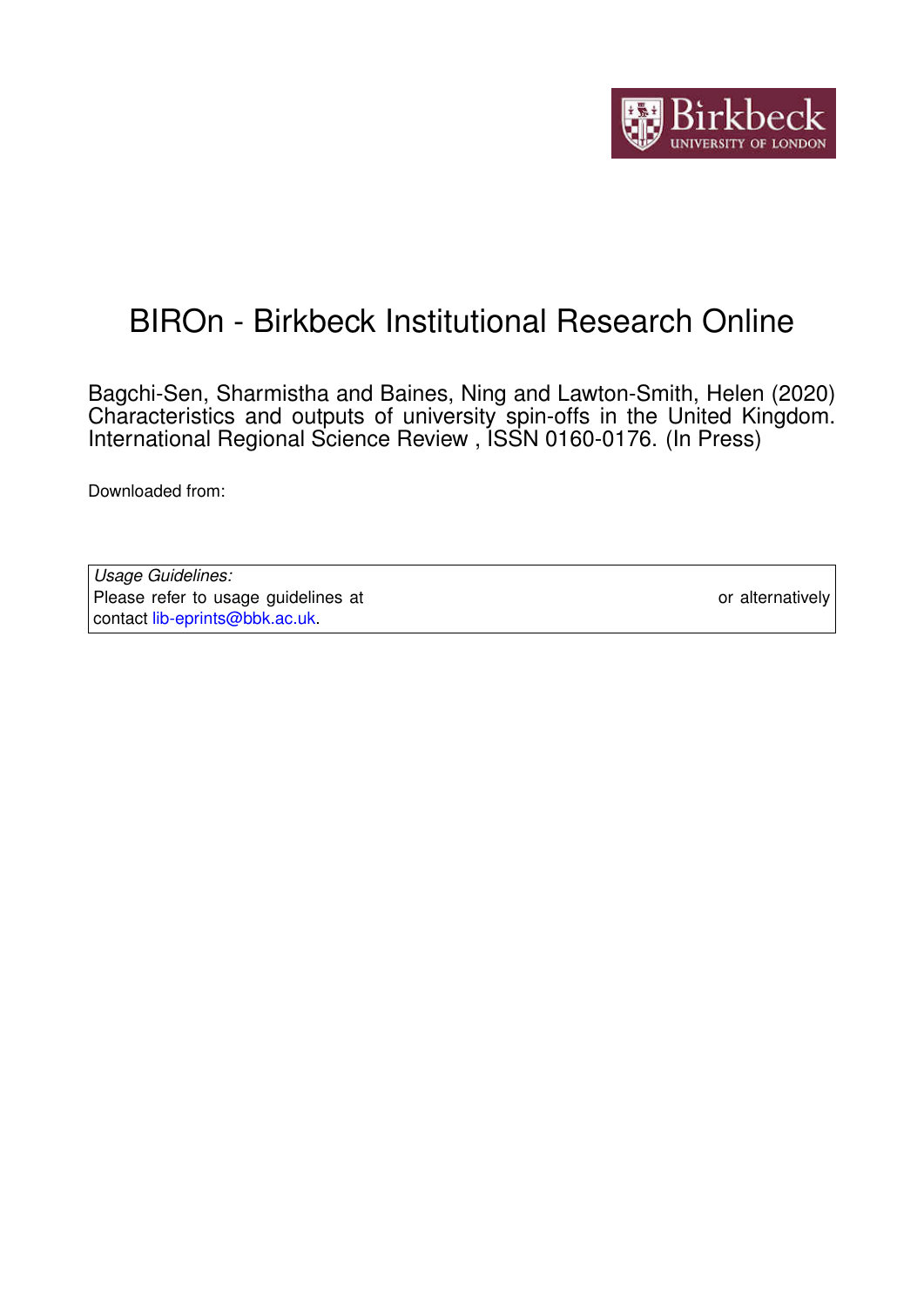# International Regional<br>Science Review

#### **Regional variation in characteristics and output of university spin-offs (USOs) in the United Kingdom**

| Journal:         | International Regional Science Review                                                                                                                                                                                                                                                                                                                                                                                                                                                                                                                                                                                                                                                                                                                                                                                                                                                                                                                                                                                                                                                                                                                                                                                                                                         |
|------------------|-------------------------------------------------------------------------------------------------------------------------------------------------------------------------------------------------------------------------------------------------------------------------------------------------------------------------------------------------------------------------------------------------------------------------------------------------------------------------------------------------------------------------------------------------------------------------------------------------------------------------------------------------------------------------------------------------------------------------------------------------------------------------------------------------------------------------------------------------------------------------------------------------------------------------------------------------------------------------------------------------------------------------------------------------------------------------------------------------------------------------------------------------------------------------------------------------------------------------------------------------------------------------------|
| Manuscript ID    | IRSR-19-0001                                                                                                                                                                                                                                                                                                                                                                                                                                                                                                                                                                                                                                                                                                                                                                                                                                                                                                                                                                                                                                                                                                                                                                                                                                                                  |
| Manuscript Type: | Special issue: Universities and regional development                                                                                                                                                                                                                                                                                                                                                                                                                                                                                                                                                                                                                                                                                                                                                                                                                                                                                                                                                                                                                                                                                                                                                                                                                          |
| Keywords:        | spin-off, universities, innovation, products and services, United Kingdom                                                                                                                                                                                                                                                                                                                                                                                                                                                                                                                                                                                                                                                                                                                                                                                                                                                                                                                                                                                                                                                                                                                                                                                                     |
| Abstract:        | Research which has analysed the formal role of universities in<br>stimulating regional economic development, is relatively recent (see for<br>example Lester 2005, Youtie and Shapira 2008, Huggins et al. 2008).<br>However, their role in contributing to regional technological variety is<br>under-researched. In this study, we use a dataset that has wide<br>geographic coverage and provides a comprehensive understanding of the<br>UK-wide contribution of university spin-offs (USOs) to the innovation and<br>market capacity of their host regional economies. We propose that the<br>survival and growth of USOs implies embeddedness in their respective<br>innovation and business ecosystems (de Vasconcelos Gomes et al.<br>2018). Data on UK USOs are collected from a search of public company<br>databases. The findings show that the majority of firms in the sample<br>are relatively young, small in size, and are still at the early stages of<br>their life cycle. Hence, the products and services that are offered are<br>fairly small in number. Nevertheless, their products/services based on<br>university research have the potential for value capture by other firms<br>thus contributing to a range of industry sectors within a region. |
|                  |                                                                                                                                                                                                                                                                                                                                                                                                                                                                                                                                                                                                                                                                                                                                                                                                                                                                                                                                                                                                                                                                                                                                                                                                                                                                               |
|                  |                                                                                                                                                                                                                                                                                                                                                                                                                                                                                                                                                                                                                                                                                                                                                                                                                                                                                                                                                                                                                                                                                                                                                                                                                                                                               |

Manuscripts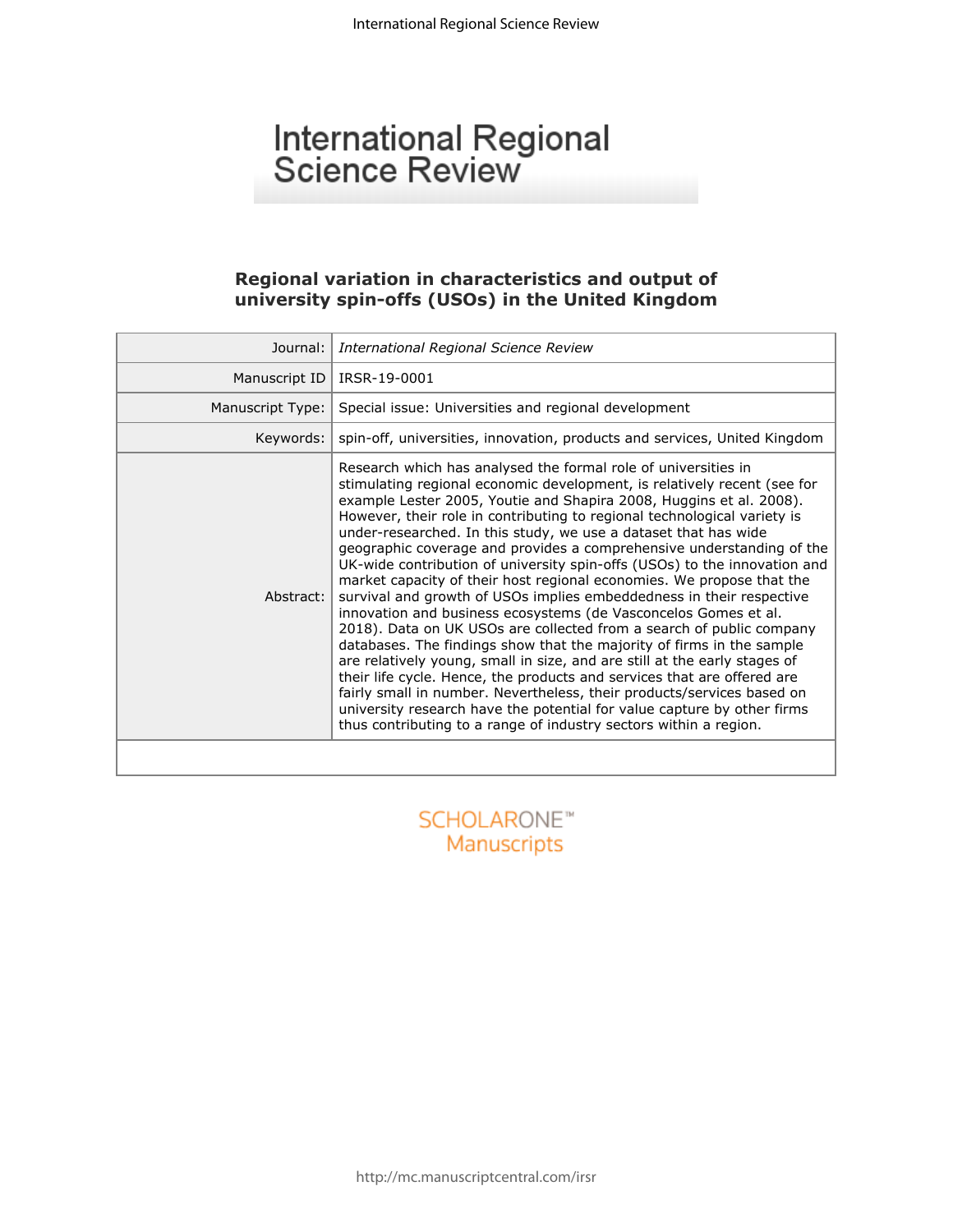$\mathbf{1}$  $\overline{2}$  $\overline{3}$  $\overline{4}$  $\overline{7}$ 

# **Regional variation in characteristics and output of university spin-offs (USOs) in the United Kingdom**

#### **Abstract**

If USOS Implies embeddedness in inflovation 2019). The findings show that the major many services that are offered are fairly small in sised on university research have the potent contributions to a range of related and un Research on the formal role of universities in stimulating regional economic development is relatively recent (see for example Lester 2005, Youtie and Shapira 2008, Huggins et al. 2008). However, the role of universities in contributing to regional technological and service variety is under-researched. In this study, we use a dataset that has wide geographic coverage. The analysis provides a comprehensive understanding of the UK-wide contribution of university spin-offs (USOs) to the innovation capacity of their host regional economies. We argue that the survival and growth of USOs implies embeddedness in innovation ecosystems in a region ([Granstrand](https://www.sciencedirect.com/science/article/pii/S0166497218303870#!) and [Holgersson](https://www.sciencedirect.com/science/article/pii/S0166497218303870#!) 2019). The findings show that the majority of firms in the sample are relatively young, small in size, and are still at the early stages of their life cycle. Hence, the products and services that are offered are fairly small in number. Nevertheless, their products/services based on university research have the potential for value capture by other firms thus implying contributions to a range of related and unrelated industry sectors within a region or beyond the local.

#### **1. Introduction**

In recent years, the role of universities in both firm formation and innovation, nationally and regionally, has attracted a lot of attention from scientists and policymakers (see for example Lester 2005, Youtie and Shapira 2008, Huggins et al. 2008, Bagchi-Sen and Lawton Smith 2012). This role has tended to focus on firm formation and job creation, rather than on the various kinds of impact of university spin-offs (USOs) (Bolzani et al. 2014, Fini et al. 2018). Indeed, the majority of studies on academic entrepreneurship tend to emphasize macroeconomic, structural, organizational, and institutional perspectives that facilitate the creation and growth of USOs<sup>1</sup> instead of their outputs (e.g., innovative products and solutions) (see for example Fini et al. 2017, Rasmussen et al. 2011, Wennberg et al. 2011). For USOs as a sub-set of new technology-based firms in a region, an expectation is that they will deliver a range of products and services (e.g., drug discovery, engineering solutions, and advanced software development) (Garnsey and Druhile 2004, Shane 2005,). However, a regional

 University spin-offs, here defined, include those firms that are founded by university academics whether or not the universities own the IP of the technology on which the firm is based.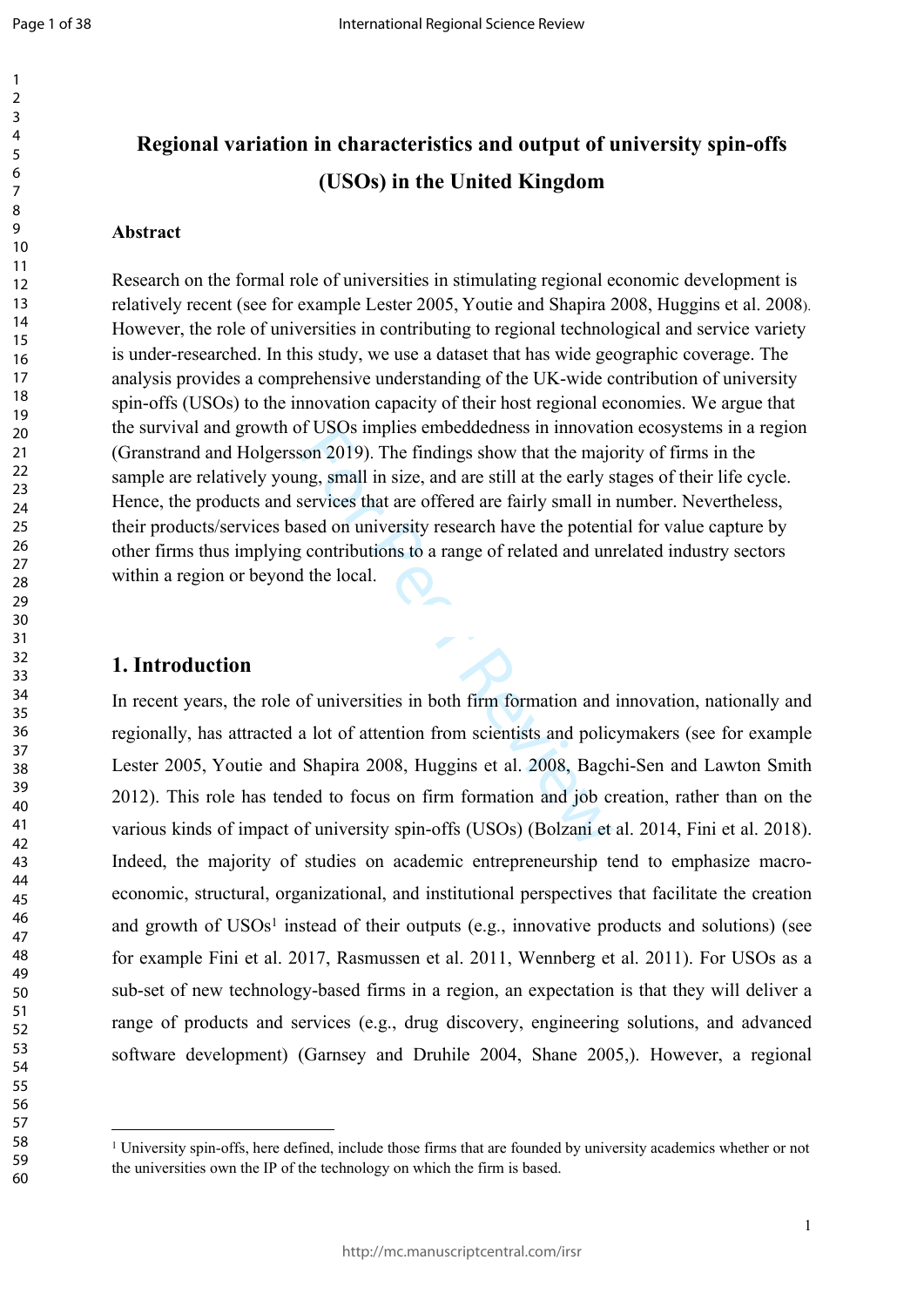analysis of the bundle of goods and services offered once USOs have been established is under-studied.

This omission requires attention since the study of firm's products/services usually shows the application of knowledge gained from the university with implications for local development (Ahlstrom 2010). Moreover, the products and services developed by USOs evolve over time and vary with the size of USOs thereby widening their contribution. This study addresses two research questions: (i) How are USOs distributed and characterised across different regions? and (ii) How do products and services from USOs contribute to the variety and scope of innovation opportunities in a region?

In a region?<br>
ons, the pattern of USOs within UK region<br>
total number, type, and ranking of universi<br>
between particular profiles of USOs in the<br>
sector), with a specific focus on the type of<br>
mined. A related goal is to s In answering these questions, the pattern of USOs within UK regions is examined to show the relationship between the total number, type, and ranking of universities and the volume of USOs. The relationships between particular profiles of USOs in the UK (e.g., years in operation, size, industry sector), with a specific focus on the type of university, and the regional location are examined. A related goal is to show the pattern of retention per region and also the size distribution of USOs. The second question is addressed by providing evidence on the products/services offered by years of operation, size, and regions.

 The overall purpose is to demonstrate that USOs have contributed new products/services to increase the scope of technological variety in a region. As such, they can be seen to be contributing to innovation ecosystems because of the commercial potential created through value creation from university research. Moreover, survival and growth of USOs implies their local embeddedness in innovation ecosystems through interdependent and interconnected networked actors (de Vasconcelos Gomes et al. 2018, [Granstrand](https://www.sciencedirect.com/science/article/pii/S0166497218303870#!) and [Holgersson](https://www.sciencedirect.com/science/article/pii/S0166497218303870#!) 2019). The results are indicative of different modes of knowledge production, dissemination (direct and through spillovers of various kinds), and use (see Rutten and Boekma 2009, Carayannis and Campbell 2009).

The remainder of the paper is as follows. We first review the literature to provide the context for the two research questions by discussing evidence on the types of quantitative and qualitative impacts that USOs can have on their regions. Second, we present the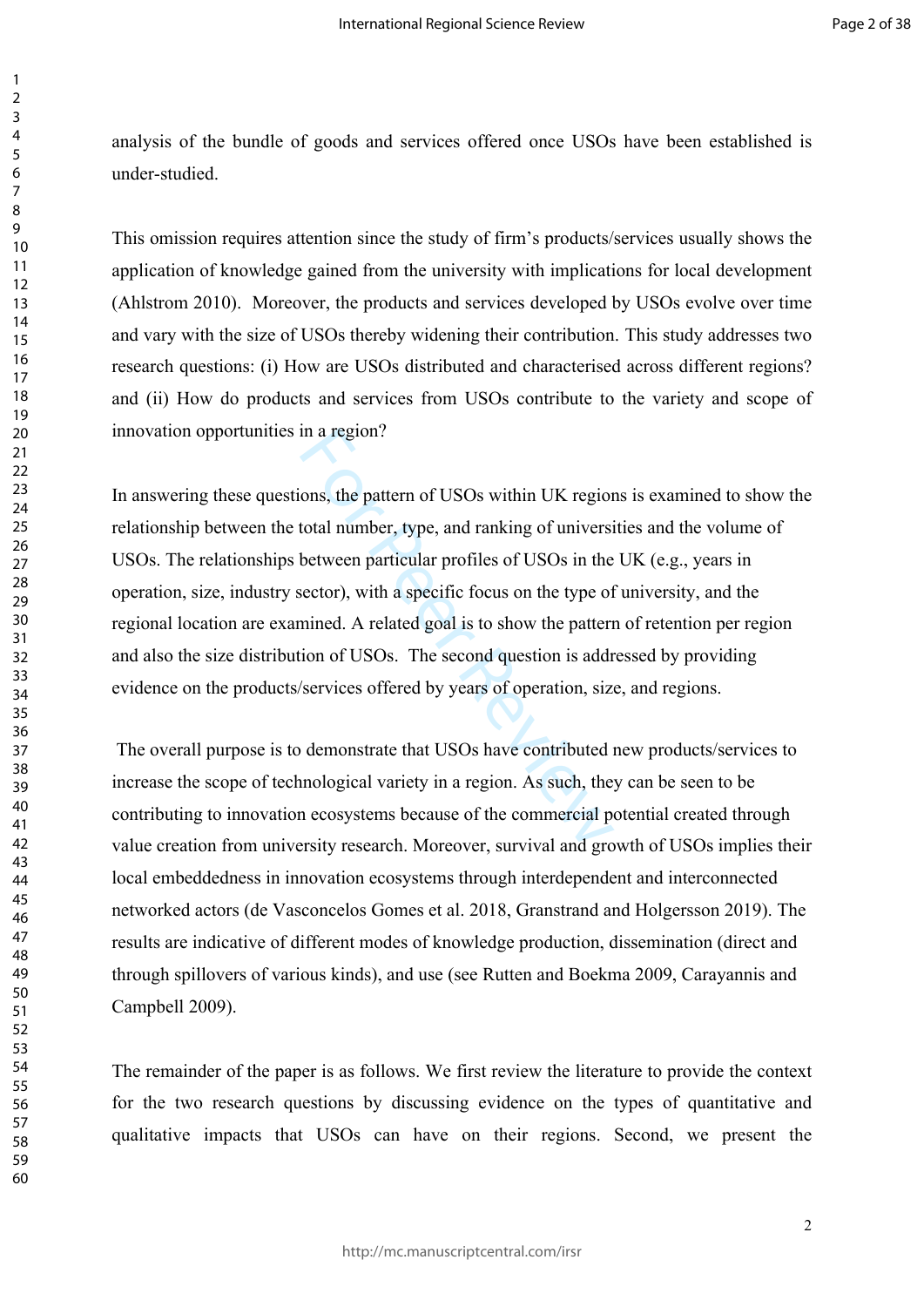$\mathbf{1}$ 

59 60 methodology. Third, the results are discussed. The final section reflects on the study and the relationship between USOs and regional development.

#### **2**. **Research Background: Innovation ecosystems, USOs, and their outputs**

activities, and artifacts, as well as their int<br>olgersson 2019, 1). Although innovation e<br>o has a geographical implication. Location<br>that a set of actors, their activities, and the<br>their products and services (Huggins et a An understanding of the possibility of regional impact of USOs is not a simple task given the difficulty in obtaining data on patterns and networks of these firms. The literature argues that the starting point of understanding where value is created and exploited (Autio and Thomas 2014, Adner and Kapoor 2010), in this case by USOs, is the geographic location of the university. The "*innovation ecosystem*" concept is one which has innovation performance of an evolving set of actors, activities, and artifacts, as well as their interrelationship as a central theme [\(Granstrand](https://www.sciencedirect.com/science/article/pii/S0166497218303870#!) and [Holgersson](https://www.sciencedirect.com/science/article/pii/S0166497218303870#!) 2019, 1). Although innovation ecoystems is a non-spatial concept, in practice it also has a geographical implication. Location offers various possibilities for the ways that a set of actors, their activities, and their networks can lead to the commercialisation of their products and services (Huggins et al. 2008, Miguelez and Moreno 2015, Rodriquez-Gulias et al. 2018). While not referring explicitly to geographical context, Fini et al (2018) observe that similar questions may find different answers depending on the context under consideration.

A significant stream of literature has been devoted to debating how USOs fit into or have an impact on innovation ecosystems. Rutten and Boekma (2009) and others (Lawton Smith and Ho 2006, Shane 2005, Zhang 2009, Asterbo and Bazzazian 2011, Heblich and Slavtchev 2014, Baines, 2015, Fernández-Alles et al. 2015, Conceição et al. 2017, Association of University Technology Managers (AUTM) 2016) examine the co-evolution, cospecialisation, and co-opetition of various actors involved in innovation to conceptualize the positioning (e.g., knowledge or technology transfer to other entities) of the USOs within the (eco)system. Local absorptive capacity, the presence of local firms that are able to engage with outputs of university research in the form of products and services from USOs, is critical (Chapple et al. 2005, Lester 2005). Whether the firms (or collectively regions) (Miguelez and Moreno 2015) are able to absorb the technological opportunities created by the flow of new products and services created by USOs eventually determines whether they stay, move or face acquisition, or close. Moreover, the sectoral structure differs widely between regions (Abreu et al. 2008) and there is an issue of a potential (mis)match of university research and non-USO firms in a region.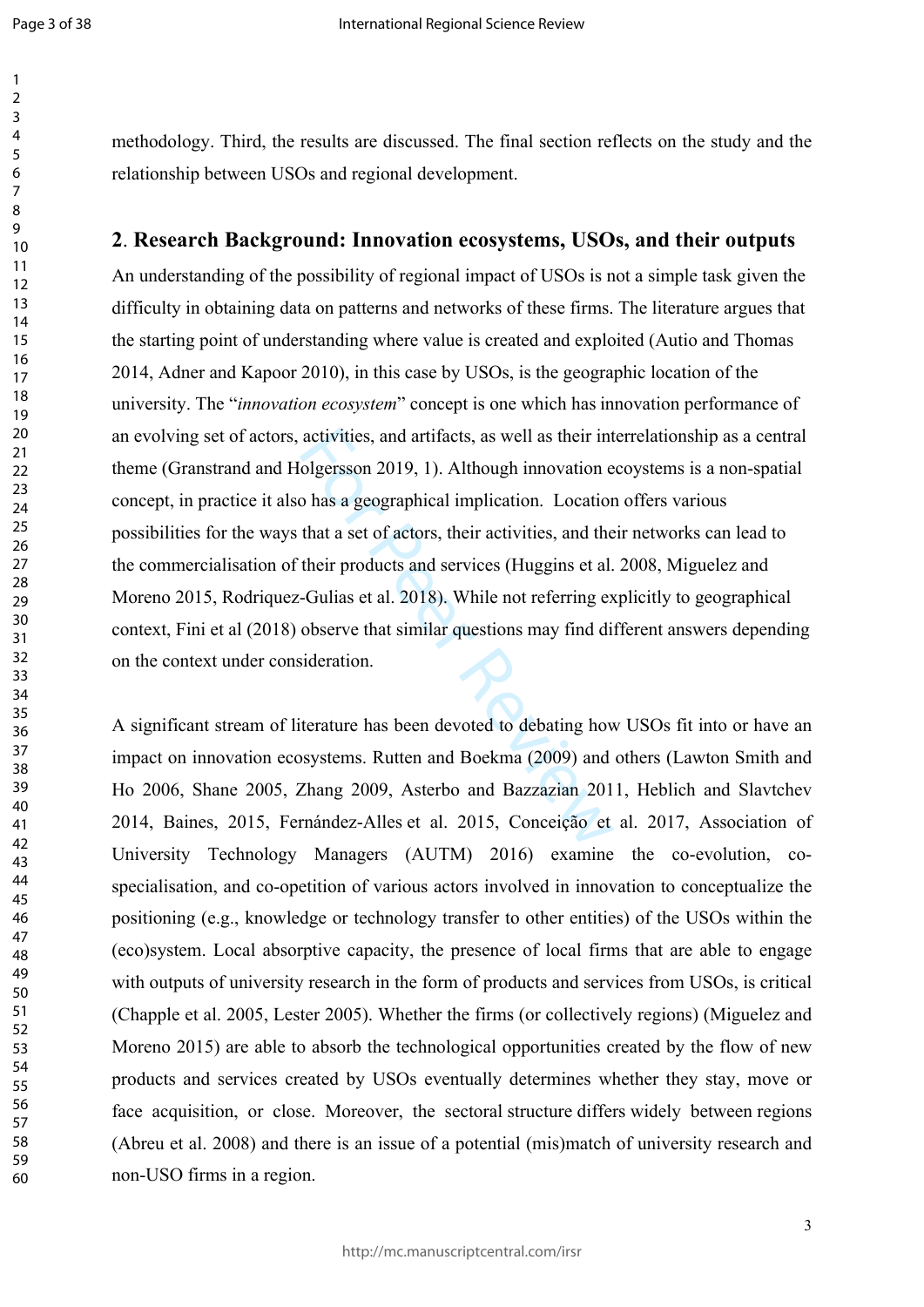A number of characteristics has been examined with respect to the drivers of change, evidence of change, and evidence of impact at the local/regional level (see for example Pattnaik and Pandey 2014, Corsi and Prencipe 2016). Assessment of impact includes objective measures of value creation such as the number of USOs, employment, and patents produced<sup>2</sup>. In this paper, we add the number and type of products and services provided by USOs as evidence of innovation. In assessing the impact quantitatively, the attention falls on the total number of spin-offs, which is expected to be a function of the total number of universities in a region and the type of university (e.g., research versus teaching-intensive). The sectors in which USOs are formed can be used as proxies to speculate about the extent of local impact.

cessary to look at the type of USO and th<br>ces. Data show that USOs, especially d<br>of newness" (Stinchcombe 1965) and sma<br>md experience (Rasmussen et al. 2011)—<br>&D or innovation activities in order to ain<br>ices (Rasmussen et For our purposes, it is necessary to look at the type of USO and the stage of development of their products and services. Data show that USOs, especially during the inception stage, suffer from a "liability of newness" (Stinchcombe 1965) and smallness including a lack of resources, capabilities, and experience (Rasmussen et al. 2011. During their early stages, some USOs undertake R&D or innovation activities in order to aim to develop commercially viable products or services (Rasmussen et al. 2011)—this is different from other nontechnological or non-science USOs. When firms become older, they tend to gain experience, have more resources to undertake further R&D or innovation activities (Cohen and Klepper 1992, De Jong and Vermeulen, 2004), and as a result, the growth in operations often increases (Lundvall and Battese 2000).

The combination of a lack of resources and uncertain outcomes of R&D means that the volume of product/service innovations tend to be relatively low for USOs in their early stages (Lerner, 2005). However, survival is related to the value-added derived from the research base or the larger technological base used to start the USO. This base tends to offer greater longer term sustainability. Evidence from Spain (Ortin-Angel and Vendrell-Herrero 2014) shows that although university spin-offs have low commercialisation capabilities early on, over time they gain capabilities for wealth-creating opportunities and are more productive compared to other new technology-based firms. They suggest that this is because university spin-offs have greater dynamic capabilities than independent new technology-based firms.

 [https://www.reuters.com/article/us-amers-reuters-ranking-innovative-univ/reuters-top-100-the-worlds-most](https://www.reuters.com/article/us-amers-reuters-ranking-innovative-univ/reuters-top-100-the-worlds-most-innovative-universities-2018-idUSKCN1ML0AZ)[innovative-universities-2018-idUSKCN1ML0AZ](https://www.reuters.com/article/us-amers-reuters-ranking-innovative-univ/reuters-top-100-the-worlds-most-innovative-universities-2018-idUSKCN1ML0AZ) (accessed June 23 2019)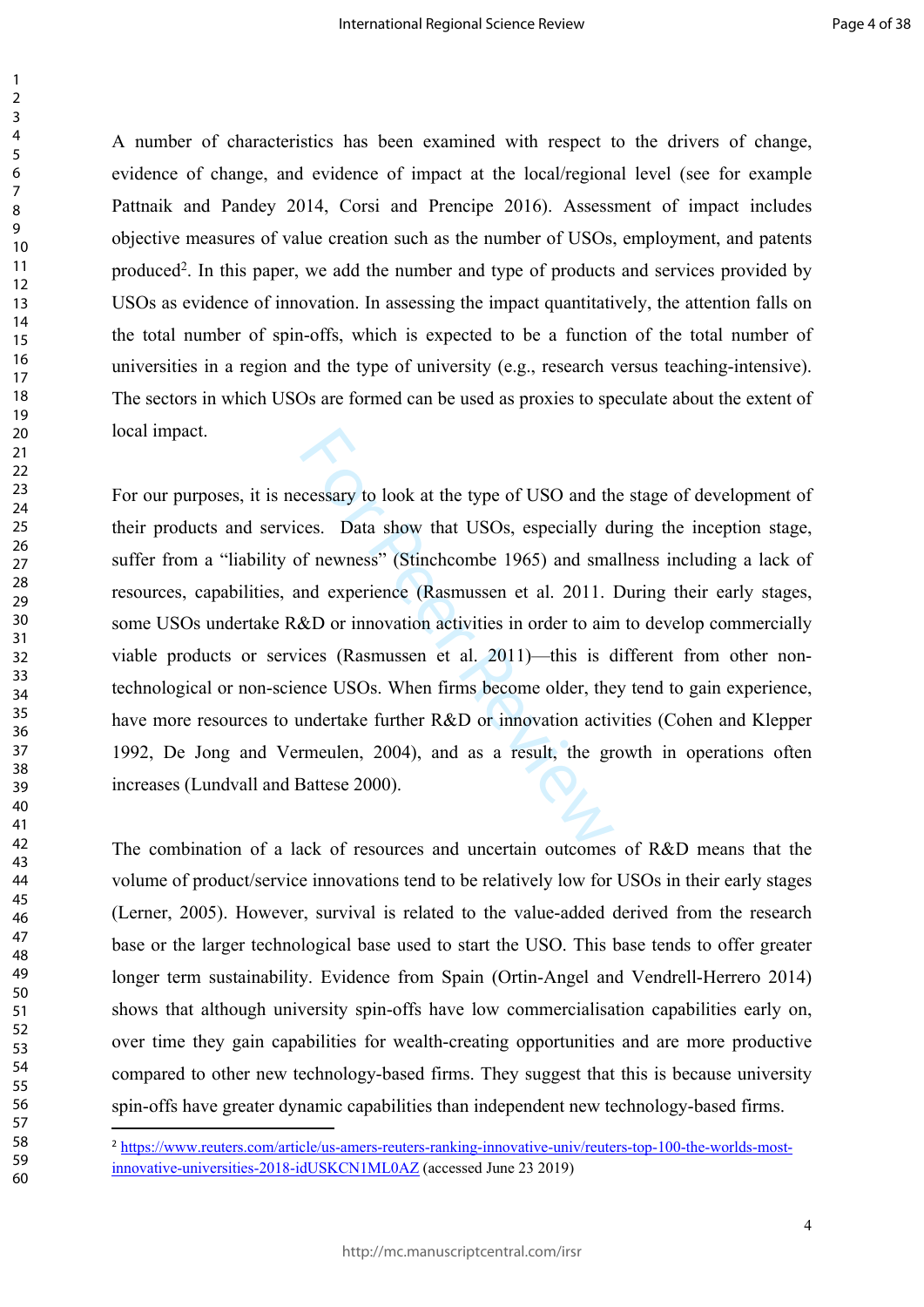Page 5 of 38

 $\mathbf{1}$ 

60

In addition to employment, the outputs of USOs in the form of products and services have direct and indirect effects and may constitute important measures of impact (Sternberg 2014). While most studies note that the majority of spin-offs are in biotech and ICT (see for example Lawton Smith et al. 2014, Salvador and Benghozi 2015 ), Libaers et al. (2006) find that university spin-offs are important contributors to technological change in specific subfields of nanotechnology. In these sectors, large firms and (non-university affiliated) new technologybased firms are also agents of technological change and USOs are seen to fill a niche and even contribute toward technological diversification.

(4) point to the importance of understandinely ay it creates value, and how returns are interest in the example, their initial typology of USC annies (e.g., technical consulting companial elopment companies that are set up Druihle and Garnsey (2004) point to the importance of understanding the activity (e.g., how it is acquires inputs, the way it creates value, and how returns are realized) of a company to develop a typology. For example, their initial typology of USOs in Cambridge includes consulting/service companies (e.g., technical consulting companies building on scientists' research activities); development companies that are set up to commercialise an emerging technology, especially biotechnology; product-based companies (e.g., target niche markets); software companies; and lastly firms focused on infrastructure development. They later modified this to include different types of sub-categories (such as, licensing, product, consulting and software firm categories), illustrating the diversity that USOs add to an innovation ecosystem. Other studies note that "*servitization*" (Vandermerwe and Rada 1988; Martinez et al. 2010) is widely practised among firms that offer products to the market. More recently, Baines and Lawton Smith (2019) find that factors contributing to USOs' success are application of technology and the development of services to meet the needs of clients/markets.

#### **3. Data**

This study uses a dataset of UK USOs that combines information from university websites and public company databases. The definition given by the UK Higher Education Funding Council (HEFCE) is used to define USOs: new legal entities and enterprises created by a Higher Education Institute or its staff to allow the commercialization of knowledge from academic research. Previous studies (ASTP-PROTON 2015, Harrison and Leitch 2010, HEFCE 2017, Hewitt-Dundas 2015, Ortin-Angel and Vendrell-Herrero 2014) note that the employment impact of the USOs is limited by their small size. On average, they have 4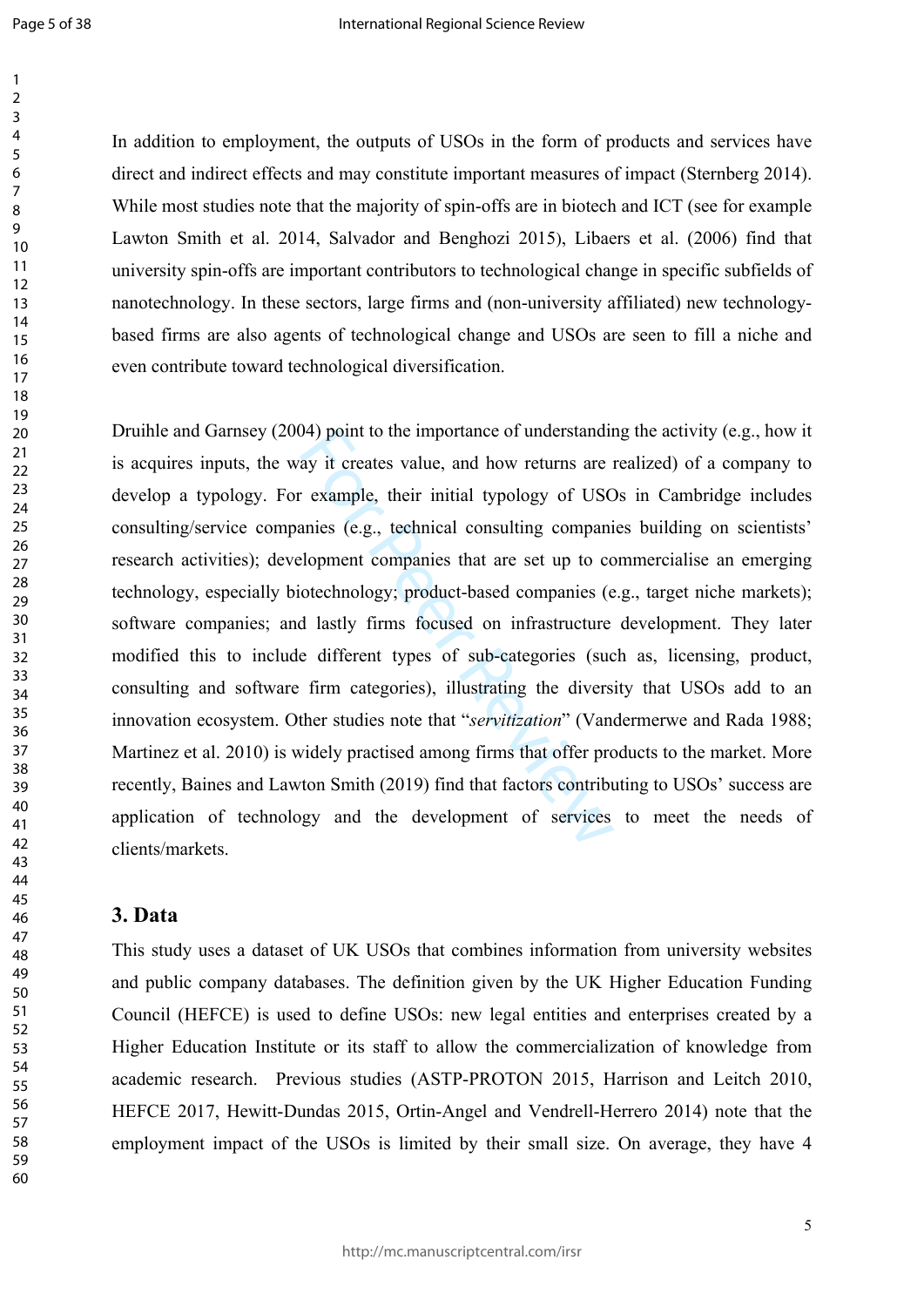employees and about 69.5 percent of USOs have not generated any income (Harrison and Leitch 2010).

subsidiaries, number of employees, and fi<br>in the USOs' contribution to the variety ar<br>region, firm's histories, key information i<br>service offerings are collected from comp<br>nd the number of single patents register<br>ENET, whi Similar to other UK USOs database (e.g. Fini et al. 2017), data on firms are developed by retrieving information from the Spinouts UK Survey (2014), which includes all USOs from UK universities. Additional firm-level data are retrieved through both the universities' TTO, innovation centres, the national Companies Houses, and the ICC Directory of UK Companies provided by Lexis Nexis . This database has been complemented and corroborated by company websites for firm characteristics, such as registered address, date of incorporation, board of directors, their subsidiaries, number of employees, and financial information. Since this study aims to ascertain the USOs' contribution to the variety and scope of innovation and market opportunities in a region, firm's histories, key information including their commercial technology and product/service offerings are collected from company websites. In addition, the information on IP and the number of single patents registered by the firms are also collected via the ESP@CENET, which is the public database located on the European Patent Office website. Such information is used as a proxy of value created by innovation for firms that specifically market and license their technologies. The cross-sectional data are collected and observed at the same point of time since 2015. See the Appendix for a list of observed variables.

There are several cases that some USOs are created by and affiliated with more than one university with equal equity. These USOs are attributed to multiple parent institutions. The dataset includes the following categories of variables: products and/or services offered by years of operation, size, and sector. A total of 1,356 spin-off firms are recorded in the study database, only 844 companies are listed as active, 375 are dissolved, in liquidation, or nontrading, 87 firms are merged or acquired, and 50 companies could not be found in the UK Company House's database. With regard to these 50 companies, it can be assumed that their names may have changed or they may have been registered in other countries (as is known to be the case of one company that spun off from the University of Oxford). The subsequent

 The ICC Directory of UK Companies (ICCDIR) file provides a comprehensive reference tool covering all UKregistered companies -live and dissolved. The data contains registration details and statutory filings as well as links to other ICC products.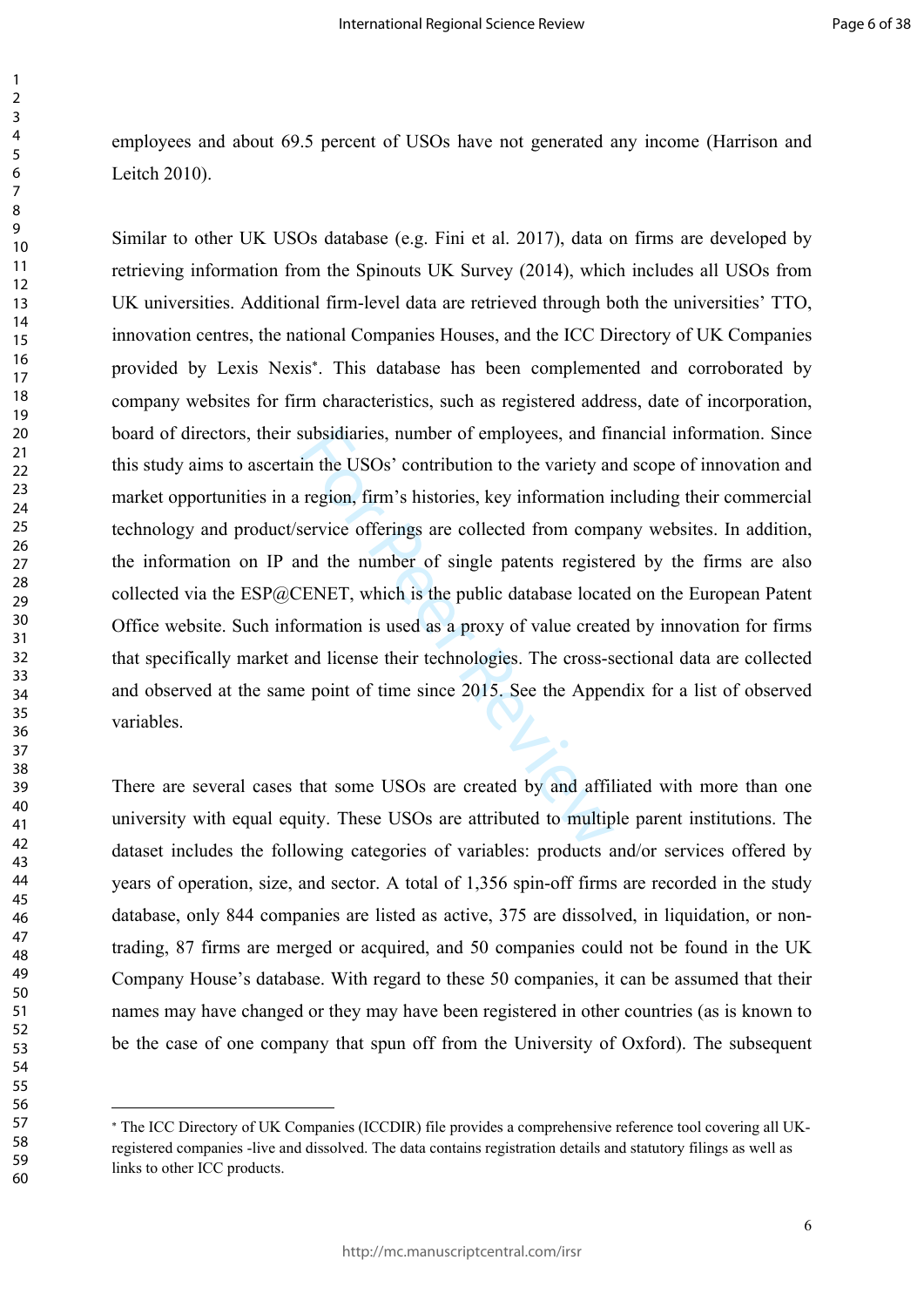$\mathbf{1}$  $\overline{2}$  $\overline{3}$  $\overline{4}$ 5 6  $\overline{7}$ 8  $\mathsf{o}$ 

analysis and data presentation are based on the 844 active firms since the detailed information of those inactive firms are not available.

Several difficulties were encountered during the data collection process. Employee numbers and the latest financial data for most of university spin-off firms on public web portals are incomplete. Additionally, approximately 14% of active companies did not have a publicfacing website. Nevertheless, the dataset of 844 firms has a unique set of USOs across the UK. In the past, such data have been constructed only for a particular region or university.

analysis is presented to offer broad generation size.<br>
ich the firms originated. Next, select<br>
ristics are demonstrated. The above analys<br>
in their respective region (note: exact m<br>
ope of this paper).<br>
idence on the distr In the next section, data analysis is presented to offer broad generalizations about UK USOs. First, USOs' characteristics are examined: years in operation, size, regions and the nature of the universities in which the firms originated. Next, selected relationships between USO/firm-level characteristics are demonstrated. The above analysis is used to understand the current role of USOs in their respective region (note: exact measurements of economic impact are beyond the scope of this paper).

#### **4. Results**

This section provides evidence on the distribution of USOs across different regions and how products and services from USOs contribute to the variety and scope of innovation opportunities in a region.

#### **4.1 Relationship between regions, universities, and USOs**

Table 1 shows the regional distribution of universities and USOs. The key USO creating universities are presented with their ranking, typology, and size. Since USOs are normally established by academics, the number of academic staff with full-time contracts (typically 30- 40 working hours/ week), a proxy of human capital, is also noted. The table shows a clear association between the type of university, ranking of the university, and the number of USOs. It has been long known that research excellence is associated with a high level of academic enterprise (Di Gregorio and Shane, 2003). In this study, the data show that 561 USOs have been created by the top 20 universities of which 14 are in the Russell Group, an exclusive group of 24 research universities in the UK. In addition, two Plate Glass universities (newer research-intensive universities, which were given royal charter between 1963 and 1992) created 90 USOs, Dundee University, a Red Brick university (civic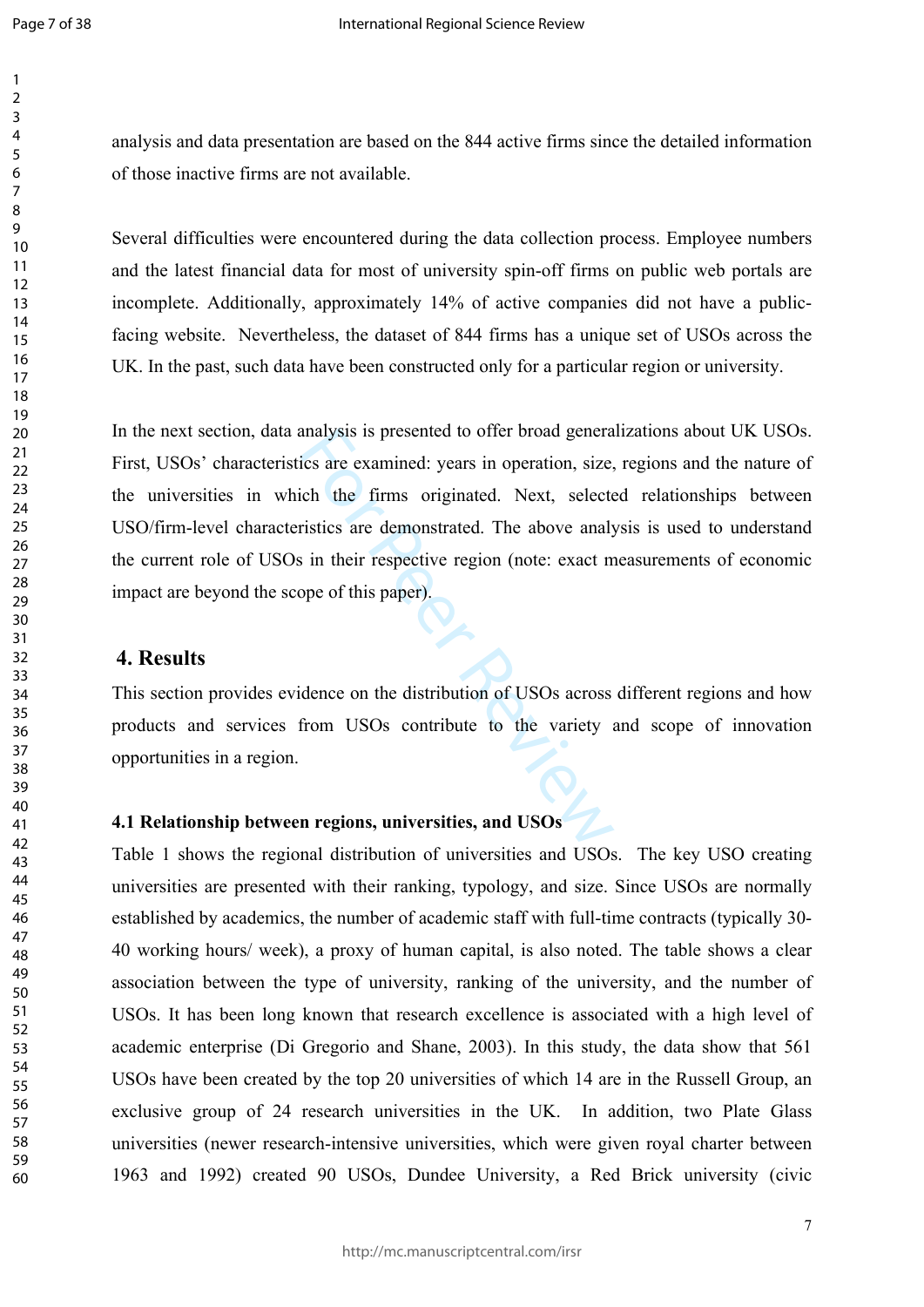universities that were given charters in the late 19th Century in the UK industrial cities), is the source of 25 USOs, and Aberdeen University, established in AD 1495, is the source of 36 USOs.

The 'golden triangle' of Oxford, Cambridge and London universities dominates the geography of USOs in the UK. The Scottish universities (University of Aberdeen, University of Strathclyde and Heriot-Watt University), are the most research-intensive universities in Scotland, which also contribute a high number of university spin-off firms. They receive support in the form of funding from the Scottish Enterprise, which also provide softer forms of support such as bespoke pre-incubation and company building programmes (Scottish Enterprise, 2012).

boke pre-incubation and company build<br>the above pattern are the quality of rese<br>s (Matthew effect) (see Van Looy et<br>mber of academic staff to facilitate spin-<br>elation is observed between the number of<br>off firm creation (w Some explanations for the above pattern are the quality of research and the universities' reputation/trustworthiness (Matthew effect) (see Van Looy et al. 2004). Also, these universities devote a number of academic staff to facilitate spin-off activities. A relatively strong and positive correlation is observed between the number of full-time academic staff and the number of spin-off firm creation (with  $R^2=0.62$  and significant level of 0.03) in the UK (Table 1). This point resonates with the study by Lockett and Wright (2005), which highlights the significance of resource stocks in USO creation.

|                 |                         |             | <b>Ranking by</b>   |              | No. of    |
|-----------------|-------------------------|-------------|---------------------|--------------|-----------|
|                 |                         |             | <b>Times Higher</b> |              | full-time |
|                 |                         |             | <b>Education</b>    |              | academi   |
|                 |                         |             | (THE) World         | <b>Types</b> | c staff   |
|                 |                         | No. of      | University          | of           | (HESA     |
| Region          | University              | <b>USOs</b> | <b>Ranking 2012</b> | universities | 2011/12   |
| East of England | University of Cambridge | 97          | 2                   | Russell      | 8645      |

**Table 1: University characteristics and the number of USOs by region**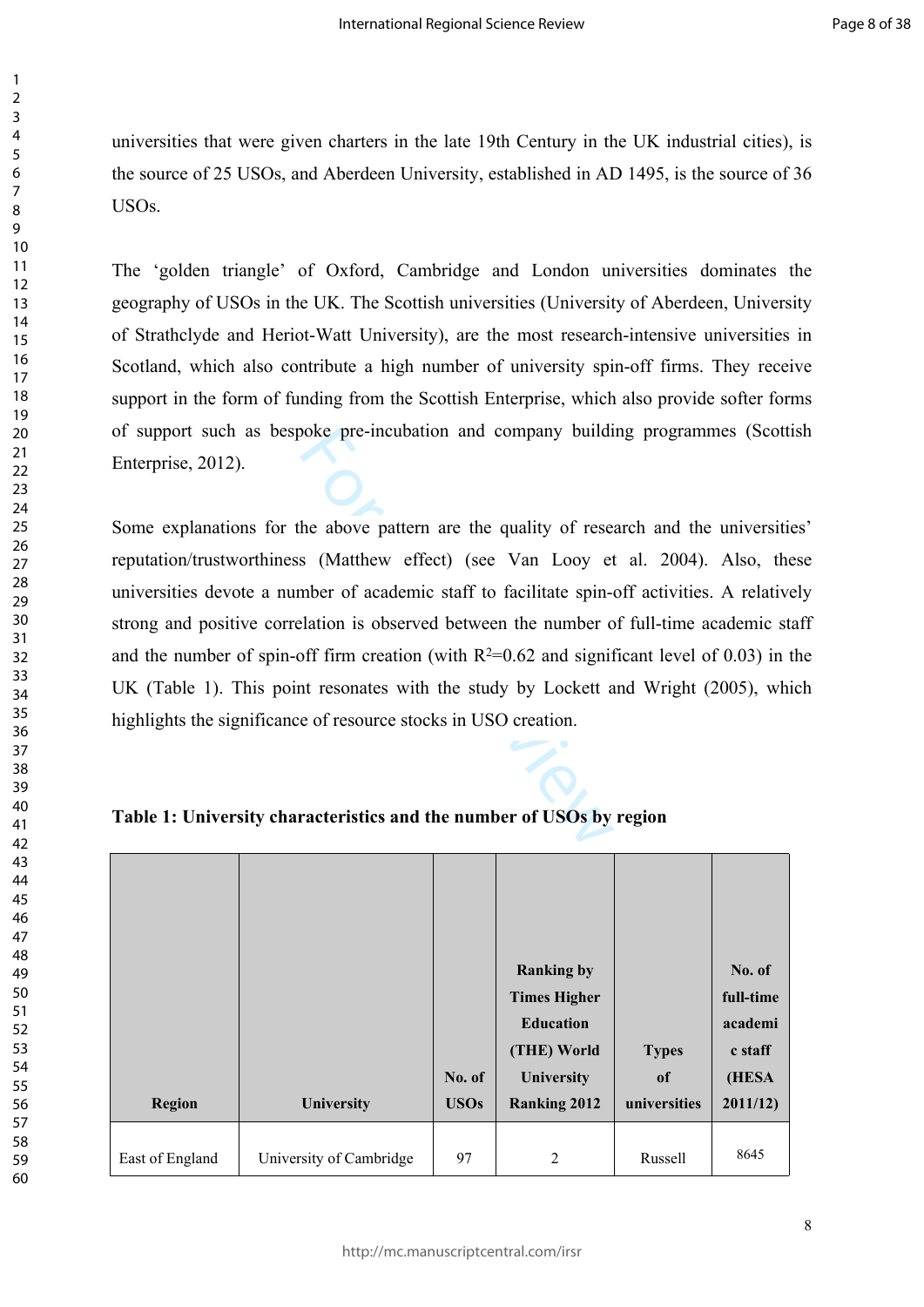Page 9 of 38

 $\mathbf{1}$  $\overline{2}$  $\overline{3}$  $\overline{4}$  $\overline{7}$ 

| South East       | University of Oxford       | 85 | $\mathbf{1}$ | Russell               | 10569 |
|------------------|----------------------------|----|--------------|-----------------------|-------|
| London           | Imperial College London    | 80 | 8            | Russell               | 6616  |
| London           | <b>UCL</b>                 | 75 | 16           | Russell               | 7973  |
| Scotland         | University of Edinburgh    | 64 | 27           | Russell               | 7731  |
| Scotland         | University of Strathclyde  | 58 | 401          | Plate Glass           | 2929  |
| North East       | Newcastle University       | 56 | 175          | Russell               | 4793  |
| West Midlands    | University of Warwick      | 38 | 91           | Russell               | 4648  |
| North West       | University of Manchester   | 36 | 54           | Russell               | 8875  |
| Scotland         | University of Aberdeen     | 36 | 185          | Ancient<br>University | 2955  |
| Northern Ireland | Queen's University Belfast | 36 | 201          | Russell               | 3275  |
| South West       | University of Bristol      | 35 | 76           | Russell               | 4830  |
| Scotland         | Heriot Watt University     | 34 | 351          | Plate Glass           | 1654  |
| South East       | University of Southampton  | 34 | 126          | Russell               | 5354  |
| East Midlands    | University of Nottingham   | 29 | 147          | Russell               | 6558  |
| Yorkshire        | University of Sheffield    | 28 | 104          | Russell               | 5432  |
| Yorkshire        | University of Leeds        | 25 | 139          | Russell               | 6573  |
| Scotland         | University of Dundee       | 25 | 187          | Red brick             | 2905  |
| Yorkshire        | University of York         | 23 | 137          | Russell               | 3043  |
|                  | Durham University          | 22 | 97           |                       |       |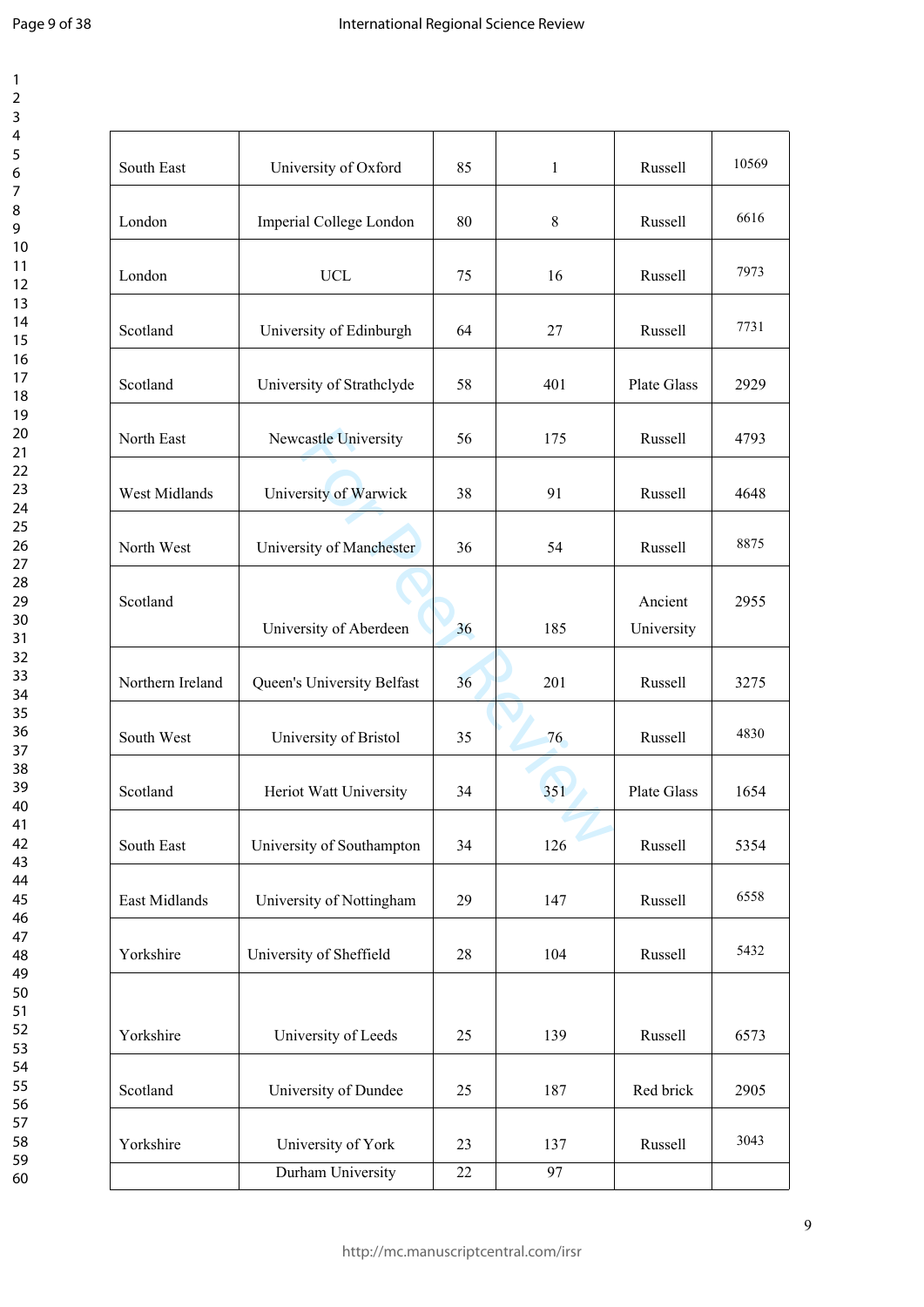| $\mathbf{r}$<br>$\overline{\phantom{a}}$<br>N.<br>cast<br>NU.<br>. . |  | <br>1100<br>33 U.I | $\sim$ $ \sim$<br><u>JJJJ</u> |
|----------------------------------------------------------------------|--|--------------------|-------------------------------|

In prediction of OSOS (see the Appendix).<br>Ige spin-offs created across regions (i.e., *F*<br>and contains 174 active spin-off firms with<br>has been confirmed by a separate study, w<br>been the most active region in the 1<br>ty spin-o Table 2 shows the regional pattern of active firms and retention. It shows the prevalence of universities and number of spin-offs in each region. The relationship between the number of universities, the number of academic staff members, and USOs created is examined. An estimation of ordinary least squares regression shows a strong positive relationship between the number of institutions and the number of USOs created  $(R^2=0.8)$ . The correlation matrix also shows that there is a relatively strong relationship between the number of staff and the number of USOs created (Pearson's  $r=0.59$ ). This also suggests that the regional stock of universities is a significant predictor of USOs (see the Appendix). The ANOV $A<sup>3</sup>$  confirmed the variation of the average spin-offs created across regions (i.e., *F-value*=25.46 greater than *F crit.*= 4.844336). Scotland contains 174 active spin-off firms with 171 firms still remaining in Scotland--this finding has been confirmed by a separate study, which shows that in the past 10 years, Scotland has been the most active region in the UK for the creation and establishment of university spin-offs (PraxisUnico, 2012). The region with the second highest number of active spin-offs is London  $(127 \text{ firms})$ . However, only 79 firms  $(62\%)$  have been retained. USOs are identified to remain in the regions of their inception, if the firms' present postcodes stay within NUTS1 and NUTS2 regions of the parent universities. In the case of multiple affiliations, if the present postcodes of USOs are located within NUTS1 and NUTS 2 regions of any of the parent universities, they are considered as "retained" within the region.

On average 83% of USOs remain in the regions where they were established, with the exception of London (62%) and the South West (67%). A shortage of dedicated property, especially in London, for business or technology incubators is an issue--in 2011, it was estimated that there were some 300 business incubators in the UK (Dee et al. 2011), with only some 7 business and technology incubators in London (Sikimic, 2012). Most of these were established after the year 2000. Only the East London Small Business Centre was established earlier, in 1978, but its purpose is to serve small and local businesses around the East London area. The South West region has 15 established incubators—however, most of them are located around the city of Bristol, where the property price has risen at a greater rate

<sup>&</sup>lt;sup>3</sup> The two factor ANOVA is run to test the null hypothesis of the equal mean of spin-offs created by universities in each region. The F value  $= 25.460411$ , the F crit.  $= 4.844336$ , and the *p-value* is 0.000375. Hence, the null hypothesis is rejected to conclude that variation exists across region.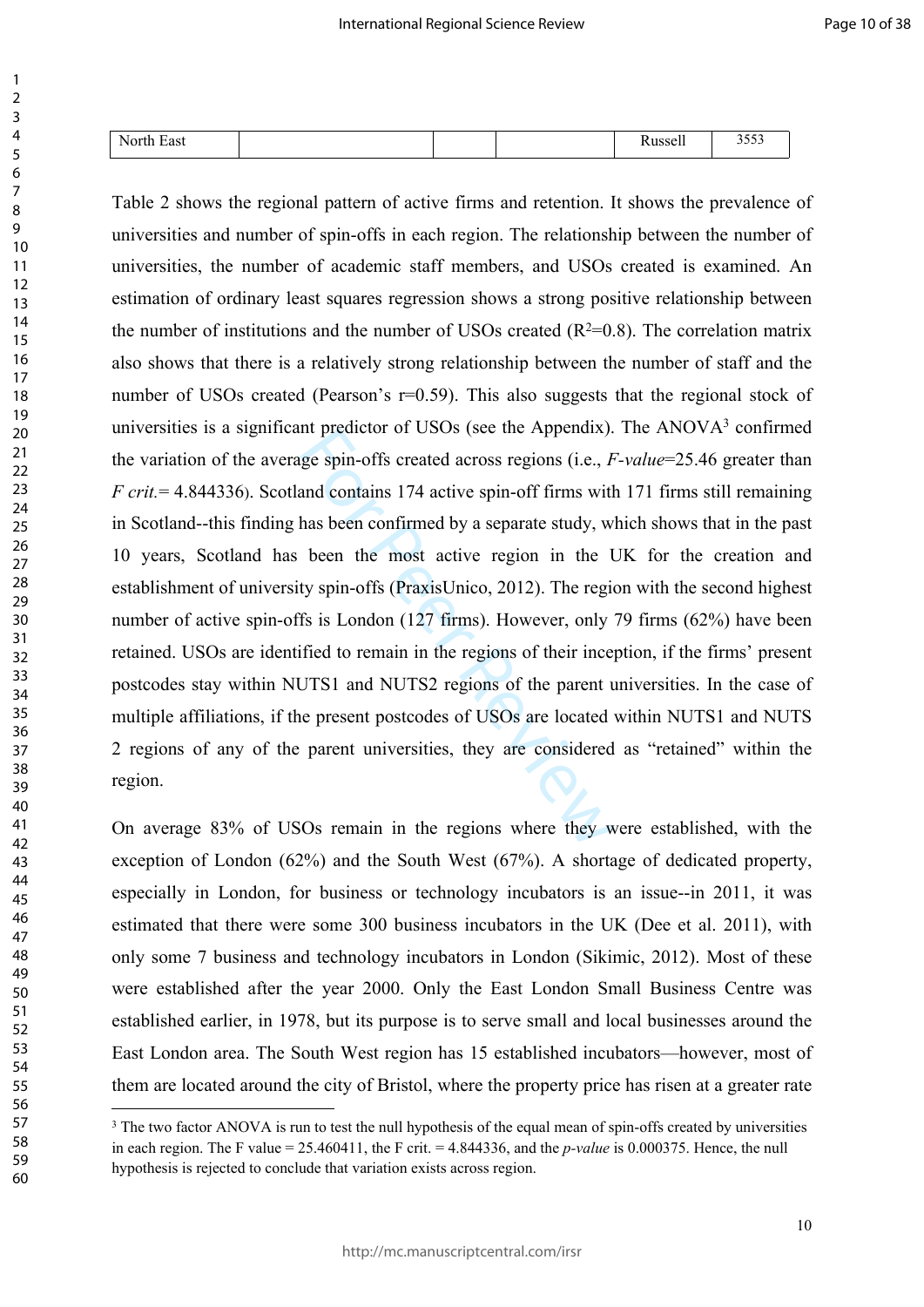$\mathbf{1}$  $\overline{2}$  $\overline{3}$  $\overline{4}$ 5 6  $\overline{7}$ 8 9

than London (Wilson 2019). Furthermore, most of these incubators (12 out of 15) tend to focus on robotics and software sectors (Whale, 2017). These above two factors may explain USO migration seeking appropriate resources out of London and the South West.

|                      |                |                        |             |             | $\frac{0}{0}$ |
|----------------------|----------------|------------------------|-------------|-------------|---------------|
|                      |                | <b>USOs founded in</b> |             |             | active        |
|                      | No. of         | the region with        |             | No. of      | <b>USOs</b>   |
|                      | institutions   | number of active       |             | active USOs | retained      |
|                      | located in     | shown in               | % of active | retained in | in the        |
| <b>Region</b>        | the region     | parentheses            | <b>USOs</b> | the region  | region        |
| Scotland             | 14             | 300 (174)              | 58%         | 171         | 98%           |
| London               | 12             | 219(127)               | 58%         | 79          | 62%           |
| South East           | 9              | 123(80)                | 65%         | 64          | 80%           |
| East of England      | 5              | 121(73)                | 60%         | 64          | 88%           |
| South West           | 8              | 108(61)                | 56%         | 41          | 67%           |
| Yorkshire &          |                |                        |             |             |               |
| Humber               | 6              | 88(54)                 | 61%         | 48          | 89%           |
| North East           | 5              | 83(46)                 | 55%         | 38          | 83%           |
| <b>East Midlands</b> | 6              | 79(64)                 | 81%         | 52          | 81%           |
| North West           | 8              | 76(56)                 | 74%         | 47          | 84%           |
| <b>West Midlands</b> | 6              | 71(49)                 | 69%         | 36          | 73%           |
| Northern             |                |                        |             |             |               |
| Ireland              | $\overline{2}$ | 51(33)                 | 65%         | 33<br>ь     | 100%          |
| Wales                | $\overline{4}$ | 32(27)                 | 84%         | 25          | 93%           |

**Table 2: Pattern and retention of USOs by regional location**

The average age and employment data show that most of the USOs are young and in the small and medium enterprise category (Table 3). The size of the firms is defined by the number of employees excluding overseas operations; USOs in most regions are micro to medium sized firms, except for the South East and Northern Ireland regions that contain USOs that are 'large' (250+ employees). West Midlands and North East regions have USOs in only micro to small sized categories (no more than 50 employees). These data correspond with previous studies on the small size of university spin-off (Lawton Smith and Ho 2006, Harrison and Leitch 2010). When examining different categories of years in operation, most active USOs in their current location have operated for 1-15 years, while just 89 firms have been in business for longer than 16 years (Table 4). In the West Midlands region, no USO is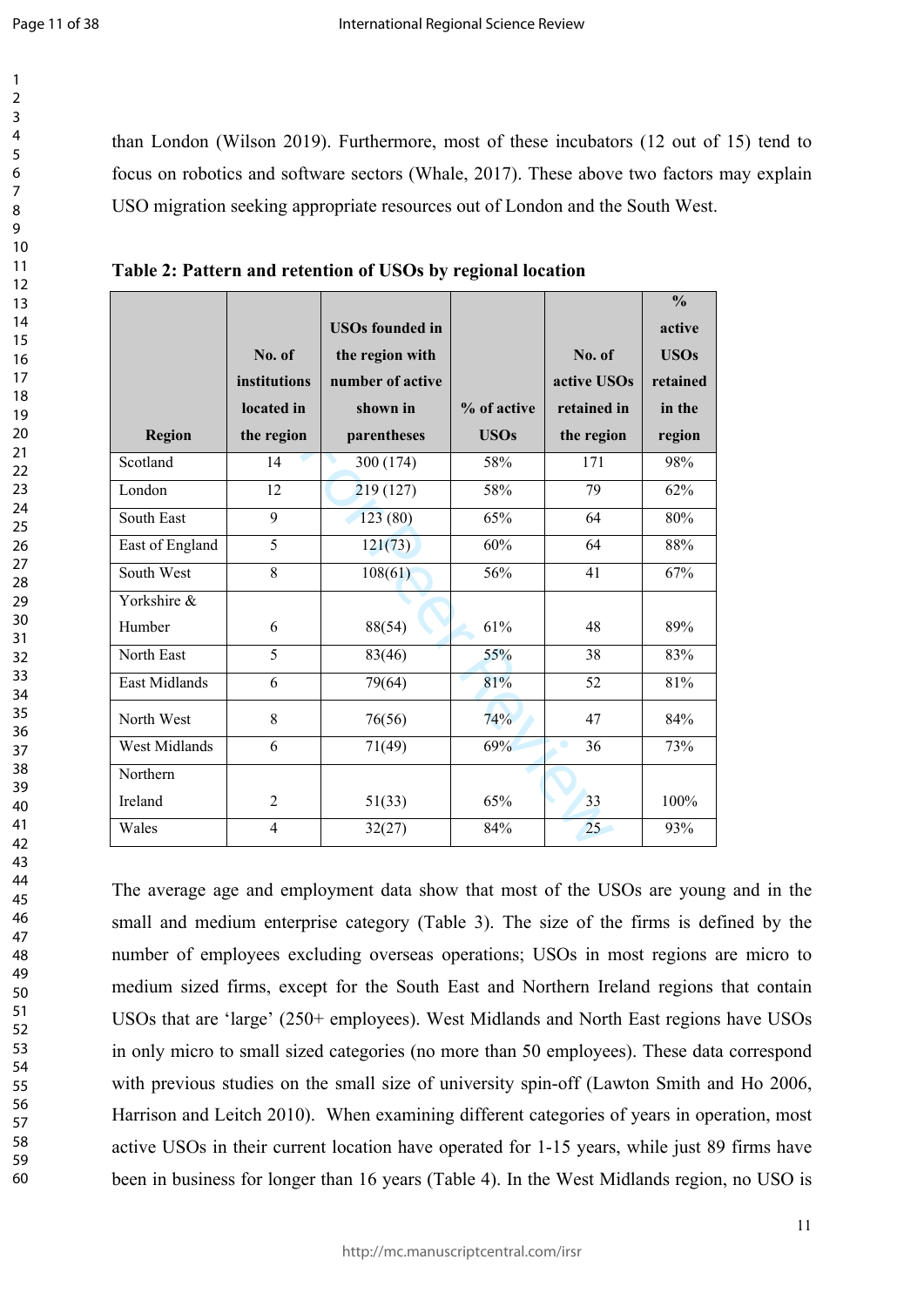older than 15 years. Scotland, Yorkshire and Southeast regions have USOs that have been in business longer than 30 years. The oldest spin-off companies in this sample were set up by the University of York in 1959 and by the University of Oxford in 1963. The results have confirmed the study by Lawton Smith and Ho (2006) that the survival rate of university spinoffs is likely to be high. It has typically taken 10 years at the minimum before significant growth can be observed. Despite the difficult economic environment in the UK, the number of new university spin-offs created each year has remained steady over the most recent five years for which we have the data (2006-07 to 2010-2011) (HEFCE, 2017). However, the volume of products and services is limited by their size (Granstand and Holgersson, 2019, Lerner, 2005). The next section examines the extent to which USOs contribute products and services to their region.

|                                                        |                     |                                        |                          | Lerner, 2005). The next section examines the extent to which USOs contribute products and |  |  |  |  |
|--------------------------------------------------------|---------------------|----------------------------------------|--------------------------|-------------------------------------------------------------------------------------------|--|--|--|--|
| services to their region.                              |                     |                                        |                          |                                                                                           |  |  |  |  |
|                                                        |                     |                                        |                          |                                                                                           |  |  |  |  |
|                                                        |                     |                                        |                          |                                                                                           |  |  |  |  |
| Table 3: Average age and size of active USOs by region |                     |                                        |                          |                                                                                           |  |  |  |  |
|                                                        |                     |                                        | <b>USOs age and size</b> |                                                                                           |  |  |  |  |
| <b>Region</b>                                          | age<br>$<$ mean $>$ | size<br>$\leq$ number of<br>employees> | firm categories*         | average employment                                                                        |  |  |  |  |
| East Midlands                                          | 9.7                 | $2 - 128$                              | Micro - Medium           | $27.11 < SD = 40.01$                                                                      |  |  |  |  |
| West Midlands                                          | 8                   | $3 - 14$                               | Micro - Small            | $6.29 < SD = 3.95$                                                                        |  |  |  |  |
| East of England                                        | 9.5                 | $1 - 175$                              | Micro - Medium           | $43.36 \le SD = 41.56$                                                                    |  |  |  |  |
| London                                                 | 10.3                | $1 - 66$                               | Micro - Medium           | $21.22 \le SD = 19.36$                                                                    |  |  |  |  |
| North East                                             | 8.4                 | $7 - 116$                              | Micro - Medium           | $61.50 \le SD = 77.07$                                                                    |  |  |  |  |
| North West                                             | 8.4                 | $2 - 78$                               | Micro - Medium           | $27.78 < SD = 27.20$                                                                      |  |  |  |  |
| Northern Ireland                                       | 11                  | 2-286                                  | Micro - Large            | $119 < SD = 133.30$                                                                       |  |  |  |  |
| Scotland                                               | 9.7                 | $1 - 540$                              | $Micro - Large$          | $79.7 < SD = 144.95$                                                                      |  |  |  |  |
| South East                                             | 10.7                | 2-1834                                 | Micro - Large            | $76.95 \le SD = 252.30$                                                                   |  |  |  |  |
| South West                                             | 10.1                | 18-248                                 | Small - Medium           | $106.40 \le SD = 112.39$                                                                  |  |  |  |  |
| Wales                                                  | 7.8                 | $1 - 75$                               | Micro - Medium           | $26.86 \le SD = 26.62$                                                                    |  |  |  |  |
| Yorkshire and Humber                                   | 9.7                 | $3 - 70$                               | Micro - Medium           | $26.08 < SD = 24.47$                                                                      |  |  |  |  |

| Table 3: Average age and size of active USOs by region |  |  |
|--------------------------------------------------------|--|--|
|                                                        |  |  |

 $*$  micro = 1-10 employees; small = 11-50 employees; medium = 50-250 employees; large = 250+ employees

**Table 4: Number of active USOs in each region\* by years of operations** 

| <b>Region</b>   | $1-5$<br>vears | $6 - 10$<br>vears | $11 - 15$<br>years | $16 - 20$<br>vears | $21 - 25$<br>vears | $26 - 30$<br>vears | $30+$<br>years |
|-----------------|----------------|-------------------|--------------------|--------------------|--------------------|--------------------|----------------|
| East Midlands   | 12             | 16                | 19                 |                    | v                  |                    |                |
| West Midlands   |                | 20                | 13                 |                    | O                  |                    |                |
| East of England | 19             | 31                | 22                 |                    |                    |                    |                |
| London          | 23             | 37                | 29                 |                    | o                  |                    |                |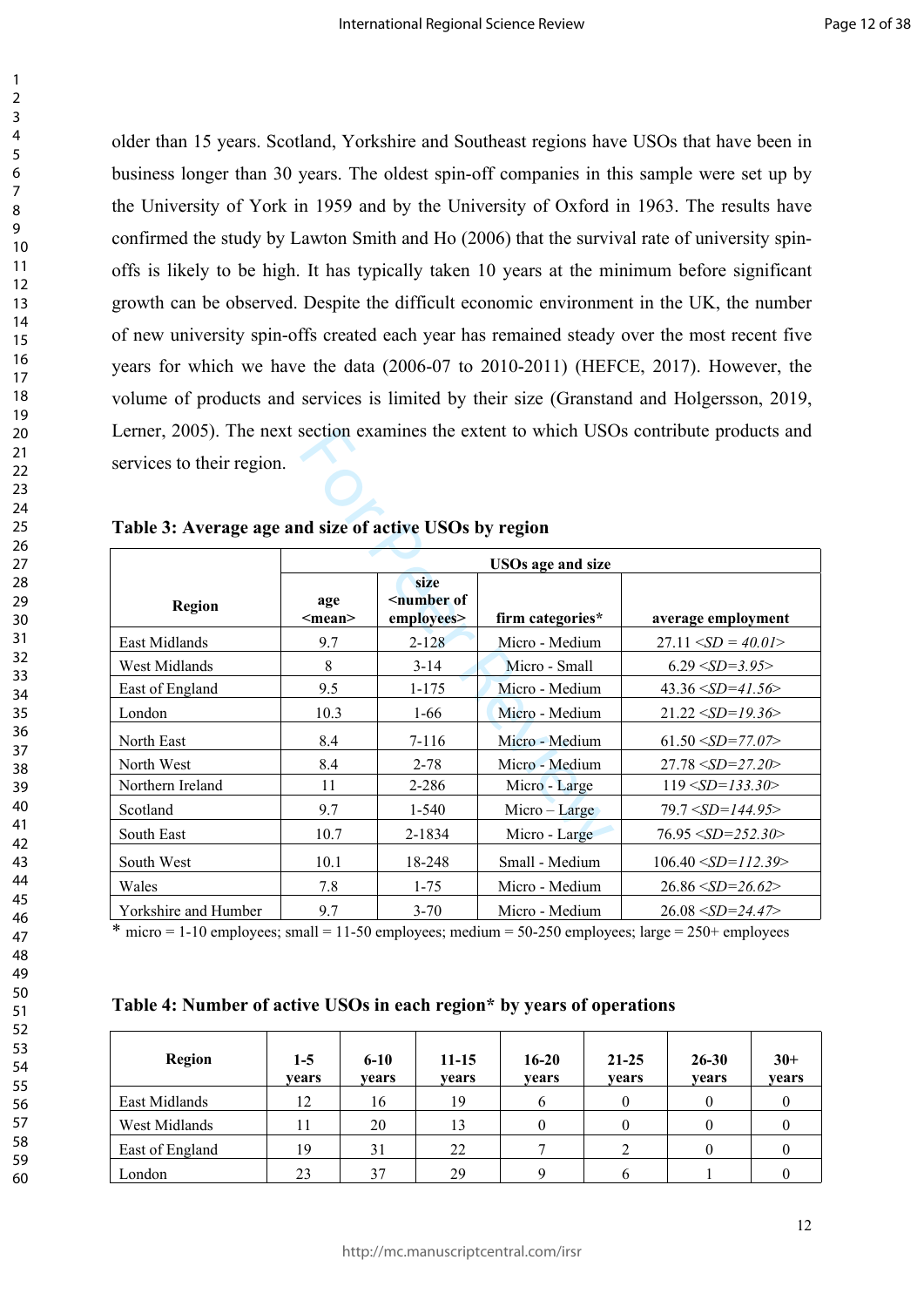$\mathbf{1}$  $\overline{2}$  $\overline{3}$  $\overline{4}$  $\overline{7}$ 

| North East              | 12 | 14 | 13 |    |  |  |
|-------------------------|----|----|----|----|--|--|
| North West              | 17 | 21 | 20 |    |  |  |
| Northern Ireland        |    |    | 14 |    |  |  |
| Scotland                | 55 | 43 | 49 | 13 |  |  |
| South East              | 26 | 42 | 38 |    |  |  |
| South West              |    | 16 | 17 |    |  |  |
| Wales                   | δ  | 18 |    |    |  |  |
| Yorkshire and<br>Humber |    | 29 |    |    |  |  |

\*The data show the regions where USOs are presently located.

# **4.2 Output of USOs: the scope of impacting innovation and market opportunities in a region**

es of USOs can be used as proxies to<br>
''s economy. Sectors of USOs are categor<br>
(SIC) code noted in the public database—<br>
websites to reflect the actual nature of the<br>
not properly reflect the detailed nature of<br>
st potent The products and services of USOs can be used as proxies to understand their potential contribution to the region's economy. Sectors of USOs are categorised based on the Standard Industrial Classification (SIC) code noted in the public database—this classification is crosschecked using company websites to reflect the actual nature of their business, since in some cases the SIC code did not properly reflect the detailed nature of the operation. The largest USO sectors with greatest potential for commercialisation are engineering/technology (34% of the firms), biotech/life science (29%), biopharmaceuticals (12%), and software (10%). Others are environment and energy (4%), business and management (3%), manufacturing (2%), telecommunications (1%), leisure (1%), and others (4%). Categorising USOs using typologies offered by Druihle and Garnsey (2004) (consulting companies, development companies, product companies, and software firms) shows that 34% of the sample are categorised as development firms, followed by product companies (31%), consulting (23%), and software (12%), respectively. Some firms could not be placed simply into one category as they are likely to extend or modify their business model based on current resources and product/service offerings. For example, almost 50% of development companies engage in developing products or software or consultancy service based on their existing patents. Approximately 90% of software companies offer additional consultancy services. Nearly 10% of product firms develop application software bundled with their products.

Table 5 shows the average number of products, average number of services, and the number of total patents by region. East of England leads in average products and South East leads in terms of patents. The data do not capture outliers - for example, Expedeon Ltd located in the East of England region produces more than 51 products for protein discovery and Oxford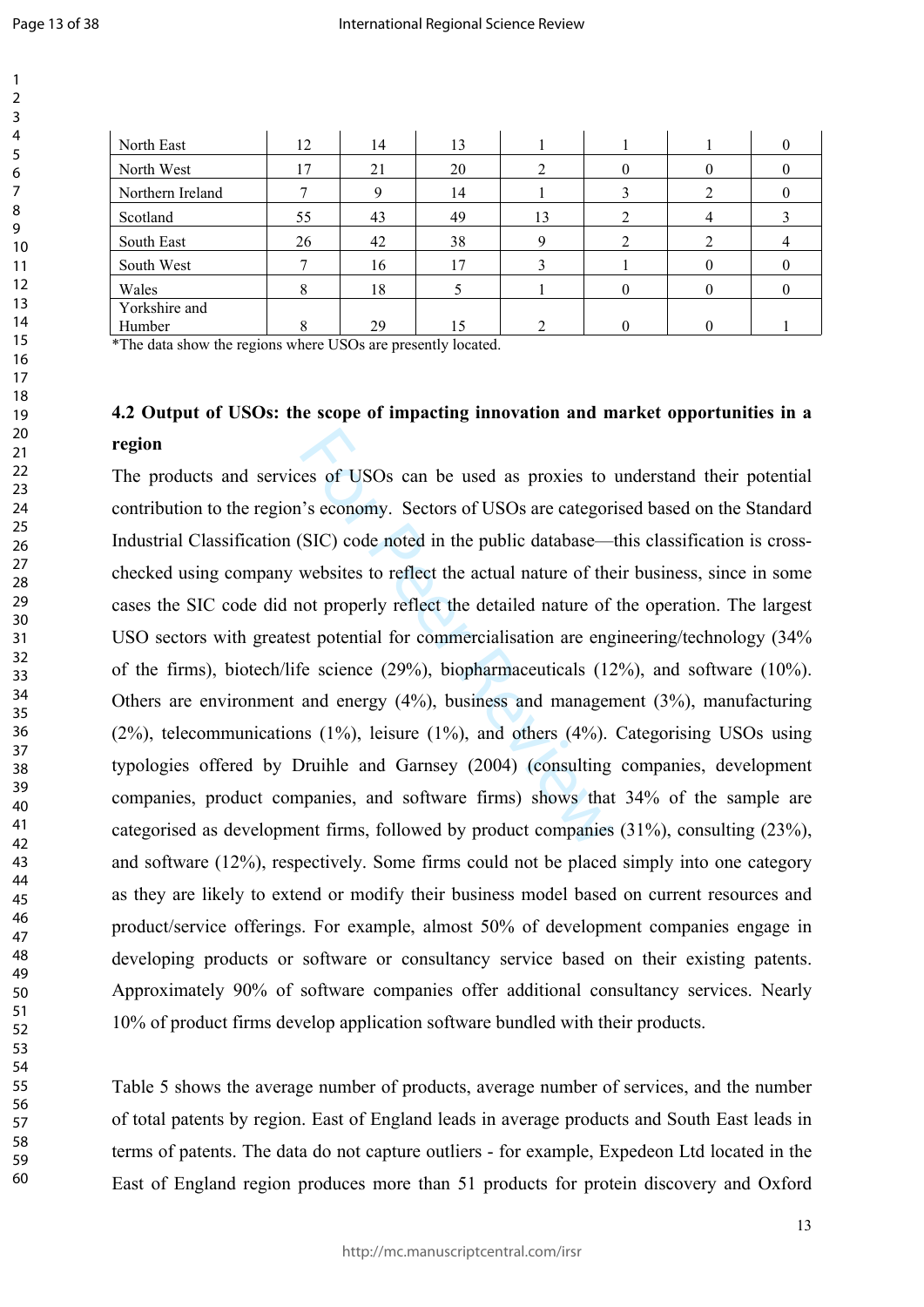Instrument based in the South East holds more than 300 patents. In general, the average number of products created by USOs in most regions is between 2-9 products, with the average number of services falling between 1 and 5. The high numbers are in the East of England region (an average of 9), followed by Scotland (an average of 6). The *servitization* concept explains that services offered are additional components to products (Vandermerwe and Rada 1988; Martinez et al. 2010). USOs in the East Midlands region have developed on average 5 types of services, followed by the North East (on average 3 types of services) and the South West regions (on average 3 types of services), respectively. However, this does not affect the stage of commercialisation of these products/services.

in operation and products/services is id<br>gions are relatively young (founded for 1<br>fewer products (the average number of p<br>s at an early stage of their life cycle o<br>y, they focus on survival and growth<br>s as opposed to inve The link between years in operation and products/services is identified in this study. On average, USOs across regions are relatively young (founded for less than 15 years), hence, they are likely to invent fewer products (the average number of products in most regions is between 2 and 3). Firms at an early stage of their life cycle own limited resources and capabilities. Accordingly, they focus on survival and growth based on their original technologies and products as opposed to inventing additional new products and services. This interpretation is consistent with Hite and Hesterly (2001) and Ortin-Angel and Vendrell-Herrero (2014). In addition, the number of patents created by university spin-offs is also used as a proxy for innovation contributing to the innovation ecosystem. The data show that university spin-offs contribute relatively high number of patents in the East of England, South East, Scotland, and London regions. The East of England and South East regions house not only world-class universities, such as Oxford and Cambridge, but also well-established and state-of-the-art technology transfer mechanisms, such as Cambridge Enterprise and Oxford University Innovation (which can facilitate the patenting process).

**Table 5: Product, services, and number of patents** 

| Region           | Avg.<br><b>Products</b> | Avg.<br><b>Services</b> | <b>Total</b><br>patents by<br><b>USOs</b> |
|------------------|-------------------------|-------------------------|-------------------------------------------|
| East Midlands    | 2                       | 5                       | 118                                       |
| West Midlands    | 3                       | 2                       | 39                                        |
| East of England  | 9                       | 2                       | 1089                                      |
| London           | 4                       | 2                       | 342                                       |
| North East       | 2                       | 3                       | 46                                        |
| North West       | 2                       | 2                       | 232                                       |
| Northern Ireland | 3                       |                         | 32                                        |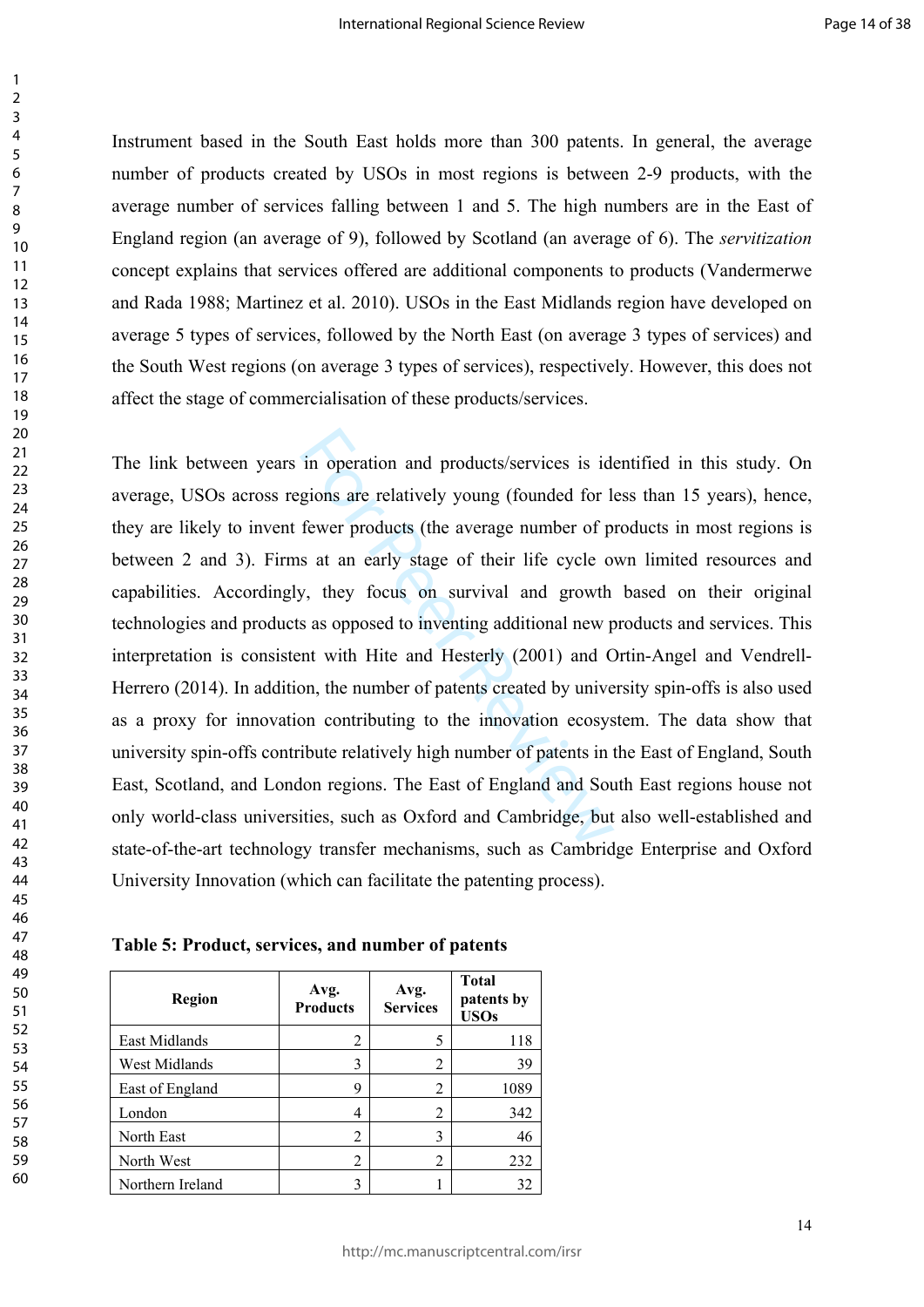$\mathbf{1}$  $\overline{2}$  $\overline{3}$  $\overline{4}$  $\overline{7}$ 

435

1474

115

| Scotland             |  |
|----------------------|--|
| South East           |  |
| South West           |  |
| Wales                |  |
| Yorkshire and Humber |  |

and co-evolution of different knowledge<br>and Kapoor 2010, Carayannis and Camplever, it is noteworthy that although the products  $(9.5)$ , all three sectors have some p<br>elopment  $(1.06)$ . For example, Planetary V<br>ltancy on e Within sub-sectors of USOs based on Druihle and Garnsey (consulting, licensing, product, and software), distinct regional patterns are not observed implying some amount of diversification within regions in terms of types of USOs. USOs' overall product and service portfolios usually reflect the founders' knowledge and a response to market demand therefore, USOs have the potential to provide diversification within innovation ecosystems through the co-existence and co-evolution of different knowledge pathways or add value to existing sectors (Adner and Kapoor 2010, Carayannis and Campbell 2009, de Vasconcelos Gomes et al. 2018). However, it is noteworthy that although the product group leads in terms of average number of products (9.5), all three sectors have some products: consulting (2.48), software (1.79), and development (1.06). For example, Planetary Vision, located in the South East region, offers consultancy on environmental science and geology as well as 3D graphics products. Rapita System, located in the Yorkshire region, provides consultancy service to aerospace and automotive electronics industries including data logging box. Sensixa and PSE Limited, located in London, offer both products and consultancy services. Similarly, the consulting group leads in providing services (average number of services being 4.16) followed by product (0.87), software (0.77), and development (0.75). Services provided by other firm categories are usually complementary to their outputs rather than a stand-alone specialized service.

Table 6 shows the diversity of product and service offerings by USOs. Products include devices, softwares, materials, and biotech products. Within each product category, the products also serve various sectors, for example, devices range from vacuum and condenser equipment for engineering operations to tourniquets for medical purposes. Likewise, the services (e.g., licensing, consultancy, development, analysis and testing, as well as research) reflect the innovative and specialized knowledge as well as technologies that contribute toward numerous sectors within the innovation ecosystem(s) at the local level. They can be categorised under "venture friendly markets for products" (Isenberg 2011, Stam 2015, Spigel 2017).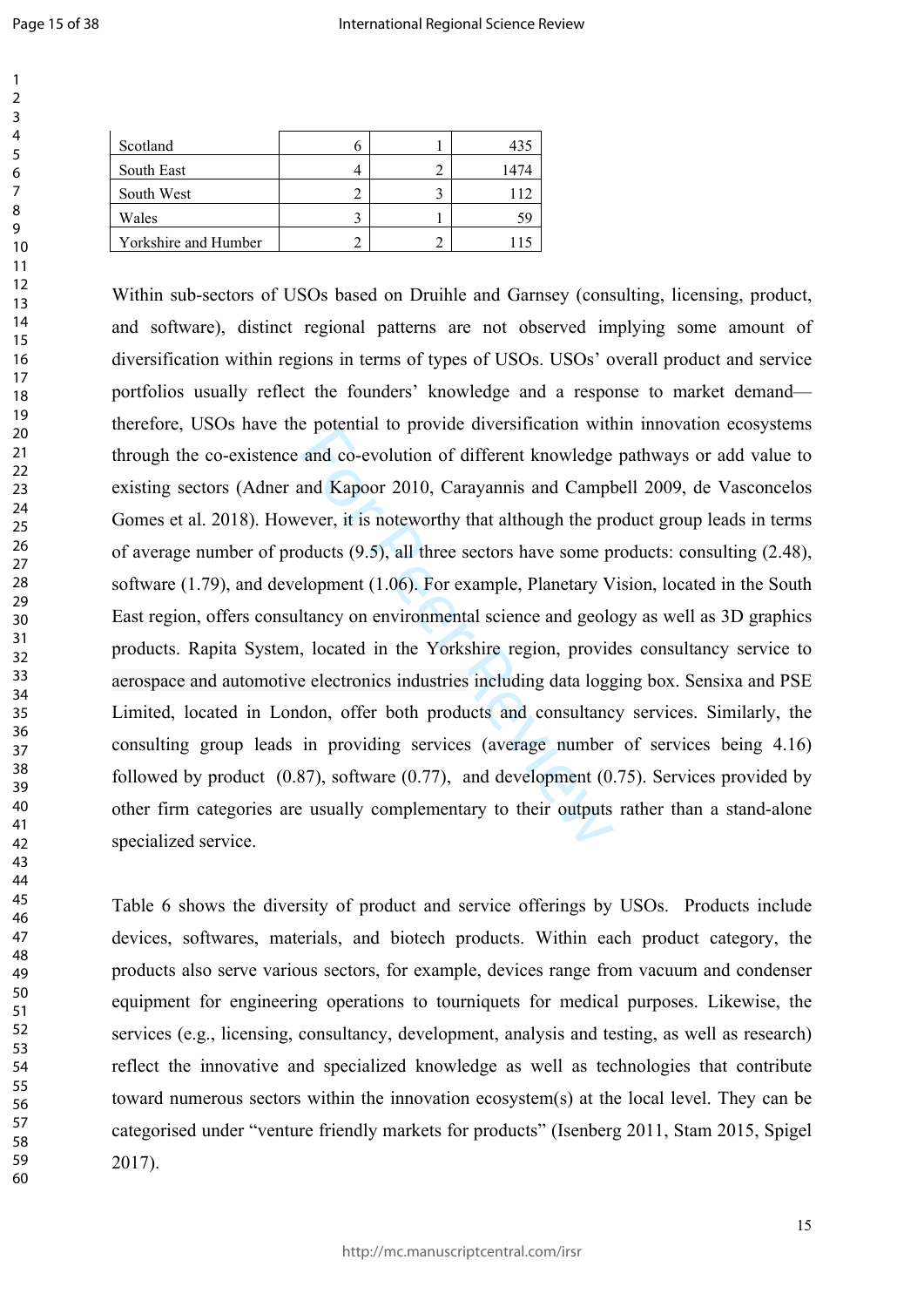The range of product/services per region reflects the variability of innovations developed from scientific and technological research in universities. However, the USOs do not cover the full range of products/service contained in a region. One possible explanation is that when products or services are developed, founders of USOs may take into consideration the broader market gap (to take advantage as the first mover and to try to show investors the potential for scalability of the market for their products/services) rather than the need to fit into local/regional clusters. The findings reinforce conclusions in other studies that innovation in the form of product/service offerings of USOs create local value within innovation ecosystems (Granstand and Holgersoon 2019).

stems (University Control of Control of Control of Control of Control of Control of Control of Control of Control of Control of Control of Control of Control of Control of Control of Control of Control of Control of Contro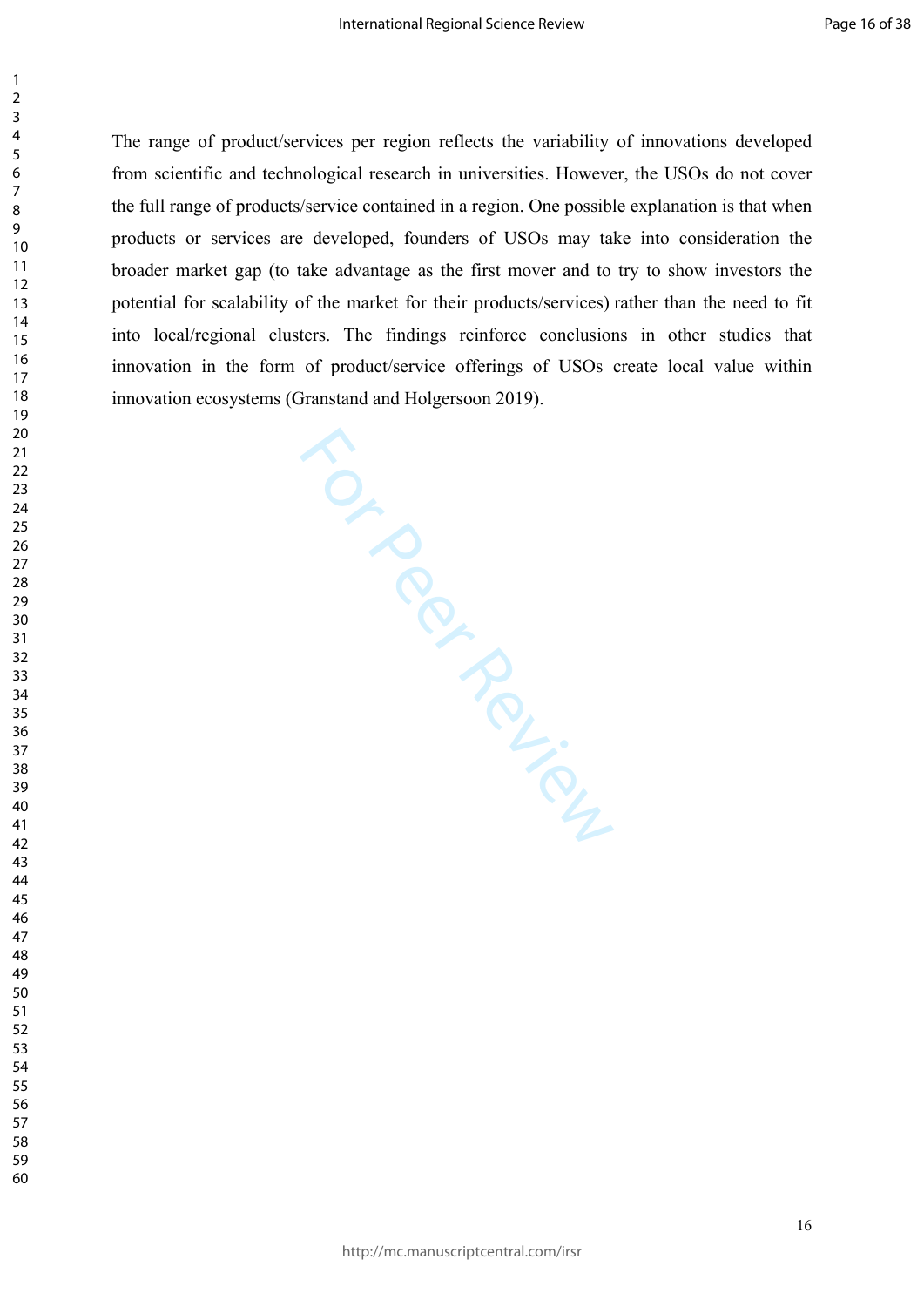## **Table 6: Products and services<sup>4</sup> of USOs across UK regions**

| <b>Region</b> | Universities that<br>produce USOs | Cluster specifications <sup>5</sup> | No. of<br>USOs'<br>sector<br>aligned with<br>cluster<br>specification | No. of USOs<br>in the region | $%$ of USO $6$<br>contribution<br>to the<br>regional<br>cluster | <b>Products</b>                  | <b>Services</b>  |
|---------------|-----------------------------------|-------------------------------------|-----------------------------------------------------------------------|------------------------------|-----------------------------------------------------------------|----------------------------------|------------------|
| East          | - De Montfort                     | Motorsport, Automotive,             | 9                                                                     | 64                           | 14%                                                             | -Software (e.g. Family history   | -Consultancy     |
| Midlands      | University                        | Industrial Manufacturing,           |                                                                       |                              |                                                                 | risk -Assessment software, staff | - Training       |
|               | - Loughborough                    | Furniture/Wood                      |                                                                       |                              |                                                                 | rota, and resource planning)     | - Project        |
|               | University                        |                                     |                                                                       |                              |                                                                 | -Antennas                        | management       |
|               | - Nottingham                      |                                     |                                                                       |                              |                                                                 | -Diagnostic/                     | - Assay services |
|               | <b>Trent University</b>           |                                     |                                                                       |                              |                                                                 | medical device (e.g. device to   | - Licensing      |
|               | - University of                   |                                     |                                                                       |                              |                                                                 | monitor maternal activity)       |                  |
|               | Leicester                         |                                     |                                                                       |                              |                                                                 | -Gamma Ray/Imaging sensor        |                  |
|               | - University of                   |                                     |                                                                       |                              |                                                                 | cameras                          |                  |
|               | Nottingham                        |                                     |                                                                       |                              |                                                                 | -Drugs/                          |                  |
|               |                                   |                                     |                                                                       |                              |                                                                 | vaccine                          |                  |

4 Universities recorded in the table are those with USOs, which have offered products and services.

<sup>5</sup> Cluster specification refers to co-location of specific industries - see [https://www.centreforcities.org/wp-content/uploads/2014/07/FINAL\\_Centre-for-cities-report2014.pdf.](https://www.centreforcities.org/wp-content/uploads/2014/07/FINAL_Centre-for-cities-report2014.pdf.)

<sup>6</sup> This variable is constructed by calculating the percentage of number of USOs whose sectors are aligned with regional cluster specifications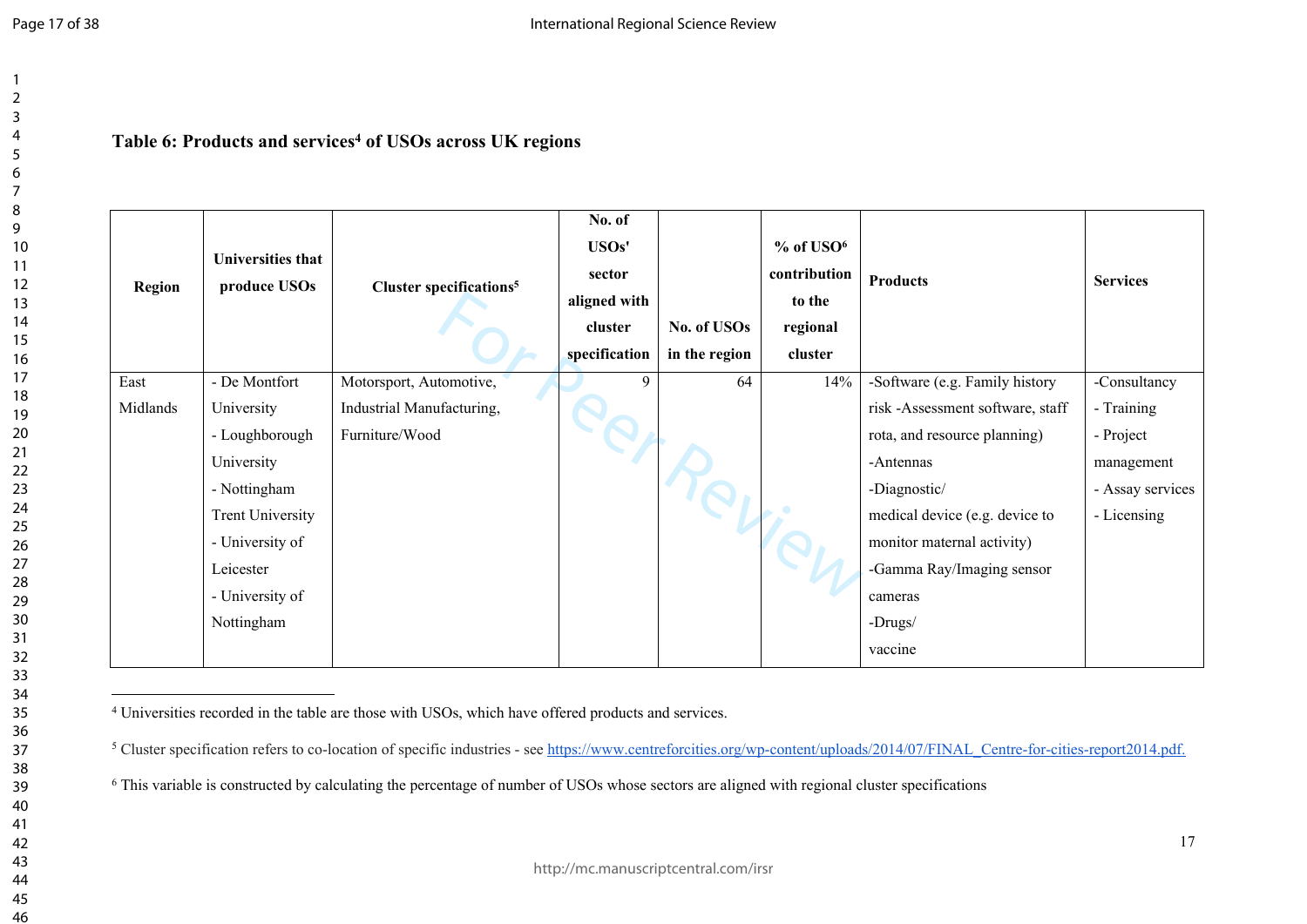|          |                 |                           |    |          |     | -Nano materials<br>-Fluorescent reagents<br>-Laser optical device<br>-Molecular diagnostics<br>-Voice biometric technology<br>-Ionic liquids<br>-High-integrity processors |                 |
|----------|-----------------|---------------------------|----|----------|-----|----------------------------------------------------------------------------------------------------------------------------------------------------------------------------|-----------------|
| West     | - Aston         | Motorsport, Automotive,   | 12 | 49       | 24% | Software                                                                                                                                                                   | - Assay and     |
| Midlands | University      | Industrial Manufacturing, |    |          |     | Vehicle (e.g. low carbon                                                                                                                                                   | testing service |
|          | - Birmingham    | Furniture/Wood            |    |          |     | hydrogen car, electric car                                                                                                                                                 | - Training      |
|          | City University |                           |    |          |     | Devices (e.g. orthopaedic trauma                                                                                                                                           | - Contract      |
|          | - Coventry      |                           |    | IPRI Rey |     | devices, high Temperature                                                                                                                                                  | research        |
|          | University      |                           |    |          |     | Superconductors, laser plastic                                                                                                                                             | - Consultancy   |
|          | -University of  |                           |    |          |     | welding)                                                                                                                                                                   | - Licensing     |
|          | Birmingham      |                           |    |          |     | Materials (e.g. ultra-fine metal)                                                                                                                                          |                 |
|          | - University of |                           |    |          |     | Chemical products (e.g. dry                                                                                                                                                |                 |
|          | Warwick         |                           |    |          |     | liquid blends)                                                                                                                                                             |                 |
|          |                 |                           |    |          |     | Visualisation products e.g. 3D                                                                                                                                             |                 |
|          |                 |                           |    |          |     | system                                                                                                                                                                     |                 |
|          |                 |                           |    |          |     | Smoke alarms                                                                                                                                                               |                 |
|          |                 |                           |    |          |     | Ceramics                                                                                                                                                                   |                 |
|          |                 |                           |    |          |     | Robust soil moisture sensors                                                                                                                                               |                 |
|          |                 |                           |    |          |     | biosensors for the measurement                                                                                                                                             |                 |
|          |                 |                           |    |          |     | of neuroactive chemicals                                                                                                                                                   |                 |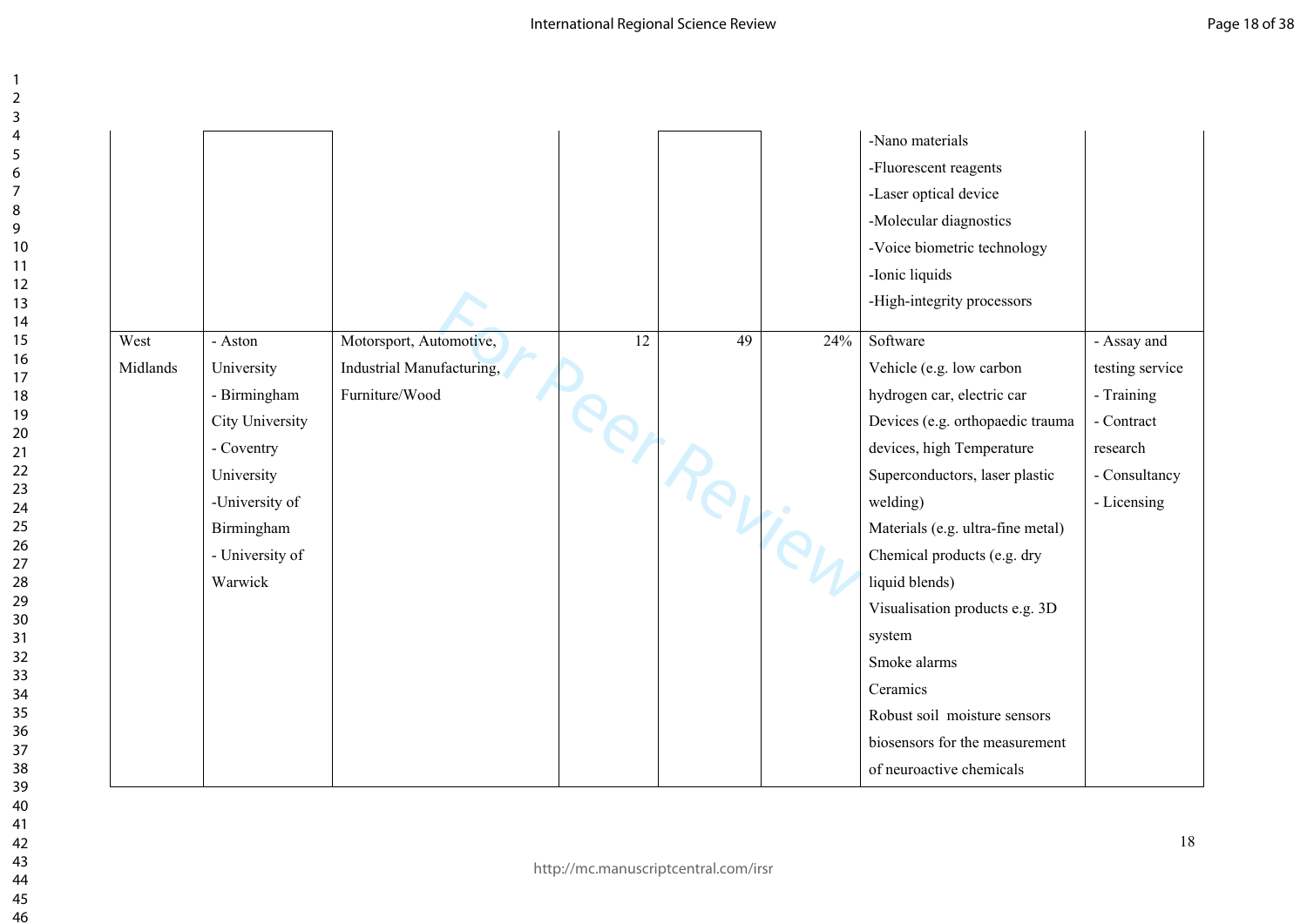|         |                   |                                  |                 |     |     | fingerprint scanning product        |                 |
|---------|-------------------|----------------------------------|-----------------|-----|-----|-------------------------------------|-----------------|
| East of | - University of   | High-tech and ICT,               | $\overline{58}$ | 73  | 79% | -Drugs                              | - Assay service |
| England | Cambridge         | Instrumentation (medical and     |                 |     |     | -Device (e.g. fruit flies behaviour | including drugs |
|         | - University of   | electronic), pharmaceuticals and |                 |     |     | detection, sensor, audio            | development     |
|         | East Anglia       | biotechnology                    |                 |     |     | restoration and speech              | service         |
|         |                   |                                  |                 |     |     | enhancement, carbon nanotube)       | - Training      |
|         |                   |                                  |                 |     |     | -Software (e.g. cognitive           | - Consultancy   |
|         |                   | For perp                         |                 |     |     | assessment)                         | - Licensing     |
|         |                   |                                  |                 |     |     | -Semiconductor                      |                 |
|         |                   |                                  |                 |     |     | -Medical materials (e.g. proteins   |                 |
|         |                   |                                  |                 |     |     | -Chemical products                  |                 |
|         |                   |                                  |                 |     |     | -Power switching control            |                 |
|         |                   |                                  |                 |     |     | -Trauma fixation system for         |                 |
|         |                   |                                  |                 |     |     | fracture                            |                 |
|         |                   |                                  |                 |     |     | - 3D Imaging and Spectroscopy       |                 |
| London  | - Birkbeck,       | Creative, Digital, Business      | 38              | 127 | 30% | -Drugs (e.g. biologic drugs and     | - Assay and     |
|         | University of     | service, Financial service,      |                 |     |     | novel oncology therapeutics)        | testing service |
|         | London            | property, tourism                |                 |     |     | -Devices (e.g. turbo                | - Drugs         |
|         | - Brunel          |                                  |                 |     |     | compressors, shell and heat tube    | development     |
|         | University        |                                  |                 |     |     | exchanger, vacuum and               | service         |
|         | - City University |                                  |                 |     |     | condenser equipment, air purifier   | - Training      |
|         | - Goldsmiths,     |                                  |                 |     |     | units, gas sensor, energy saving    | - Consultancy   |
|         | University of     |                                  |                 |     |     | compressors, mass spectrometry,     | - Contract      |
|         | London            |                                  |                 |     |     | medical torniquet)                  | research        |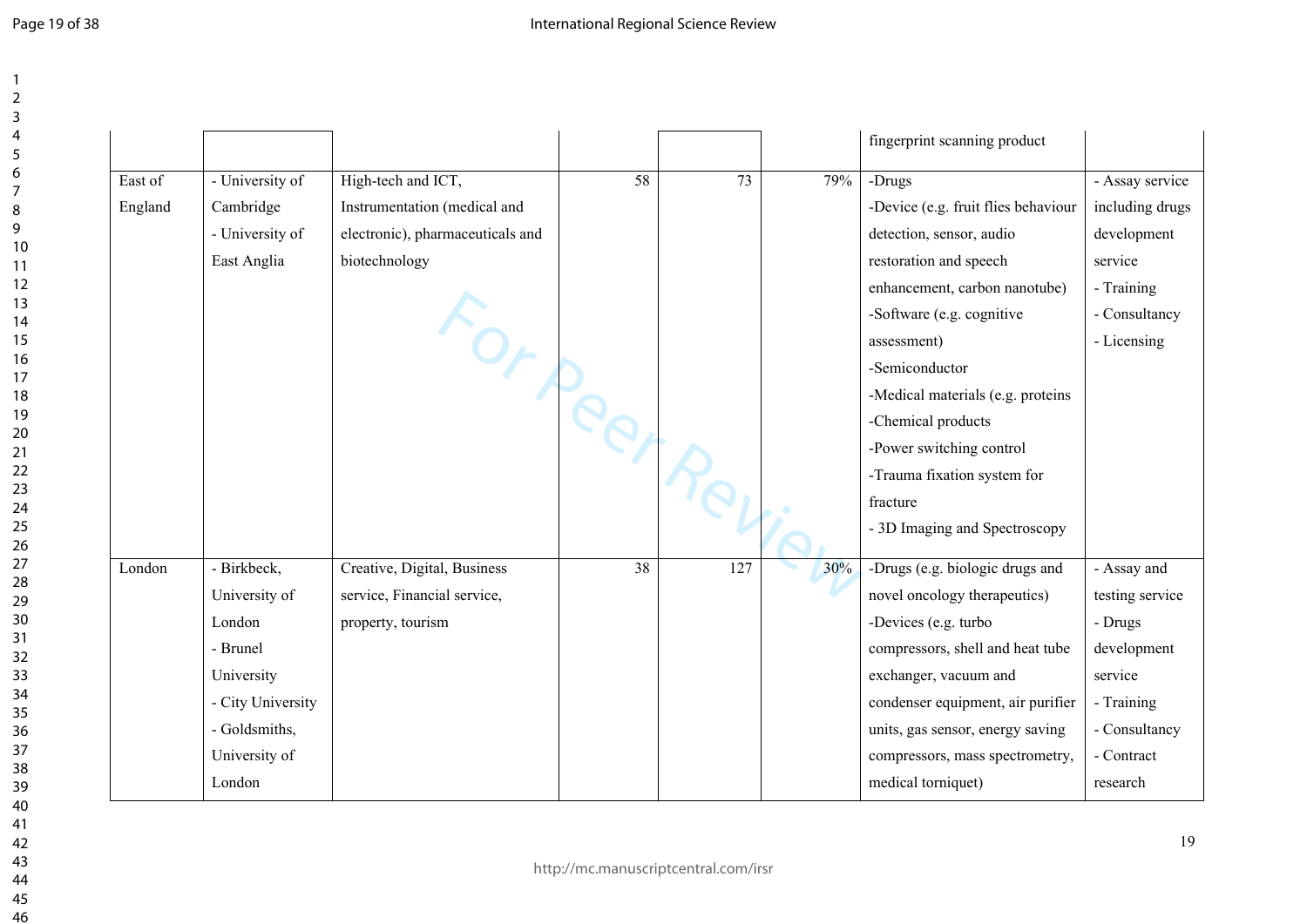|            | - Imperial             |                                 |    |    |     | -Software (e.g. GPS, visual          | - Licensing     |
|------------|------------------------|---------------------------------|----|----|-----|--------------------------------------|-----------------|
|            | College London         |                                 |    |    |     | search and image recognition,        |                 |
|            | - King's College       |                                 |    |    |     | coffee maker)                        |                 |
|            | London                 |                                 |    |    |     | -Materials (e.g. fuel cell, material |                 |
|            | - London South         |                                 |    |    |     | coating, nanocomposites)             |                 |
|            | <b>Bank University</b> |                                 |    |    |     | -Clothing                            |                 |
|            | - Queen Mary           |                                 |    |    |     | -Cellular immunotherapeutic for      |                 |
|            | University of          |                                 |    |    |     | infectious disease and cancer        |                 |
|            | London                 |                                 |    |    |     | - Fire sprinkler                     |                 |
|            | - Royal College        |                                 |    |    |     |                                      |                 |
|            | of Art                 |                                 |    |    |     |                                      |                 |
|            | - University           |                                 |    |    |     |                                      |                 |
|            | College London         |                                 |    |    |     |                                      |                 |
| North East | - Durham               | Manufacturing and engineering-  | 20 | 46 | 43% | - Chemical products                  | - Assay and     |
|            | University             | related industries-Automotives, |    |    |     | - Software (e.g. computational       | testing service |
|            | - Newcastle            | Plastics, Electrical Industrial |    |    |     | stress analysis, radiography         | - Training      |
|            | University             | Equipment, Chemicals and        |    |    |     | training)                            | - Consultancy   |
|            | - Northumbria          | Furniture                       |    |    |     | - Materials (e.g. 3D cell culture    | - Contract      |
|            | University             |                                 |    |    |     | systems, proteins, peptides,         | research        |
|            | - Teesside             |                                 |    |    |     | antibodies and antigens)             | - Licencing     |
|            | University             |                                 |    |    |     | - Devices (e.g. nuclear detection,   |                 |
|            |                        |                                 |    |    |     | security screening, medical          |                 |
|            |                        |                                 |    |    |     | imaging                              |                 |
|            |                        |                                 |    |    |     | - High-speed smart cameras           |                 |
|            |                        |                                 |    |    |     | - Drugs                              |                 |
|            |                        |                                 |    |    |     |                                      |                 |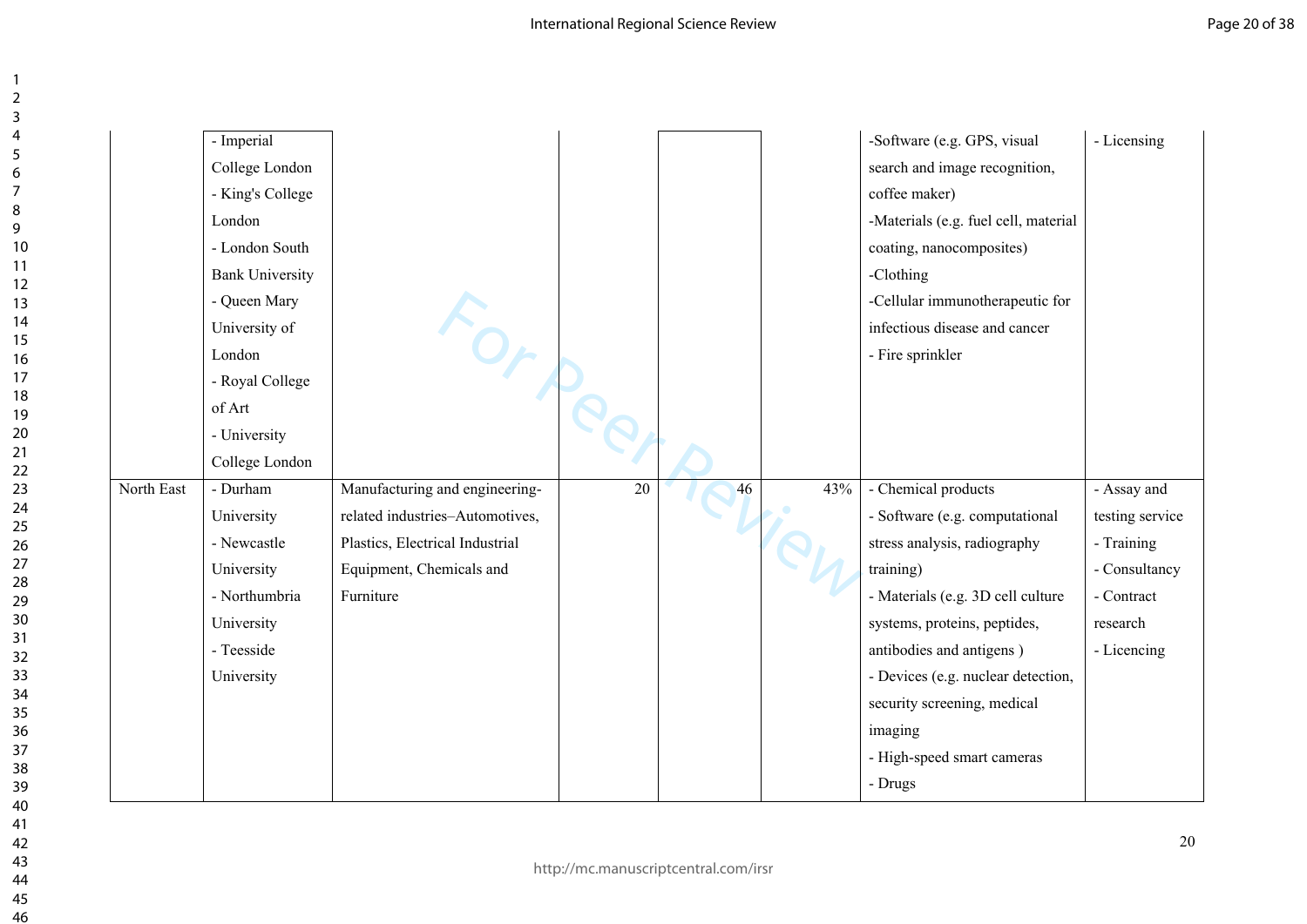| Page 21 of 38 |  |
|---------------|--|
|---------------|--|

|                     |                                                                                                                          |                                                                    |                |    |       | - Computer game for<br>rehabilitation of the hand and<br>arm<br>- Dipsticks                                                                                                                                                                                                                                                                                                                                         |                                                                                                            |
|---------------------|--------------------------------------------------------------------------------------------------------------------------|--------------------------------------------------------------------|----------------|----|-------|---------------------------------------------------------------------------------------------------------------------------------------------------------------------------------------------------------------------------------------------------------------------------------------------------------------------------------------------------------------------------------------------------------------------|------------------------------------------------------------------------------------------------------------|
| North West          | - Lancaster<br>University<br>- University of<br>Liverpool<br>- University of<br>Manchester<br>- University of<br>Salford | Aerospace, Chemical<br>For peer Peliev                             | $\overline{2}$ | 56 | $4\%$ | - Software (e.g. planning of<br>cabling network, extract<br>language DNA from digital<br>source<br>-Devices (e.g. measurements in<br>waters, soils and sediments,<br>spectrometer, mid-infrared<br>LEDs, hydrocarbon monitor,<br>laser gas sensor)<br>-Drugs<br>-Semiconductor nanoparticles<br>- High quality TV contents<br>- Skin treatment products<br>- Photodynamic Therapy lamp<br>- Fungal DNA extract kits | - Assay and<br>testing service<br>- Consultancy<br>- Contract<br>research<br>- R&D services<br>- Licensing |
| Northern<br>Ireland | - University of<br>Ulster                                                                                                | advanced engineering (including<br>aerospace and other vehicles),  | 23             | 33 | 70%   | -Software (e.g. e-commerce,<br>analytics engines accelerators,                                                                                                                                                                                                                                                                                                                                                      | - Consultancy<br>- R&D services                                                                            |
|                     | - Queen's<br>University<br><b>Belfast</b>                                                                                | agri-food, ICT, life and health<br>sciences and advanced materials |                |    |       | maths teaching, power station<br>monitoring, data inspection<br>security)                                                                                                                                                                                                                                                                                                                                           | - Assay and<br>testing service                                                                             |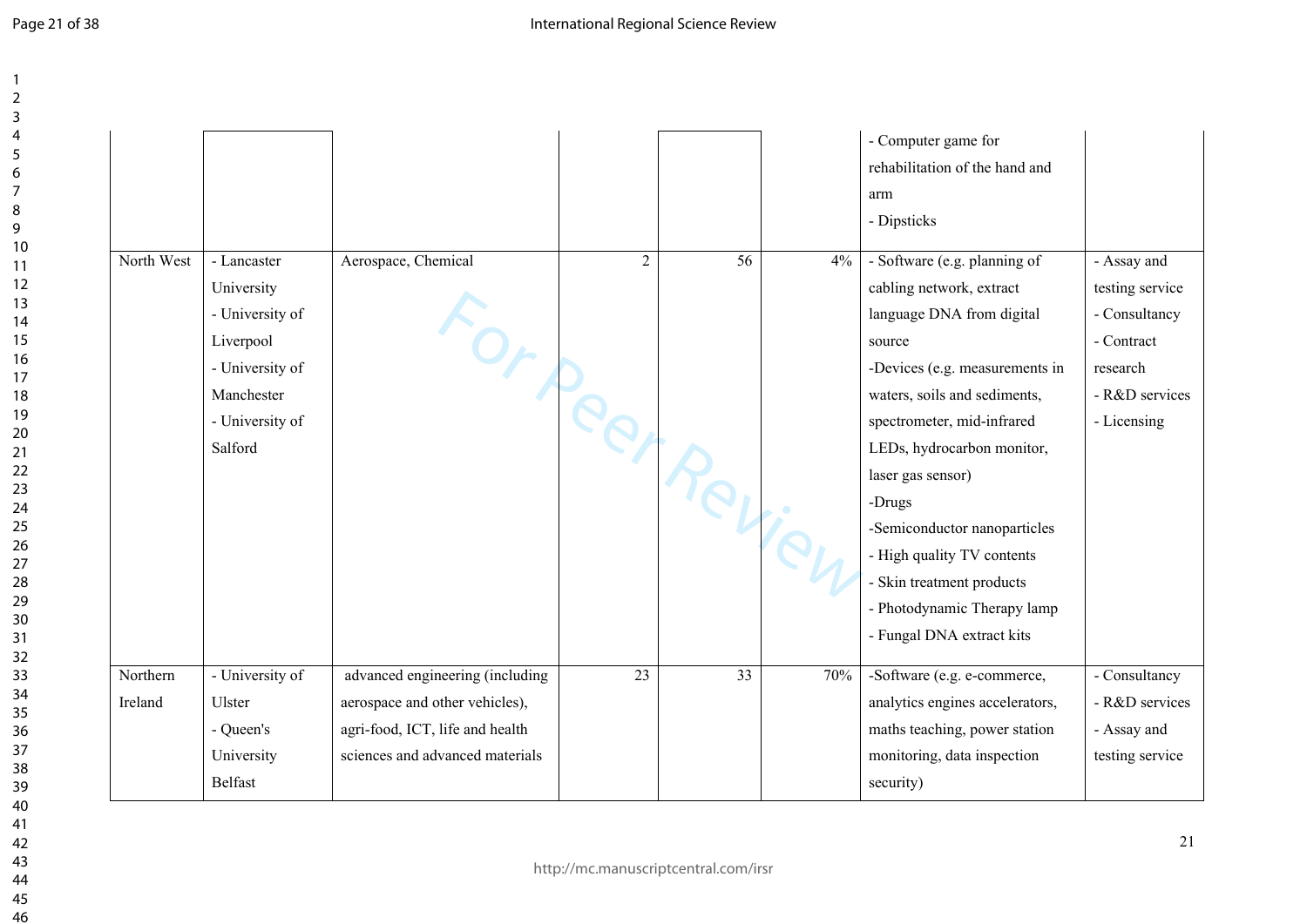|          |                   |                                 |    |     |     | -Devices (e.g. health monitoring)  | - Licensing     |
|----------|-------------------|---------------------------------|----|-----|-----|------------------------------------|-----------------|
|          |                   |                                 |    |     |     | - Scientific camera,               |                 |
|          |                   |                                 |    |     |     | spectroscopy, microscopy           |                 |
|          |                   |                                 |    |     |     | system, fibre optic sensor)        |                 |
|          |                   |                                 |    |     |     | -Materials (e.g. extracellular     |                 |
|          |                   |                                 |    |     |     | matrix, textile, concrete)         |                 |
|          |                   | Fort                            |    |     |     | -Semiconductor                     |                 |
|          |                   |                                 |    |     |     | -Chemical products (e.g. waste     |                 |
|          |                   |                                 |    |     |     | water treatment                    |                 |
|          |                   |                                 |    |     |     | - Hardware engines for content     |                 |
|          |                   |                                 |    |     |     | and network processing             |                 |
|          |                   |                                 |    |     |     | - Manikins for medical training    |                 |
| Scotland | - Edinburgh       | Financial Services, Electronics | 50 | 174 | 29% | - Software (e.g. game, oil and     | - Assay and     |
|          | Napier University | and ICT, Oil & Gas, Tourism,    |    |     |     | gas industry, defence and          | testing service |
|          | - Glasgow         | Whisky                          |    |     |     | security, visualising speech,      | - Consultancy   |
|          | Caledonian        |                                 |    |     |     | intrusive sand monitoring,         | - R&D services  |
|          | University        |                                 |    |     |     | linguistics, capture facial        | - Drugs         |
|          | - Heriot Watt     |                                 |    |     |     | expression, online education,      | development     |
|          | University        |                                 |    |     |     | training and assessment            | service         |
|          | - Queen Margaret  |                                 |    |     |     | -Chemical products (e.g.           | - Licensing     |
|          | University        |                                 |    |     |     | pharmaceutical ingredients,        |                 |
|          | - University of   |                                 |    |     |     | protein polymer, enzyme,           |                 |
|          | Aberdeen          |                                 |    |     |     | antibody                           |                 |
|          | - University of   |                                 |    |     |     | -Devices (e.g. spectrometer, laser |                 |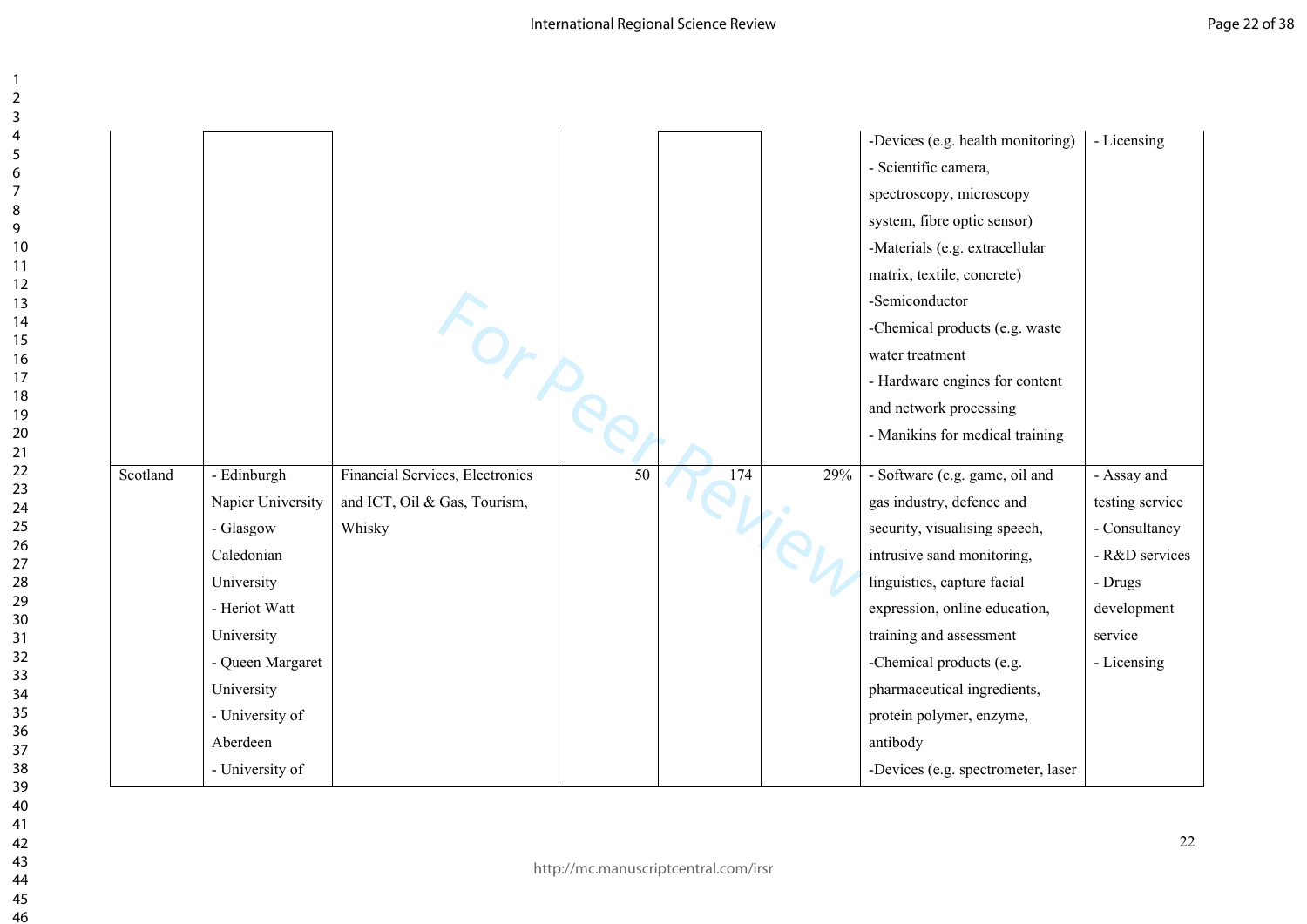|            | Abertay Dundee<br>- University of |                                  |                 |    |     | and LEDs, gas sensor, gas<br>monitor, photonics, allergen<br>detection) |                 |
|------------|-----------------------------------|----------------------------------|-----------------|----|-----|-------------------------------------------------------------------------|-----------------|
|            | Edinburgh<br>- University of      |                                  |                 |    |     | -Materials (e.g. biofuel, reactor                                       |                 |
|            | Glasgow<br>- University of St     |                                  |                 |    |     | and crystalliser, "off grid"<br>hydrogen fuel, synthetic bone           |                 |
|            | Andrews                           |                                  |                 |    |     | graft substitutes, contact lens                                         |                 |
|            | - University of<br>Strathclyde    |                                  |                 |    |     | materials)                                                              |                 |
|            |                                   | FOR PREY R.                      |                 |    |     | -Drugs<br>-Optical engine                                               |                 |
|            |                                   |                                  |                 |    |     | -Equipment for visually impaired                                        |                 |
|            |                                   |                                  |                 |    |     | person                                                                  |                 |
|            |                                   |                                  |                 |    |     | - Volumetric heating equipment                                          |                 |
|            |                                   |                                  |                 |    |     | - Power grid                                                            |                 |
| South East | - Cranfield                       | High-tech and ICT,               | $\overline{52}$ | 80 | 65% | Ultra-light energy efficient                                            | - Assay and     |
|            | University                        | Instrumentation (medical and     |                 |    |     | vehicles                                                                | testing service |
|            | - Oxford Brookes                  | electronic), pharmaceuticals and |                 |    |     | -Devices (e.g. wastewater                                               | - Consultancy   |
|            | University                        | biotechnology                    |                 |    |     | treatment, optical imaging,                                             |                 |
|            | - University of                   |                                  |                 |    |     | automated normothermic liver                                            | - Drugs         |
|            | Oxford                            |                                  |                 |    |     | perfusion, laser micromachining,                                        | development     |
|            | - University of                   |                                  |                 |    |     | nanopore sensing, needle-free                                           | service         |
|            | Surrey                            |                                  |                 |    |     | drug delivery)                                                          | - Training      |
|            | - University of                   |                                  |                 |    |     | -Materials (e.g. baculovirus                                            | -Licensing      |
|            | <b>Sussex</b>                     |                                  |                 |    |     | protein, recombinant protein,                                           |                 |
|            |                                   |                                  |                 |    |     |                                                                         |                 |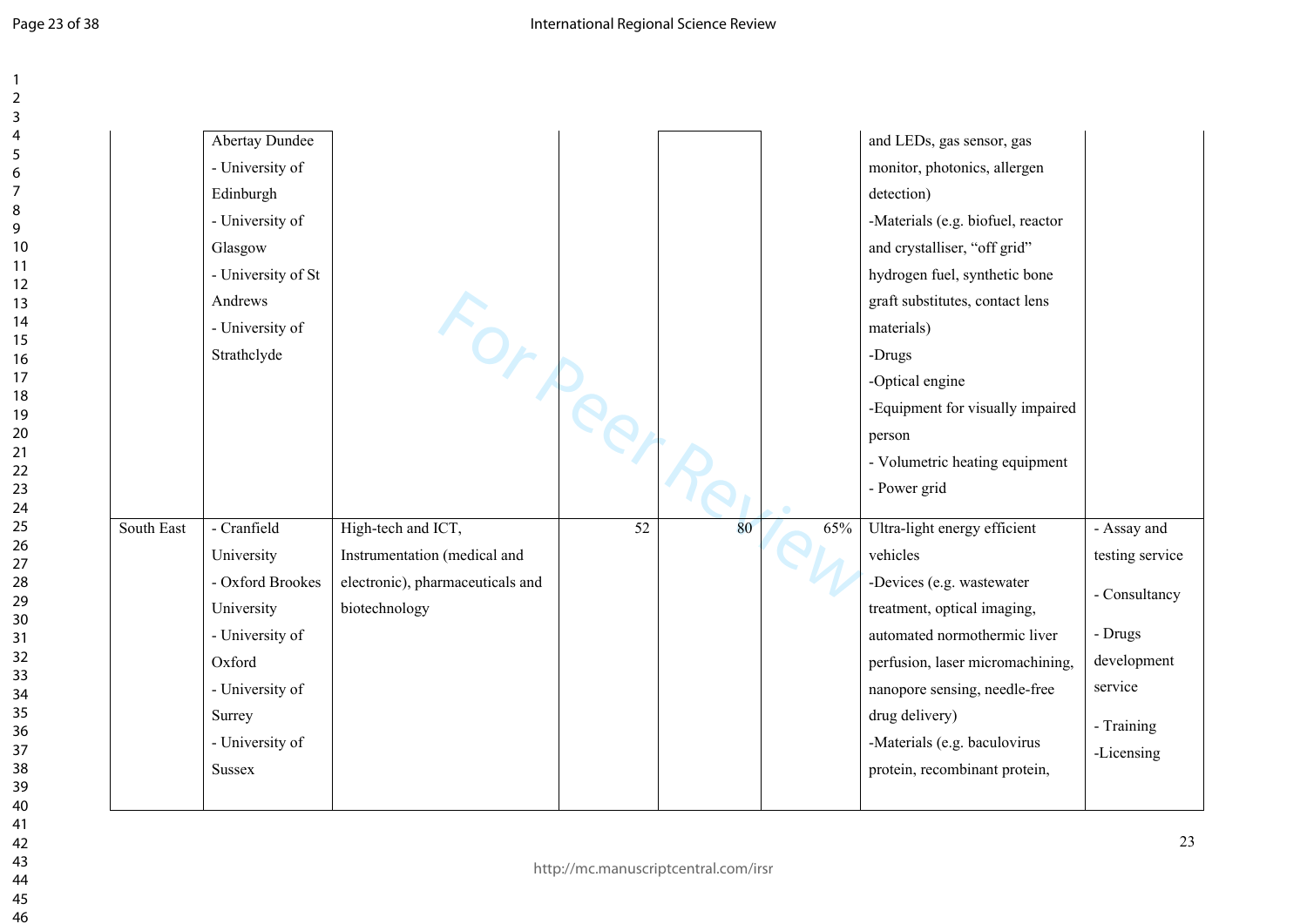| South West | - Bournemouth<br>University<br>- University of<br>Bath<br>- University of<br><b>Bristol</b><br>- University of<br>Exeter<br>- University of | Tourism, Aerospace, ICT and hi-<br>tech value chain (from hardware<br>and semiconductor manufacture<br>to e-Commerce retailers and<br>creative industries) | 15 | $\overline{56}$ | 27% | bionanomaterials, natural<br>protein)<br>-Software (e.g. smart gas index,<br>3D motion capture for injury<br>assessment, project management)<br>-Drugs<br>-Hardware accelerated products<br>- Handheld scanner<br>- Pest control<br>- Earth observation satellites<br>-Devices (e.g. in vitro Point-of-<br>Care testing, predictor of the<br>fertile period, nutrient feeding,<br>air dryer)<br>-Software (e.g. power controller,<br>TV and film, residual stress<br>measurements, electrophysiology<br>analysis, image processing and<br>mesh generation, materials | - Contract<br>research<br>- Consultancy<br>- Assay and<br>testing service<br>-Licensing |
|------------|---------------------------------------------------------------------------------------------------------------------------------------------|------------------------------------------------------------------------------------------------------------------------------------------------------------|----|-----------------|-----|----------------------------------------------------------------------------------------------------------------------------------------------------------------------------------------------------------------------------------------------------------------------------------------------------------------------------------------------------------------------------------------------------------------------------------------------------------------------------------------------------------------------------------------------------------------------|-----------------------------------------------------------------------------------------|
|            |                                                                                                                                             |                                                                                                                                                            |    |                 |     |                                                                                                                                                                                                                                                                                                                                                                                                                                                                                                                                                                      |                                                                                         |
|            | Plymouth                                                                                                                                    |                                                                                                                                                            |    |                 |     | analysis, collaborative modelling                                                                                                                                                                                                                                                                                                                                                                                                                                                                                                                                    |                                                                                         |
|            | - University of                                                                                                                             |                                                                                                                                                            |    |                 |     | -Materials (engineering and                                                                                                                                                                                                                                                                                                                                                                                                                                                                                                                                          |                                                                                         |
|            | Southampton                                                                                                                                 |                                                                                                                                                            |    |                 |     | medical purposes)                                                                                                                                                                                                                                                                                                                                                                                                                                                                                                                                                    |                                                                                         |
|            |                                                                                                                                             |                                                                                                                                                            |    |                 |     | - Drugs                                                                                                                                                                                                                                                                                                                                                                                                                                                                                                                                                              |                                                                                         |
|            |                                                                                                                                             |                                                                                                                                                            |    |                 |     | - Flood defence                                                                                                                                                                                                                                                                                                                                                                                                                                                                                                                                                      |                                                                                         |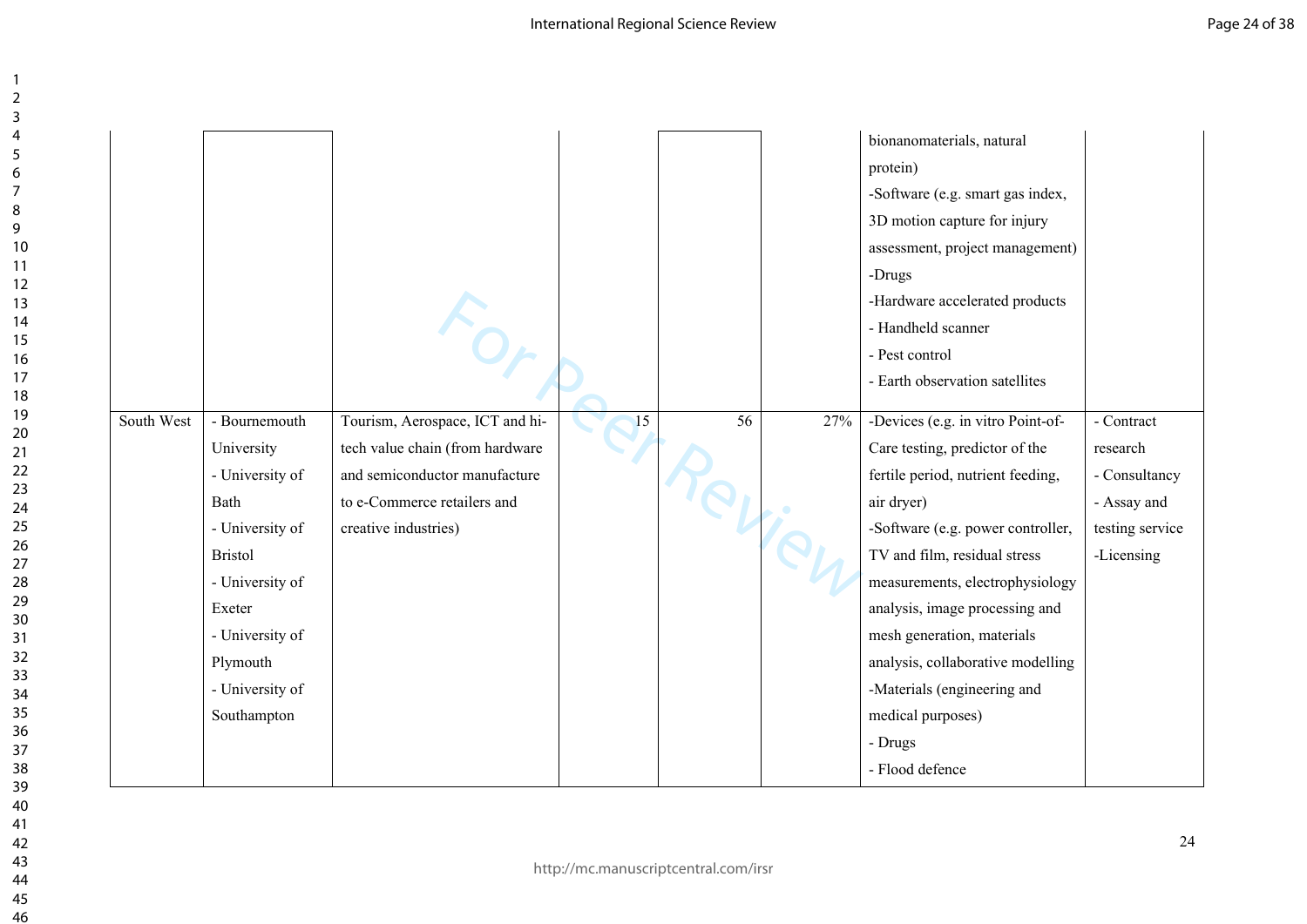|            |                   |                                  |                |                 |     | - Electrical travel pod<br>- Optical glass and fibre |                  |
|------------|-------------------|----------------------------------|----------------|-----------------|-----|------------------------------------------------------|------------------|
| Wales      | - Aberystwyth     | Tourism, Electronics, Industrial | 8              | $\overline{27}$ | 30% | -Software                                            | - Contract       |
|            | University        | manufacturing, Furniture/wood    |                |                 |     | -Vehicle (e.g. low carbon                            | research         |
|            | - Cardiff         |                                  |                |                 |     | hydrogen car, electric car                           | - Training       |
|            | University        |                                  |                |                 |     | -Devices (e.g. orthopaedic                           | - Design service |
|            | - Swansea         |                                  |                |                 |     | trauma devices, high                                 | - Licensing      |
|            | University        |                                  |                |                 |     | Temperature Superconductors,                         |                  |
|            | - University of   |                                  |                |                 |     | laser plastic welding)                               |                  |
|            | Glamorgan         | For peer Revie                   |                |                 |     | -Materials (e.g. ultra-fine metal)-                  |                  |
|            |                   |                                  |                |                 |     | Chemical products (e.g. dry                          |                  |
|            |                   |                                  |                |                 |     | liquid blends)                                       |                  |
|            |                   |                                  |                |                 |     | -Visualisation products e.g. 3D                      |                  |
|            |                   |                                  |                |                 |     | system                                               |                  |
|            |                   |                                  |                |                 |     | -Smoke alarms                                        |                  |
|            |                   |                                  |                |                 |     | Ceramics                                             |                  |
|            |                   |                                  |                |                 |     | Robust soil moisture sensors                         |                  |
|            |                   |                                  |                |                 |     | biosensors for the measurement                       |                  |
|            |                   |                                  |                |                 |     | of neuroactive chemicals                             |                  |
|            |                   |                                  |                |                 |     | -fingerprint scanning product                        |                  |
| Yorkshire  | -Sheffield Hallam | Metal, furniture, chemical and   | $\overline{2}$ | 54              | 4%  | - Materials (e.g. polymer                            | - Assay and      |
| and        | University        | renewable energy supply chain    |                |                 |     | coatings, biocompatible patch for                    | testing service  |
| Humberside | - University of   |                                  |                |                 |     | peripheral vascular                                  | - Training       |
|            |                   |                                  |                |                 |     |                                                      |                  |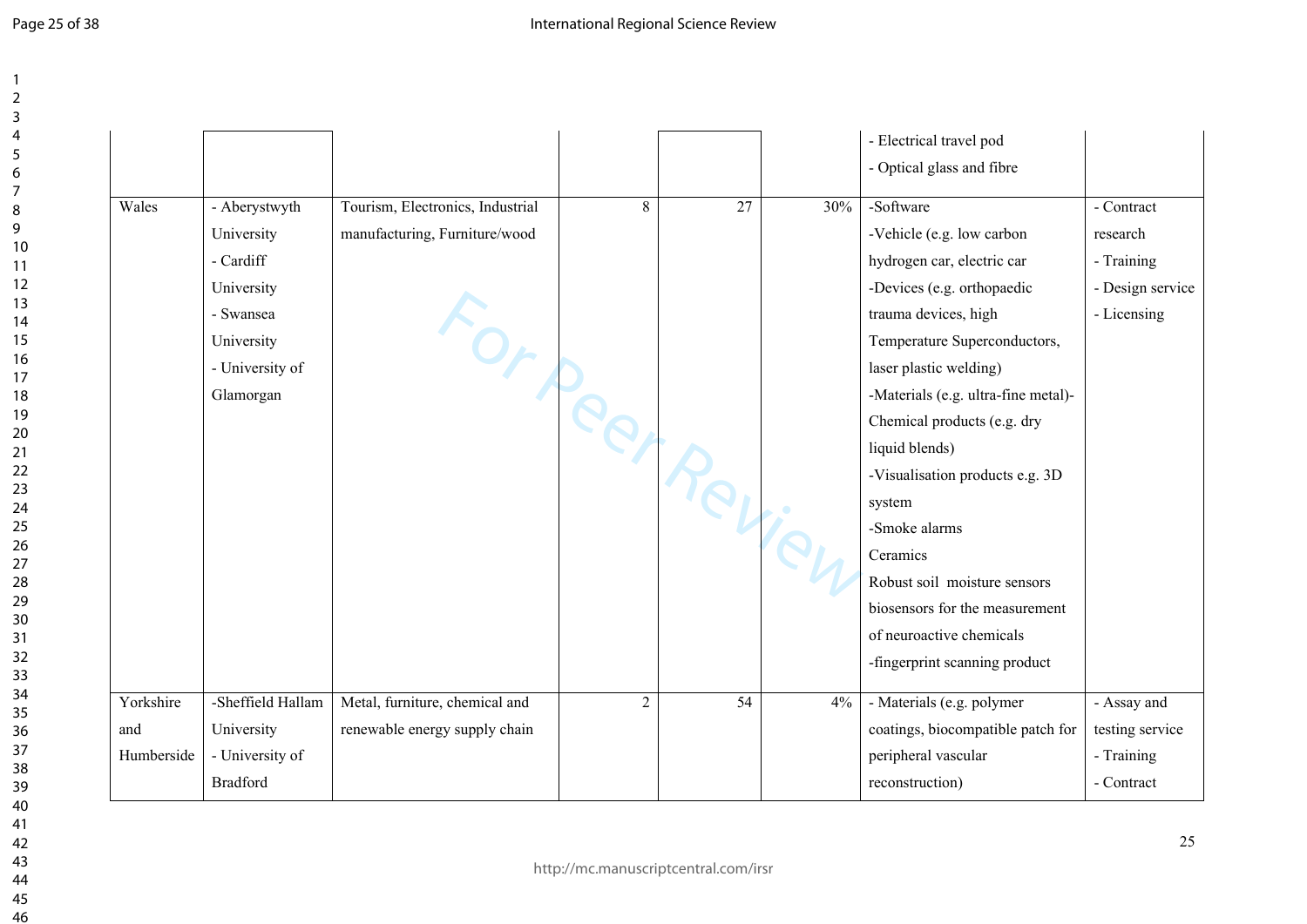$\overline{\phantom{0}}$  $\overline{2}$  $\overline{3}$  $\overline{4}$ 5 6  $\overline{7}$ 8 9

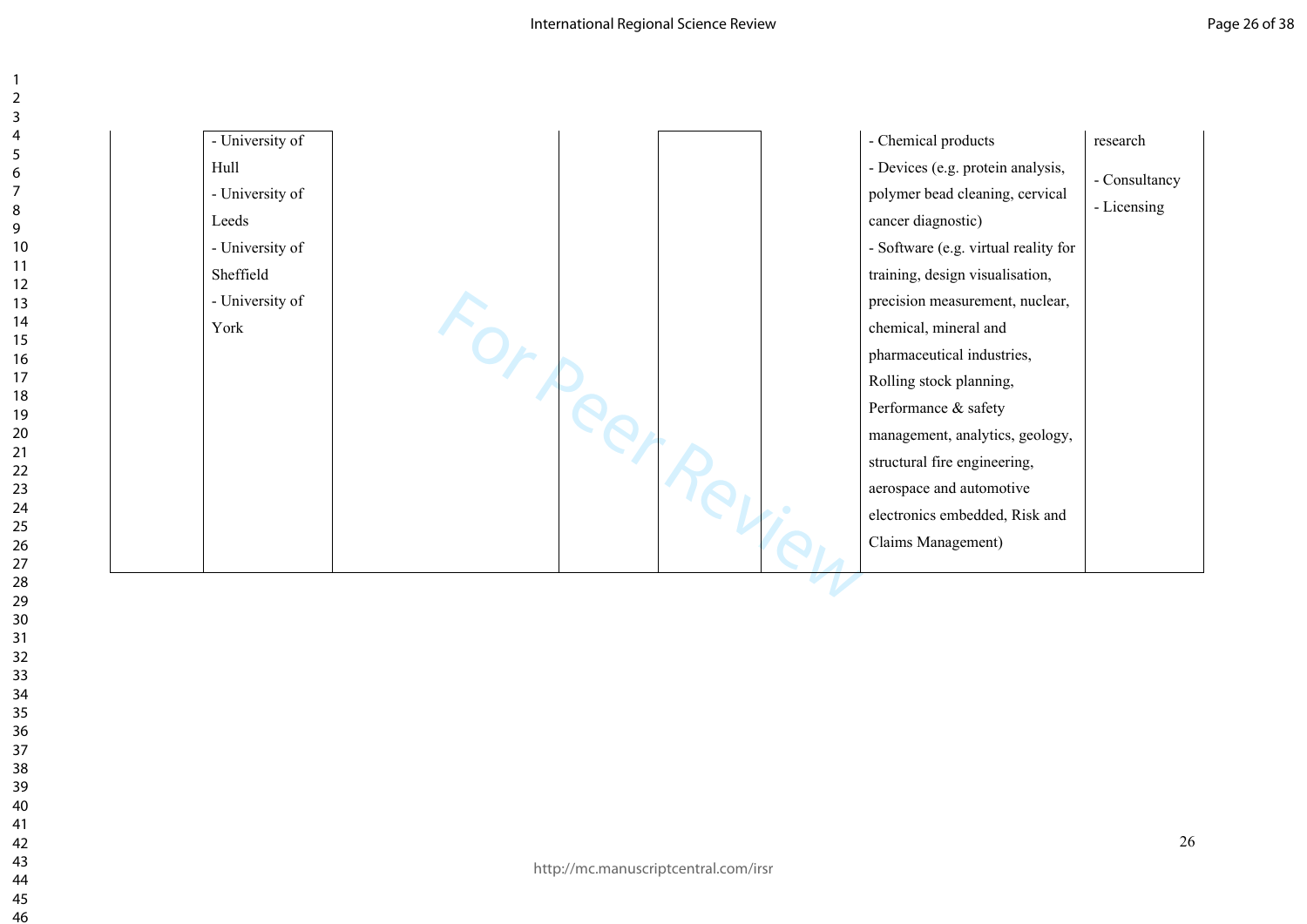Expond cluster. London has a high proportive research output mainly related to S1<br>ices, which are sectors that make London<br>ly demonstrates that USO contribution<br>sing than the regional cluster specifications<br>CLUSOs to gener Table 6 shows that USOs have a significant presence in the East of England, Northern Ireland, and the South East compared to other regions. In the case of East of England and South East regions, where the University of Cambridge and University of Oxford are located, the high-tech sectors such as ICT, pharmaceutical and biotechnology reflect the research strengths of the universities. In contrast, in the North West and Yorkshire, the clusters are different and include sectors such as aerospace and chemicals, metal, furniture, and renewable energy. In both cases, USOs make only a 4% contribution towards regional clusters even when they do host Russell Group universities. London's cluster specifications focus on creative, digital, financial service, property, and tourism and USOs contribute only about 30% toward the regional cluster. London has a high proportion of universities in the Russell Group with their research output mainly related to STEM subjects rather than creative or financial services, which are sectors that make London one of the top three world cities. Hence, this study demonstrates that USO contributions to regional innovation ecosystems are wide ranging than the regional cluster specifications. Future research needs to evaluate the capability of USOs to generate exports or income from outside their region.

#### **5. Conclusions**

This paper provides a comprehensive understanding of USOs in UK regions—this study examines the location and diversity of actors within UK's innovation ecosystems. In answer to the first question which asked how USOs are distributed and characterised across different regions, the quantitative data show that the research-intensive universities produce the most USOs. Therefore, value creation (Adner and Kapoor 2010) is directly associated with particular kinds of universities. For example, Cambridge, Oxford, Imperial College London, UCL from the Golden Triangle region, and the University of Edinburgh (Scotland), respectively, are the leading research institutions in the UK and they are the top five universities that create high volumes of spin-off firms. The role of research excellence in USO formation relates to the study by Di Gregorio and Shane (2003), which argues that academics from leading research universities may find it easier to assemble resources owing to their ability to leverage the reputation of their institution and signal to the broader community of their excellence (see also Van Looy et al. 2004). Additionally, universitybased resources play an important role as exemplified by the positive correlation between the number of full-time academic staff and the number of spin-off companies (see Lockett and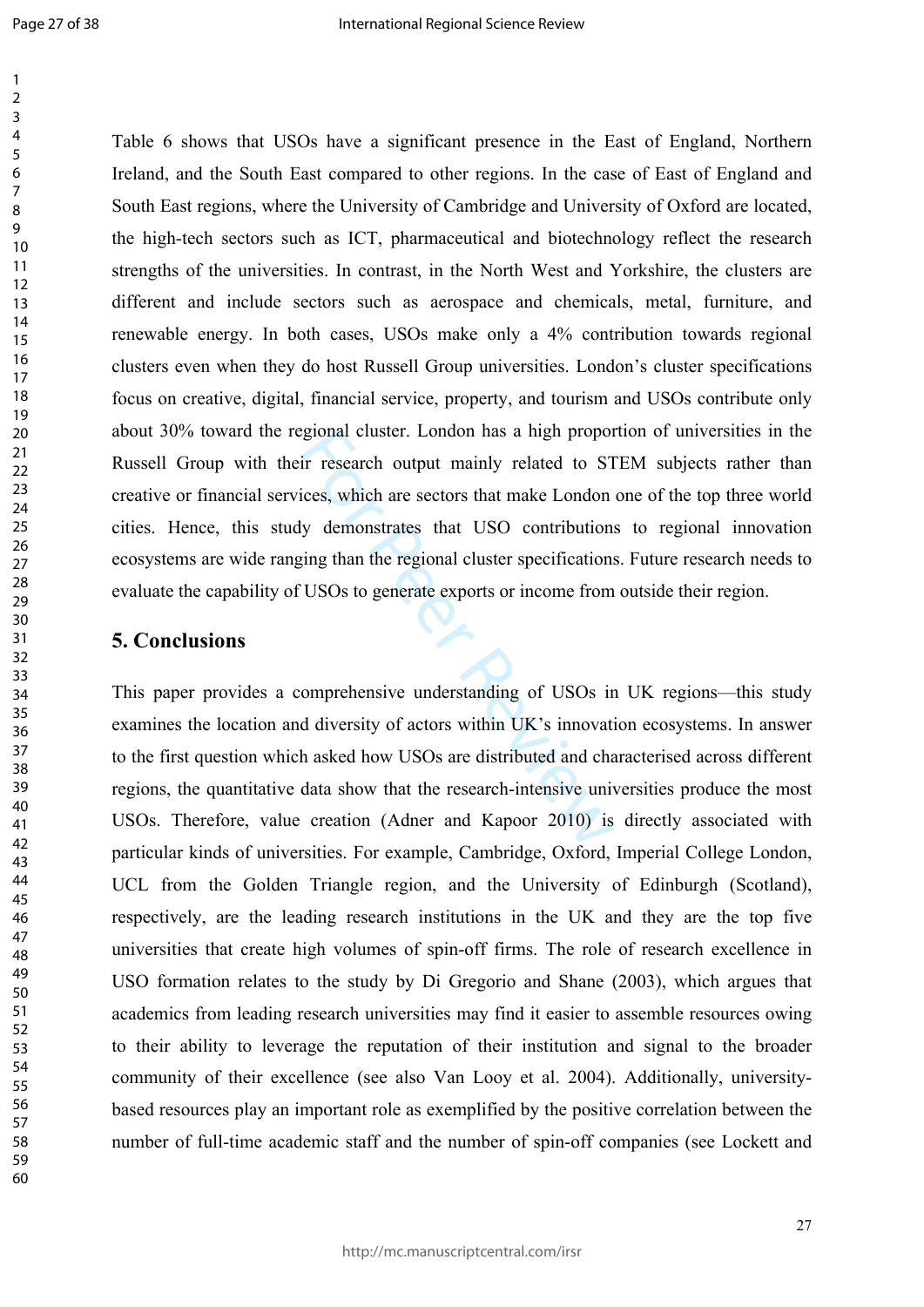Wright 2005). This highlights the different scale and scope of knowledge production within innovation ecosystems within a region.

The evidence also shows the temporal pattern of USO development (e.g., firm size and age) (see Grandstrand and Holgersson 2019, Hite and Hesterly 2001, Lundvall and Battese 2000, Ortin-Angel and Vendrell-Herrero 2014) across UK regions. USOs in most UK regions are micro, small, or medium-sized firms that are still at the early stages of their life cycle. The exceptions are the South East (Oxford, Southampton) and Northern Ireland (Queen's Belfast) regions which contain larger USOs (250+ employees). Consequently, some patents and a small number of products and services are offered in each region. The findings agree with other academic studies which suggest that UK USOs have the tendency to start small and remain small (e.g., Harrison and Leitch, 2010). In general, it takes them at least a decade before significant growth starts to be noted (Lindholm Dahlstrand 1999, Lawton Smith and Ho 2006). Moreover, during the first 10 years of their operation, product development is also limited (Lerner 2005).

Is and services are offered in each region<br>which suggest that UK USOs have the te<br>ison and Leitch, 2010). In general, it tak<br>a starts to be noted (Lindholm Dahlstrand<br>ing the first 10 years of their operation, pr<br>ed seeks The second question posed seeks to answer how innovative products and services from USOs (Rasmussemn et al. 2011, 2012) contribute to the variety and scope of innovation opportunities in a region or the composition of innovation ecosystems (de Vasconcelos Gomes et al. 2018, Granstand and Holgersson 2019) at the regional level. The data show that USOs' contribution to the specific regional clusters is relatively low with the exception of the East of England (Cambridge University), Northern Ireland (Queen's Belfast), and the South East (Oxford and Southampton universities). The dominant combined location is the 'golden triangle region' of Oxford, Cambridge, and London universities. Thus, as Fini et al (2018) imply, identification of the context leads to a differentiated understanding of particular phenomena. In this study, the geographical context (UK regions) shows that dominant regions and others offer a varying bundle of products and services; some match local clusters well and others do not. This implies the potential for USOs to contribute to innovation ecosystems through value generation and then directly creating possibilities for commercial opportunities for other local firms with which they engage. A conceptual point is that USOs' contribution to innovation ecosystems per se is potentially significant in the short as well as long-term (Bolzani et al. 2014) given that their products and services reflect the expertise unique to their founding university (Carayannis and Campbell 2009).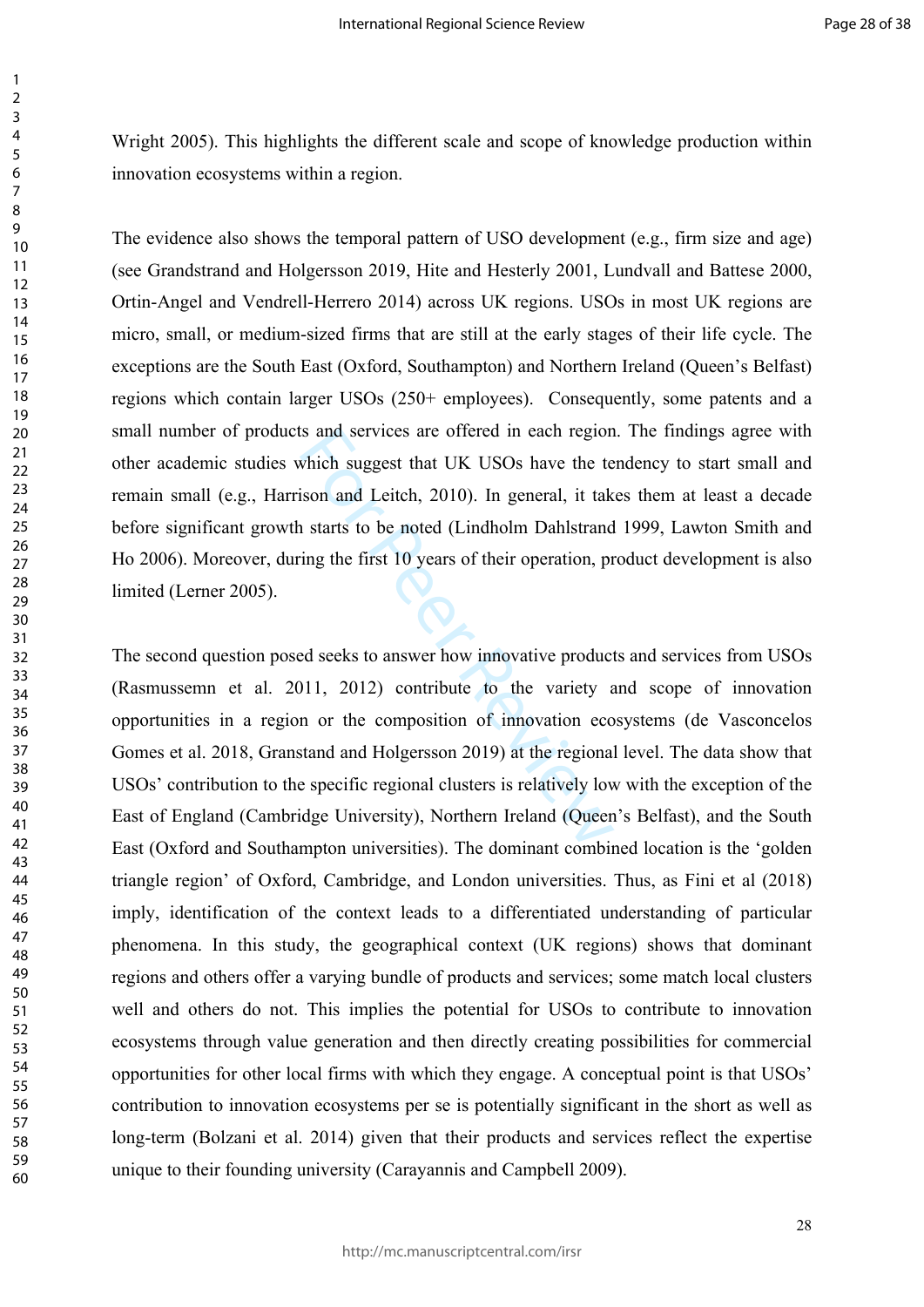Despite some methodological difficulties and limitations in putting together a comprehensive database of the UK's USOs, the contribution of this paper is summarized below. First, the results shed light on various aspects of firm characteristics by age and location, as well as value creation (products, services, and patents). The findings not only confirm previous patterns of USOs, but also present additional regional value creation by examining related and unrelated products and services to clusters at the regional level. Second, despite the small percentage contribution to specific regional clusters, USOs' product/service offerings provide a first step in understanding how USOs' innovations contribute and fit into regional clusters/markets. Third, the study adds to the analysis of the geography of entrepreneurship discipline by linking the outputs of USOs and their stage of development to the wider regional context. The study shows regional patterns of knowledge (e.g., patents) creation and product/service development, which in turn has the potential to strengthen local clusters and/or generate revenue from outside the local region.

e outputs of USOs and their stage of c<br>dy shows regional patterns of knowledge (<br>nent, which in turn has the potential to<br>from outside the local region.<br>d to understand and explain the local and<br>et al. 2018, Granstand and Further research is needed to understand and explain the local and non-local effects of USOs (de Vasconcelos Gomes et al. 2018, Granstand and Holgersson 2019). Additionally, since this research has observed the out-migration of USOs from particular regions in the UK, further research is needed to provide an understanding of regional factors affecting the retention/departure of USOs. The study also provides a relatively comprehensive database from which to gauge shifts that may result in the near future from the impact of political decisions and policies affecting UK's universities in a post-Brexit world.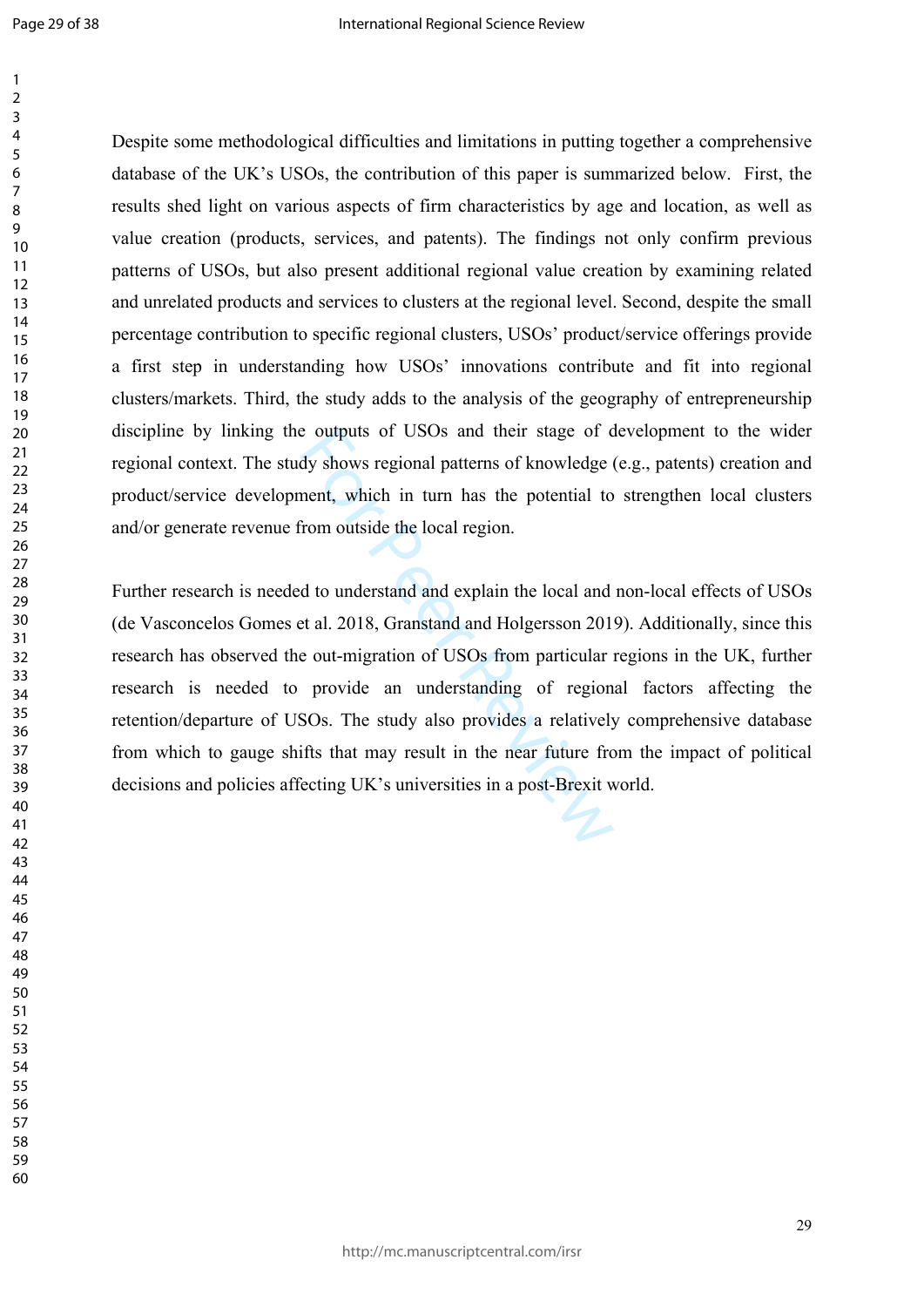#### **6. References**

Abreu, M., Grinevich, V., Kitson, M. and Savona, M. (2008), *Universities, Business and Knowledge Exchange,* London: The Council for Industry and Higher Education. Retrieved from:

[https://eprints.soton.ac.uk/357118/1/Universities%252C%2520Business%2520and%2520Kn](https://eprints.soton.ac.uk/357118/1/Universities%252C%2520Business%2520and%2520Knowledge%2520Exchange%2520Report.pdf) [owledge%2520Exchange%2520Report.pdf.](https://eprints.soton.ac.uk/357118/1/Universities%252C%2520Business%2520and%2520Knowledge%2520Exchange%2520Report.pdf)

Adner, R., and Kapoor, R. (2010). Value creation in innovation ecosystems: How the structure of technological interdependence affects firm performance in new technology generations. *Strategic Management Journal*, *31*(3), 306-333.

Ahlstrom, D. (2010), Innovation and growth: How business contributes to society, *The Academy of Management Perspectives*, *24*(3), 11-24.

Association of University Technology Managers (2016), AUTM U.S. Licensing Activity Survey. Retrieved from:

[https://www.autm.net/AUTMMain/media/SurveyReportsPDF/AUTM\\_FY2016\\_US\\_Highlig](https://www.autm.net/AUTMMain/media/SurveyReportsPDF/AUTM_FY2016_US_Highlights_no_Appendix_WEB.pdf) hts no Appendix WEB.pdf.

movation and growth: How business constrained the *Perspectives*, 24(3), 11-24.<br>
Fechnology Managers (2016), AUTM U.<br>
JTMMain/media/SurveyReportsPDF/AUT<br>
pdf.<br>
n, N. (2011). Universities, entrepreneurshis ch (ed) *Handbook* Asterbo, T. and Bazzazian, N. (2011). Universities, entrepreneurship and local economic development, in: M. Fritsch (ed) *Handbook of Research on Entrepreneurship and Regional Development* (pp.252-352) . Cheltenham: Edward Elgar.

ASTP-PROTON (2015), Annual Survey Report 2015, (online), Retrieved from: [https://www.astp-proton.eu/wp-content/uploads/2018/01/ASTP-Proton-Survey-Report-](https://www.astp-proton.eu/wp-content/uploads/2018/01/ASTP-Proton-Survey-Report-FY2015-for-download.pdf)[FY2015-for-download.pdf,](https://www.astp-proton.eu/wp-content/uploads/2018/01/ASTP-Proton-Survey-Report-FY2015-for-download.pdf)

Autio, E. and Thomas, L. (2014) Innovation Ecosystems: Implications for Innovation Management? In Dodgson, M., Gann, D. and Phillips, N. (eds.), *The Oxford Handbook of Innovation Management* (pp.204-288), Oxford: Oxford University Press.

Baines, N. (2015) *Product/service Innovations in UK University Spin-off Firms*, (Unpublished doctoral dissertation). Birkbeck, University of London. UK.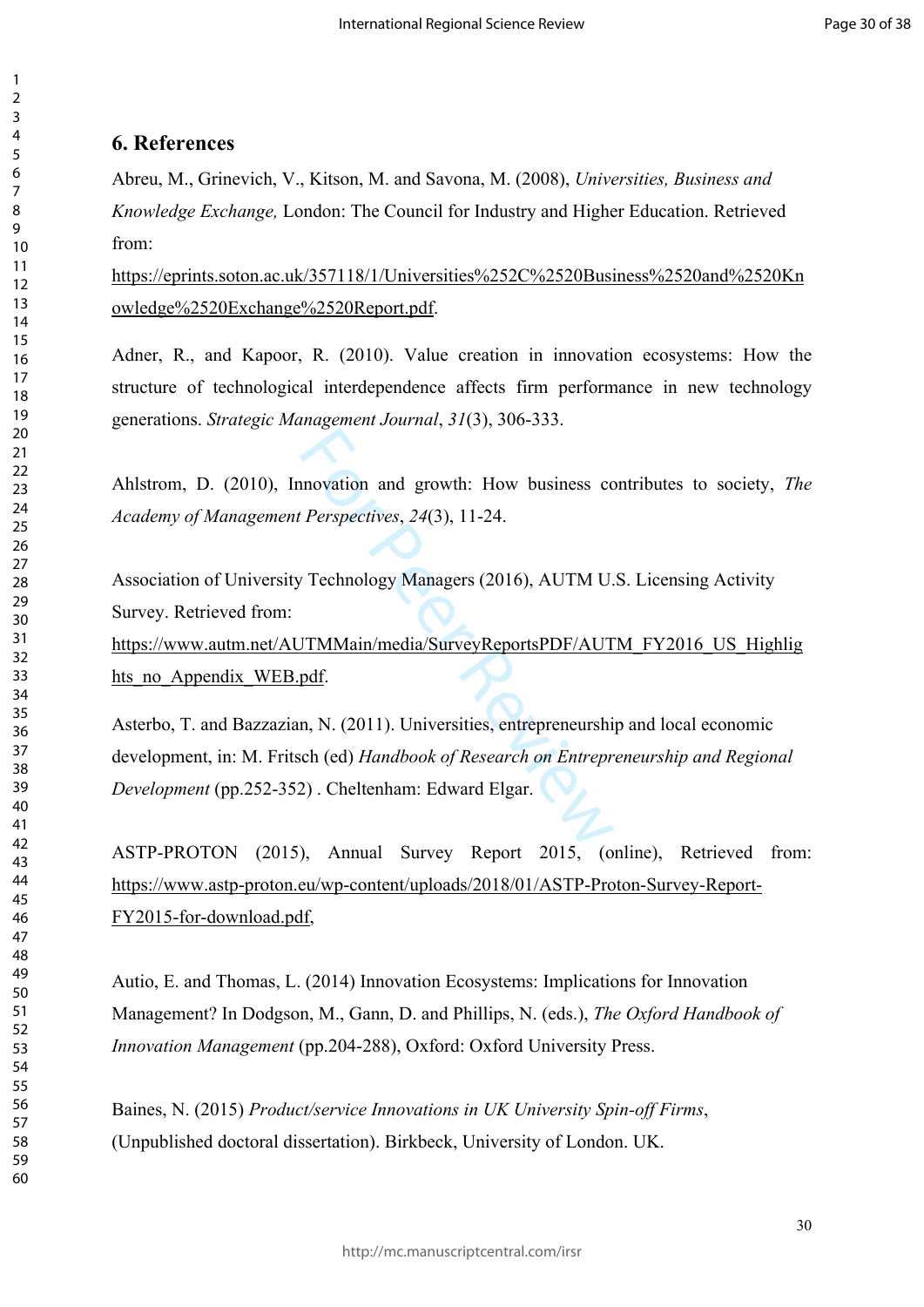$\mathbf{1}$  $\overline{2}$  $\overline{3}$  $\overline{4}$  $\overline{7}$ 

Baines, N. and Lawton Smith, H. (2019), Key driving factors for product and service innovations in UK university spin-offs, *Industry and Higher Education* . *33*(3), 161-171.

Bagchi ‐Sen, S. and Lawton Smith, H (2012), The role of the university as an agent of regional economic development, *Geography Compass*, 6 (7), 439-453.

Bolzani, D. and Fini, R. , Grimaldi, R. and Sobrero, M. (2014) University Spin-Offs and Their Impact: Longitudinal Evidence from Italy, *Journal of Industrial and Business Economics*, 41 (4), 237-263, 2014. Available at SSRN:<https://ssrn.com/abstract=2482184> or [http://dx.doi.org/10.2139/ssrn.2482184](https://dx.doi.org/10.2139/ssrn.2482184) 

SSIM.2482184<br>
ampbell, D. F. (2009), 'Mode 3'and 'Quadion<br>
necosystem, *International Journal of*<br>
A., Siegel, D. and Wright, M. (2005)<br>
versity technology transfer offices: paran<br>
y, 34(3), 369-384.<br>
per, S. (1992), The Carayannis, E. G., and Campbell, D. F. (2009), 'Mode 3'and 'Quadruple Helix': toward a 21st century fractal innovation ecosystem, *International Journal of Technology Management*, (3-4), 201-234.

Chapple, W., Lockett, A., Siegel, D. and Wright, M. (2005), Assessing the relative performance of UK university technology transfer offices: parametric and non-parametric evidence, *Research Policy*, *34*(3), 369-384.

Cohen, W. M., and Klepper, S. (1992), The Tradeoff between Firm Size and Diversity in the Pursuit of Technological Progress, *Small Business Economics, 4*, 1-14.

Conceição, O., Faria, A. P., and Fontes, M. (2017), Regional variation of academic spinoffs formation, *The Journal of Technology Transfer*, *42*(3), 654-675.

Corsi, C, and Prencipe, A. (2016), Improving innovation in university spin-offs: the fostering role of university and region, *Journal of Technology Management & Innovation*, *11*(2), 13- 21.

Dee, N., Livesey, F. Gill, D. and Minshall, T. (2011), *Incubation for Growth: A review of the impact of business incubation on new ventures with high growth potential*, (online), NESTA, Retrieved from: [http://www.nesta.org.uk/sites/default/files/incubation\\_for\\_growth.pdf.](http://www.nesta.org.uk/sites/default/files/incubation_for_growth.pdf).

De Jong, J. P., and Vermeulen, P. A. (2004). Determinants of product innovation in small firms: A comparison across industries. *International Small Business Journal*, *24*(6), 587-609.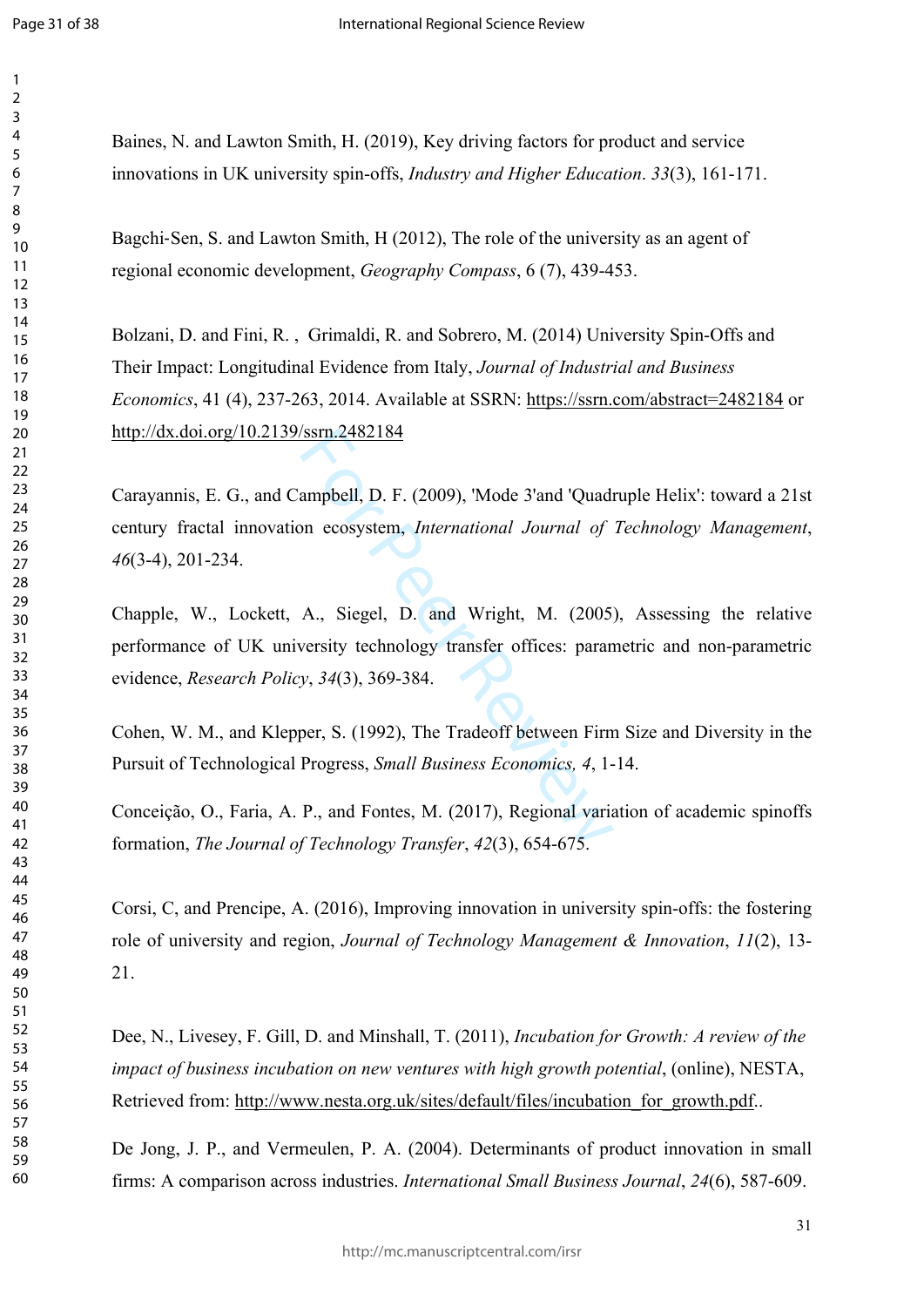de Vasconcelos Gomes, L. A., Facin, A. L. F., Salerno, M. S., and Ikenami, R. K. (2018), Unpacking the innovation ecosystem construct: Evolution, gaps and trends, *Technological Forecasting and Social Change*, *136*, 30-48.

Di Gregorio, D. and Shane, S. (2003), Why do some universities generate more start-ups than others? *Research Policy, 32*(2),, 209–227.

Druilhe, C. and Garnsey, E., (2004), Do Academic Spin-Outs Differ and Does it Matter? *Journal of Technology Transfer*, *29*(3-4), 269-285.

Fernández-Alles, M., Camelo-Ordaz, C., and Franco-Leal, N. (2015), Key resources and actors for the evolution of academic spin-offs, *The Journal of Technology Transfer*, *40*(6), 976-1002.

Fini, R., Rasmussen, E., Siegel, D., & Wiklund, J. (2018). Rethinking the commercialization of public science: From entrepreneurial outcomes to societal impacts. *Academy of Management Perspectives*, 32(1), 4-20.

amelo-Ordaz, C., and Franco-Leal, N. (2<br>
of academic spin-offs, *The Journal of Te*<br>
Siegel, D., & Wiklund, J. (2018). Rethinkin<br>
intrepreneurial outcomes to societal impact<br>
(s, 32(1), 4-20.<br>
(h, M. T., Rasmussen, E., & W Fini, R., Fu, K., Mathisen, M. T., Rasmussen, E., & Wright, M. (2017). Institutional determinants of university spin-off quantity and quality: a longitudinal, multilevel, crosscountry study. *Small Business Economics*, 48(2), 361-391.

[Granstrand](https://www.sciencedirect.com/science/article/pii/S0166497218303870#!), O. and [Holgersson,](https://www.sciencedirect.com/science/article/pii/S0166497218303870#!) M. (2019). Innovation ecosystems: A conceptual review and a new definition [,](https://www.sciencedirect.com/science/article/pii/S0166497218303870#!) technovation Available online 26 November 2019, 102098 <https://doi.org/10.1016/j.technovation.2019.102098>

Harrison, R. T. and Leitch, C. (2010), Voodoo Institution or Entrepreneurial University? Spin-off Companies, the Entrepreneurial System and Regional Development in the UK, *Regional Studies*, 44(9), 1241-1262.

Heblich, S. and Slavtchev, V. (2014), Parent universities and the location of academic startups, *Small Business Economics*, *42*(1), 1-15.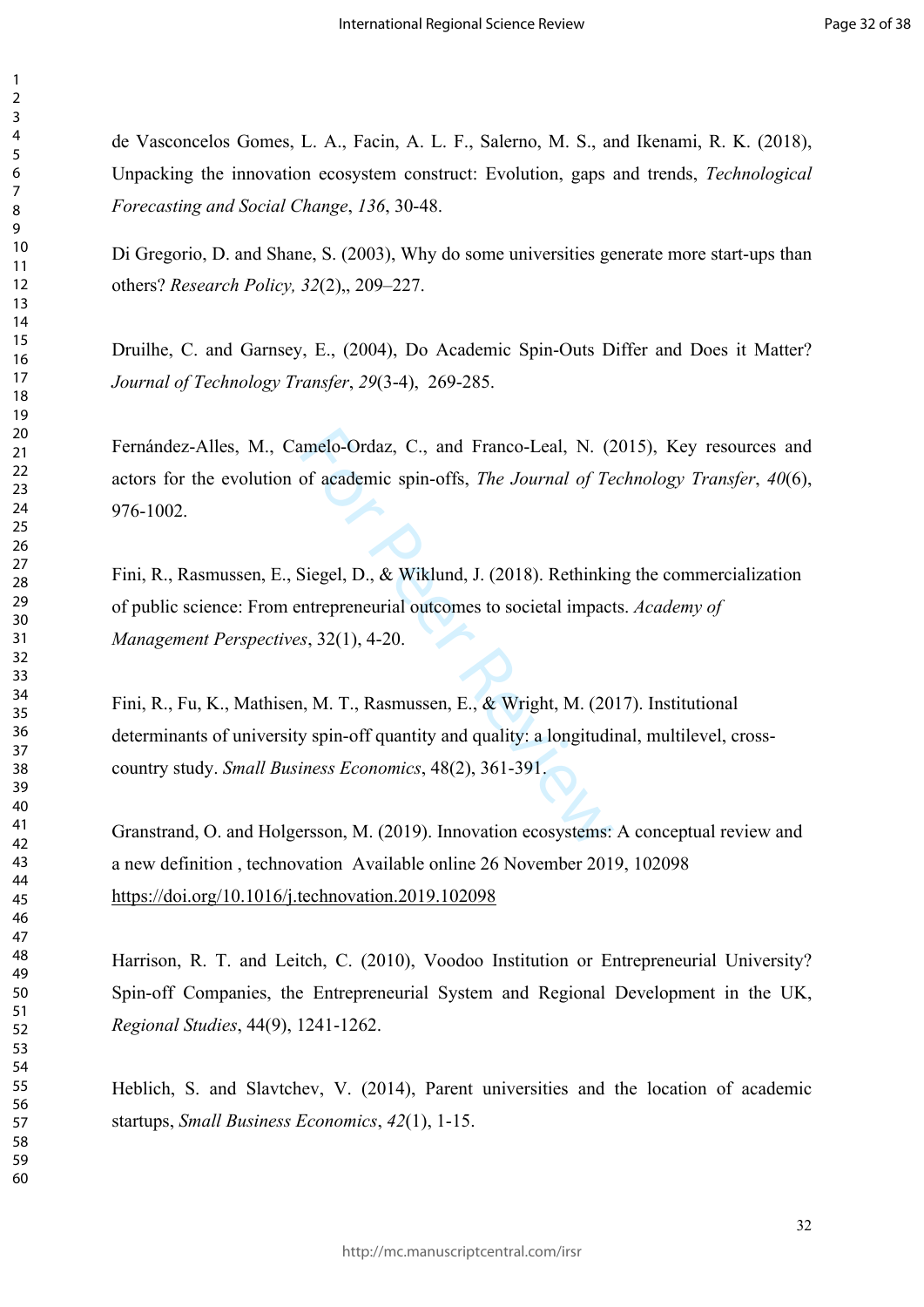$\mathbf{1}$ 

HEFCE (Higher Education Funding Council for England) (2017) *Higher Education – Business and Community Interaction Survey for UK higher education institutions 2015/16* Retrieved from:

[http://webarchive.nationalarchives.gov.uk/20180319114650/http://www.hefce.ac.uk/pubs/yea](http://webarchive.nationalarchives.gov.uk/20180319114650/http://www.hefce.ac.uk/pubs/year/2017/201723) [r/2017/201723.](http://webarchive.nationalarchives.gov.uk/20180319114650/http://www.hefce.ac.uk/pubs/year/2017/201723)

Hewitt-Dundas, N. (2015). Profiling UK university spin-outs. *ERC Research Paper* 35, 1-72. Retrieved from [https://www.enterpriseresearch.ac.uk/wp-content/uploads/2015/07/ERC-](https://www.enterpriseresearch.ac.uk/wp-content/uploads/2015/07/ERC-ResPap35-M.-Hewitt-Dundas.pdf)[ResPap35-M.-Hewitt-Dundas.pdf.](https://www.enterpriseresearch.ac.uk/wp-content/uploads/2015/07/ERC-ResPap35-M.-Hewitt-Dundas.pdf)

cs Agency (HESA), (2012), *Staff at Highe*<br> *Kingdom* 2011/12[Datafile]<br>
dex.php?option=com\_content&task=view.<br>
W. S. (2001). The evolution of firm netwo<br> *Strategic Management Journal*, 22(3), 275<br>
and Stefferson, R (2008 Higher Education Statistics Agency (HESA), (2012), *Staff at Higher Education Institutions in the United Kingdom 2011/12*[Datafile] Retrieved from [http://www.hesa.ac.uk/index.php?option=com\\_content&task=view&id=2662&Itemid=161.](http://www.hesa.ac.uk/index.php?option=com_content&task=view&id=2662&Itemid=161), Hite, J. M., and Hesterly, W. S. (2001). The evolution of firm networks: From emergence to early growth of the firm. *Strategic Management Journal*, *22*(3), 275-286.

Huggins, R, Johnston, A and Stefferson, R (2008). Universities, knowledge networks and regional policy. *Cambridge Journal of Regions, Economy and Society*, 1 (2), 321-340

Isenberg, D. (2011), *The Entrepreneurship Ecosystem Strategy as a New Paradigm for Economic Policy: Principles for Cultivating Entrepreneurship*, Presentation at the Institute of International and European Affairs, May 12, 2011, Dublin Ireland (pp.1-13) . Retrieved from: [http://entrepreneurial-revolution.com/2011/05/11/the-entrepreneurship-ecosystem-strategy](http://entrepreneurial-revolution.com/2011/05/11/the-entrepreneurship-ecosystem-strategy-as-a-new-paradigm-for-economic-policy-principles-for-cultivating-entrepreneurship/)[as-a-new-paradigm-for-economic-policy-principles-for-cultivating-entrepreneurship/,](http://entrepreneurial-revolution.com/2011/05/11/the-entrepreneurship-ecosystem-strategy-as-a-new-paradigm-for-economic-policy-principles-for-cultivating-entrepreneurship/) .

Lawton Smith, H. and Ho K., (2006), Measuring the Performance of Oxford University, Oxford Brookes University and the Government Laboratories Spin-off Companies*, Research Policy, 35*(10), 1554-1568.

Lawton Smith, H., Chapman, D., Wood, P., Barnes, T. and Romeo, S. (2014). Entrepreneurial academics and regional innovation systems: the case of spin-offs from London's universities. *Environment and Planning C: Government and Policy*, *32*(2), 341- 359.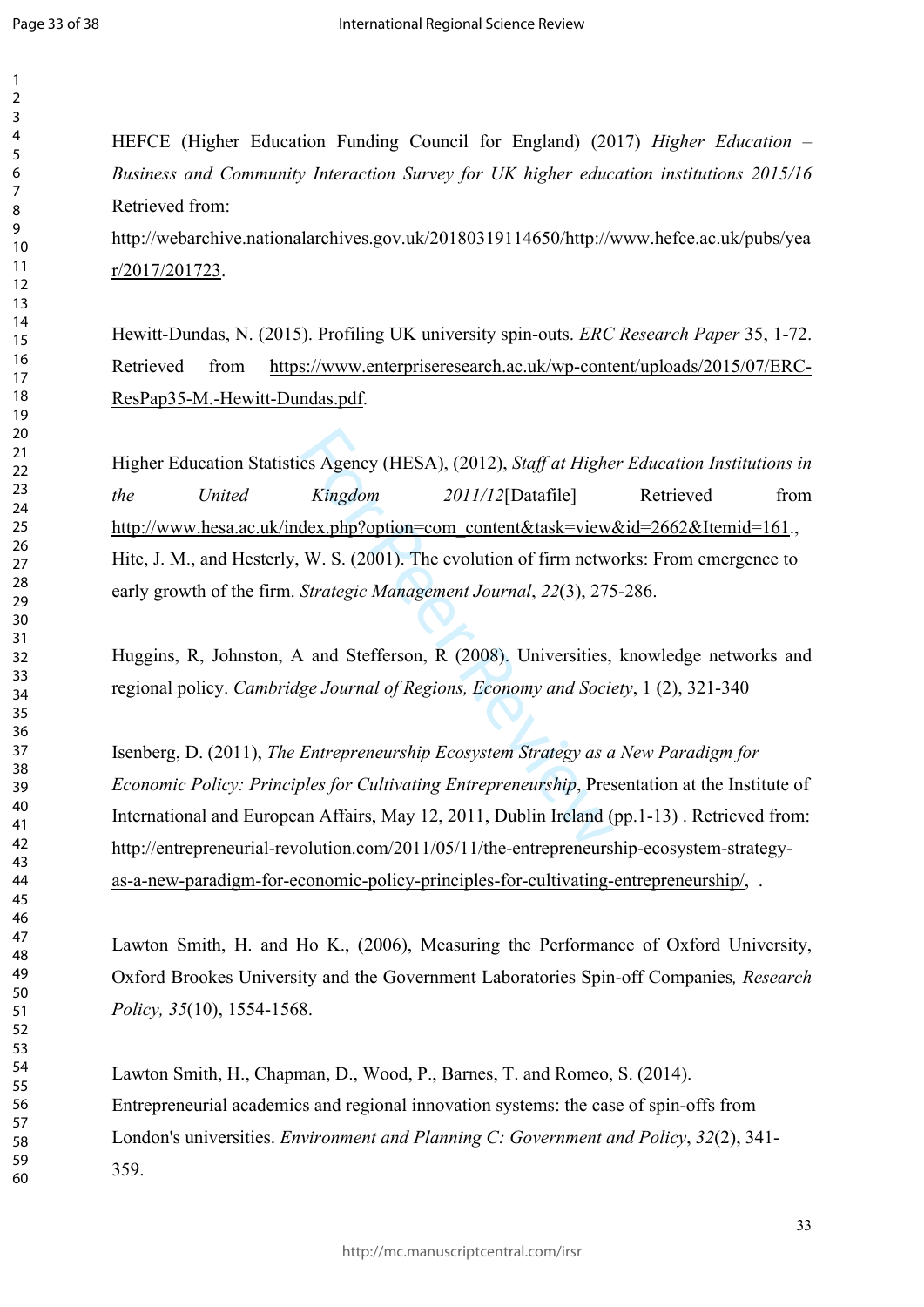Lerner, J. (2005), The University and the Start-up: lessons from the past two decades, *Journal of Technology Transfer*, 30(1/2), 49–56.

Lester, R. (2005), Universities, innovation, and the competitiveness of local economies. *A summary Report from the Local Innovation Systems Project: Phase I. Massachusetts Institute of Technology, Industrial Performance Center, Working Paper Series*, 05-010, 1-33.

Libaers, D., Meyer, M. and Geuna, A. (2006), The role of university spinout companies in an emerging technology: The case of nanotechnology, *The Journal of Technology Transfer*, (4), 443-450.

Lindholm Dahlstrand, Å. (1999), Technology-based SMEs in the Goteborg Region: Their Origin and Interaction with Universities and Large Firms, *Regional Studies*, *33*(4), 379-389.

In the case of nanotechnology, *The Journal*<br>
1. (1999), Technology-based SMEs in the<br>
1. (1999), Technology-based SMEs in the<br>
1. (2005), Resources, capabilities, risk q<br>
1. (2005), Resources, capabilities, risk q<br>
1. (20 Lockett, A. and Wright, M. (2005), Resources, capabilities, risk capital and the creation of university spin-out companies, *Research Policy*, *34*(7), 1043-1057.

Lundvall, K., and Battese, G. E. (2000). Firm size, age and efficiency: evidence from Kenyan manufacturing firms. *The Journal of Development Studies*, *36*(3), 146-163.

Martinez, V., Bastl, M., Kingston, J. and Evans, S. (2010), Challenges in transforming manufacturing organisations into product-service providers. *Journal of Manufacturing Technology Management*, *21*(4), 449-469.

Miguélez, E and Moreno, R. (2015), Knowledge flows and the absorptive capacity, *Research Policy*, *44*(4), 833-848.

Mustar, P., Renault, M., Colombo, M.G., Piva, E., Fontes, M., Lockett, A., Wright, M., Clarysse, B. and Moray, N. (2006), Conceptualising the heterogeneity of research-based spinoffs: A multi-dimensional taxonomy, *Research Policy,* 35(2), 289-308.

Ortin-Angel, P. and Vendrell-Herrero, F. (2014), University spin-offs vs. other NTBFs: Total Factor Productivity differences at outlook and evolution, *Technovation,* 34(2), 101-112.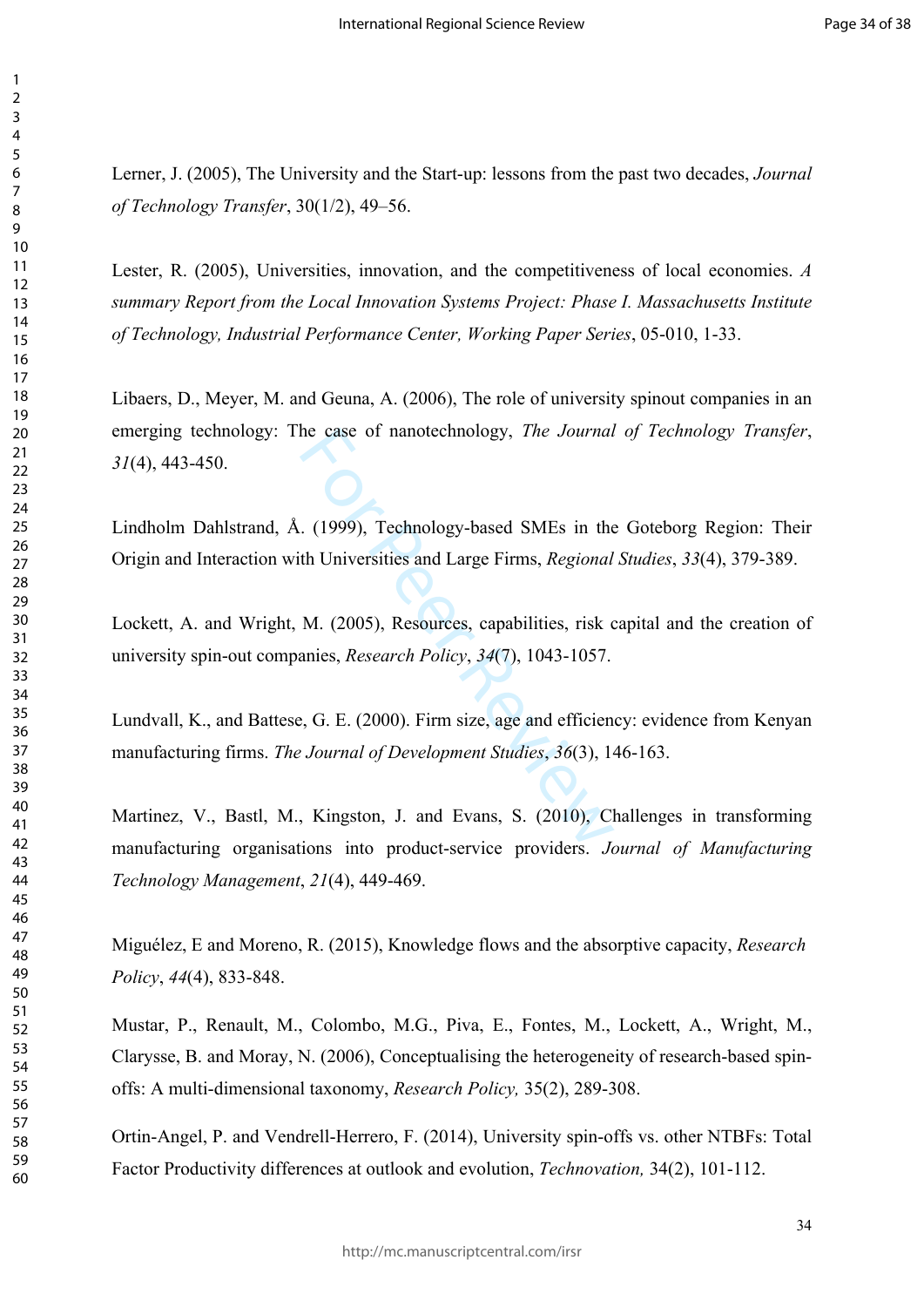$\mathbf{1}$  $\overline{2}$  $\overline{3}$  $\overline{4}$  $\overline{7}$ 

Pellikka, J. and Ali-Vehmas, T. (2016), Managing innovation ecosystems to create and capture value in ict industries, *Technology Innovation Management Review*, *6*(10).17-24.

Pattnaik, P. N. and Pandey, S. C. (2014), University Spinoffs: What, Why, and How? *Technology Innovation Management Review*, *4*(12), 44-50.

PraxisUnico (2012), *PraxisUnico Spinouts UK Survey 2012*, [Data file]. Retrieved from <http://www.praxisunico.org.uk/news/detail.asp?ItemID=1075>.

Rasmussen, E., Mosey, S.., and Wright, M. (2011). The Evolution of Entrepreneurial Competencies: A Longitudinal Study of University Spin-Off Venture Emergence. *Journal of Management Studies*, 48(6), 1314-1345.

man Wright, M. (2011). The Evolution condinal Study of University Spin-Off Ventu<br>(6), 1314-1345.<br>Fernández-López, S. Rodeiro-Pazos, D<br>ledge spillovers on the university spin-ofi<br>5-883.<br>F. (2009), Universities and regional  [Rodríguez-Gulías](javascript:;), M.J. Fernández-López, S, Rodeiro-Pazos, D [Corsi,](javascript:;) C an[d Prencipe,](javascript:;) A (2018) The role of knowledge spillovers on the university spin-offs innovation, *Science and Public Policy*, 45 (6), 875–883.

Rutten, R. and Boekema, F. (2009), Universities and regional development, *Regional Studies*, (5), 771-775.

Salvador, E. and Benghozi, P. J. (2015), Research spin-off firms: does the university involvement really matter? *Journal of Management International*, *19* (2), 22-39.

Scottish Enterprise (2012), *University and economic growth*, Retrieved from [http://www.scottish-enterprise.com/knowledge-hub/articles/publication/universities-and](http://www.scottish-enterprise.com/knowledge-hub/articles/publication/universities-and-economic-growth)[economic-growth.](http://www.scottish-enterprise.com/knowledge-hub/articles/publication/universities-and-economic-growth)

Shane, S. (2005), *Academic Entrepreneurship University Spinoffs and Wealth Creation*, Cheltenham UK: Edward Elgar.

Sikimic, S. (2012), *Your guides to London's incubators*, (online), Londonlovebusiness.com, Retrieved from: [http://www.londonlovesbusiness.com/londons-best/your-guide-to-londons](http://www.londonlovesbusiness.com/londons-best/your-guide-to-londons-incubators/3638.article)[incubators/3638.article](http://www.londonlovesbusiness.com/londons-best/your-guide-to-londons-incubators/3638.article).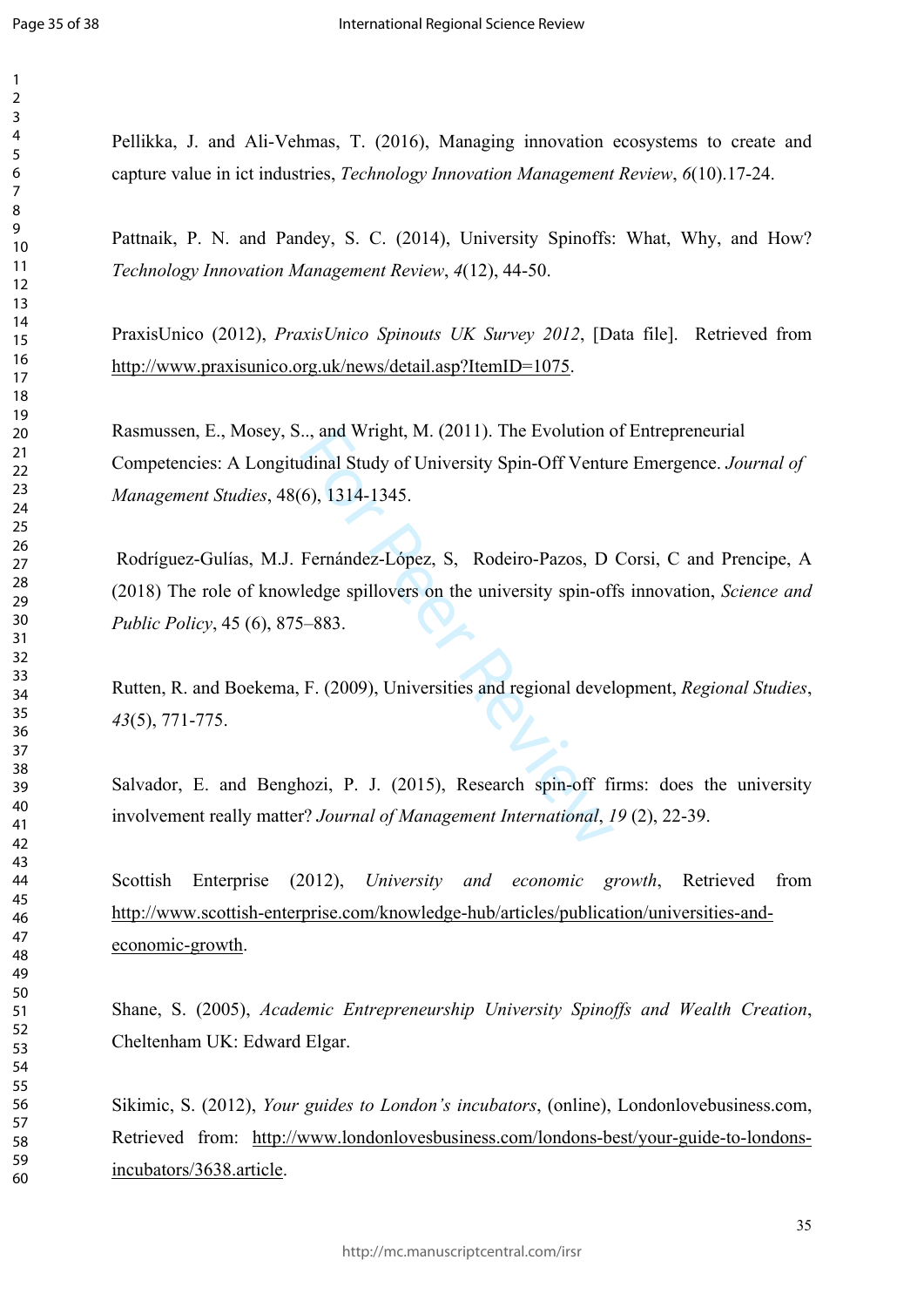Spigel, B. (2017) The Relational Organization of Entrepreneurial Ecosystems. *Entrepreneurship Theory and Practice*, 41(1): 49-72.

Stam, E (2015) Entrepreneurial Ecosystems and Regional Policy: A Sympathetic Critique. *European Planning Studies*, 23(9), 1759-1769.

Sternberg, R. (2014). Success factors of university-spin-offs: Regional government support programs versus regional environment. *Technovation*, *34*(3), 137-148.

Stinchcombe, A. L. (1965) Social Structure and Organizations. In *The Handbook of Organizations*, James G. March (Ed.) (pp. 229-259). Chicago: Rand McNally & Co.

Teece, D. J. (2007), Explicating dynamic capabilities: The nature and micro foundations of (sustainable) enterprise performance, *Strategic Management Journal*, *28*(13), 1319-1350.

Solved Structure and Organizations. In T<br>
March (Ed.) (pp. 229-259). Chicago: Ranc<br>
icating dynamic capabilities: The nature are<br>
erformance, *Strategic Management Journa*<br>
1 World University Ranking, (2012), *W*<br>
from: ht Times Higher Education World University Ranking, (2012), *World University Rankings 2012/13*, Retrieve from: [http://www.timeshighereducation.co.uk/world-university](http://www.timeshighereducation.co.uk/world-university-rankings/2012-13/world-ranking)[rankings/2012-13/world-ranking.](http://www.timeshighereducation.co.uk/world-university-rankings/2012-13/world-ranking)

Vandermerwe, S. and Rada, J. (1988) Servitization of business: Adding value by adding services, *European Management Journal*, 6 (4), 314-324.

Van Looy, B, Ranga, M Callaert, J, Debackere, K, Zimmermann, E (2004) Combining Entrepreneurial and Scientific Performance in Academia: Towards a Compounded and Reciprocal Matthew Effect? *Research Policy* 33(3):425-441.

Whale, A. (2017, August 29), Need to know: Top tech incubators in the South West, *Tech Spark*, Retrieve from: [https://techspark.co/top-tech-incubators-in-the-south-west/.](https://techspark.co/top-tech-incubators-in-the-south-west/)

Wilson, K. (2019, May 5), Bristol's house prices rising at greater rate than London, *Bristol Live*, Retrieve from: [https://www.bristolpost.co.uk/news/bristol-news/bristols-house-prices](https://www.bristolpost.co.uk/news/bristol-news/bristols-house-prices-rising-greater-2834020)[rising-greater-2834020,](https://www.bristolpost.co.uk/news/bristol-news/bristols-house-prices-rising-greater-2834020) accessed 10 June 2019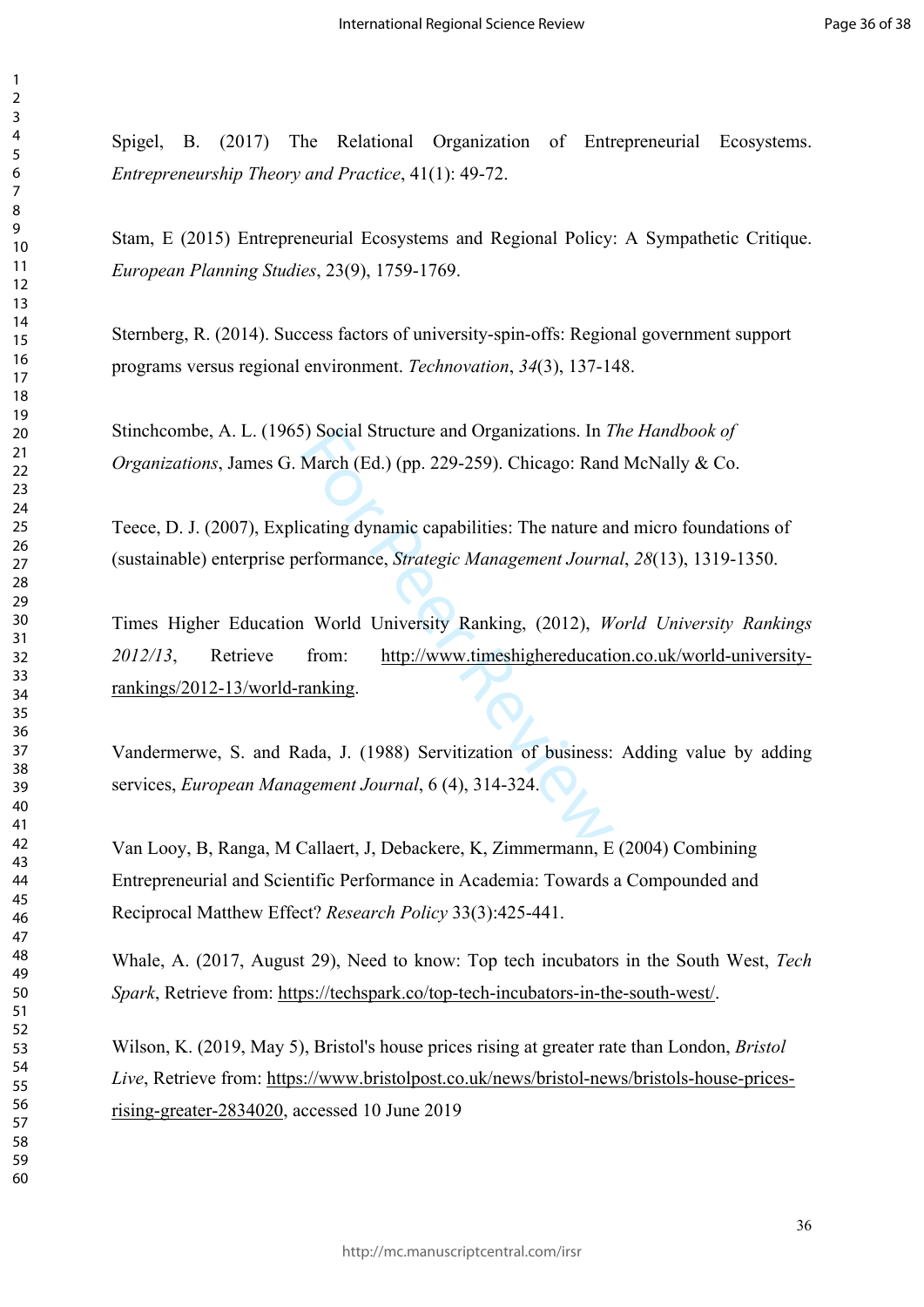Youtie, J. and Shapira, P. (2008). Building an innovation hub: A case study of the transformation of university roles in regional technological and economic development, *Research Policy*, *37*(8), 1188-1204.

Zhang, J. (2009), The performance of university spin-offs: An exploratory analysis using venture capital data, *The Journal of Technology Transfer*, *34*(3), 255-285.

For Perince